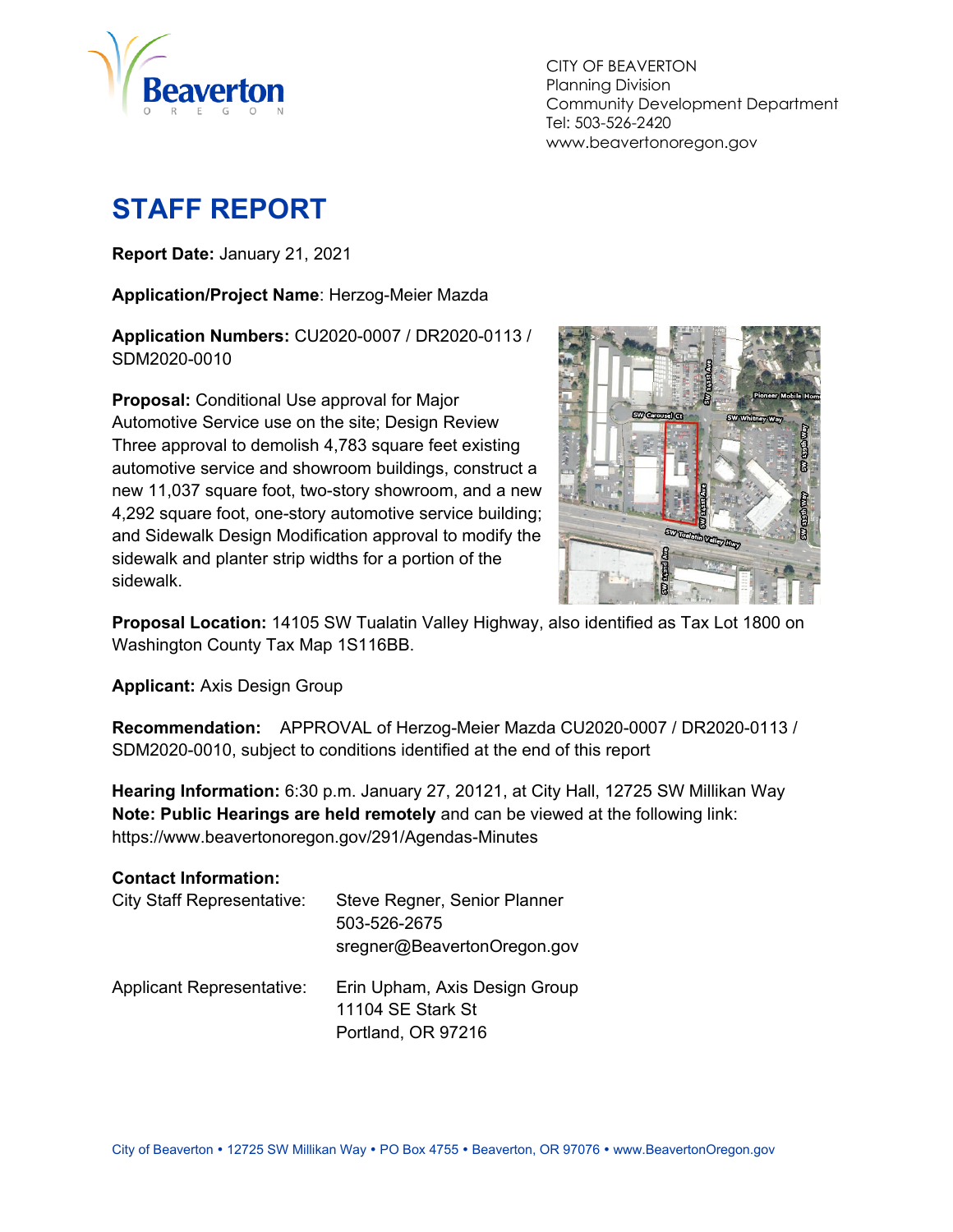| <b>Owner Representative:</b> | Tom Herzog, Herzog Properties, LLC<br>4275 SW 139th Ave<br>Beaverton, OR 97005 |
|------------------------------|--------------------------------------------------------------------------------|
| <b>Property Owner:</b>       | Tom Herzog, Herzog Properties, LLC<br>4275 SW 139th Ave<br>Beaverton, OR 97005 |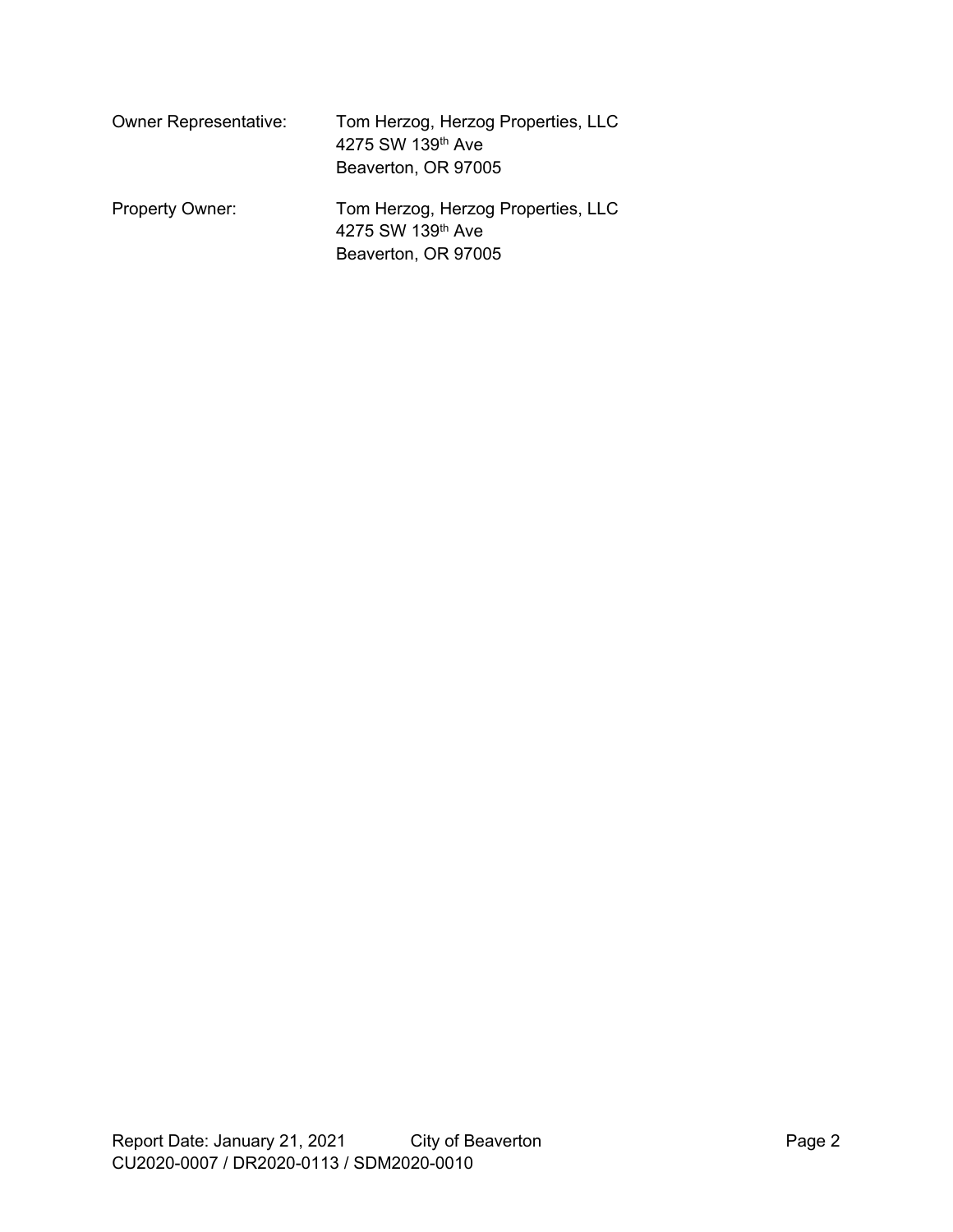## **Existing Conditions**

#### **Zoning:** General Commercial (GC)

Site conditions: Existing uses on site include vehicle sales and automotive services within two buildings totaling 10,796-square-feet and surface parking areas, including vehicle inventory storage, along the north, south and east portions of the site.

#### **Site Size:** 1.85 acres

Location: Northwest corner of SW Tualatin Valley Highway and SW 141<sup>st</sup> Avenue.

Neighborhood Association Committee: Central Beaverton NAC

#### **Table 1: Surrounding Uses**

| <b>Direction</b>  | <b>Zoning</b>                                             | <b>Uses</b>               |
|-------------------|-----------------------------------------------------------|---------------------------|
| <b>North</b>      | Station Community -<br><b>High Density</b><br>Residential | Vehicle Storage           |
| South             | General Commercial                                        | <b>Automotive Service</b> |
| East:             | General Commercial                                        | <b>Vehicle Sales</b>      |
| West <sup>.</sup> | General Commercial                                        | <b>Automotive Service</b> |

## **Application Information**

#### **Table 2: Application Summaries**

| <b>Application</b> | <b>Application type</b> | <b>Proposal summary</b>                                                                                                                                                                                                                                                       | <b>Approval criteria</b><br><b>location</b>     |
|--------------------|-------------------------|-------------------------------------------------------------------------------------------------------------------------------------------------------------------------------------------------------------------------------------------------------------------------------|-------------------------------------------------|
| CU2020-0007        | New Conditional<br>Use  | <b>Major Automotive Service</b>                                                                                                                                                                                                                                               | <b>Development Code</b><br>Section 40.15.15.5.C |
| DR2020-0113        | Design Review           | Demolition of 4,783 square<br>feet of vehicle sales,<br>construction of a 11,037<br>square foot vehicle<br>showroom building and a<br>4,292 square foot<br>automotive service<br>building, as well as for the<br>associated landscape,<br>parking, and site<br>modifications. | Development Code<br>Section 40.20.15.3.C        |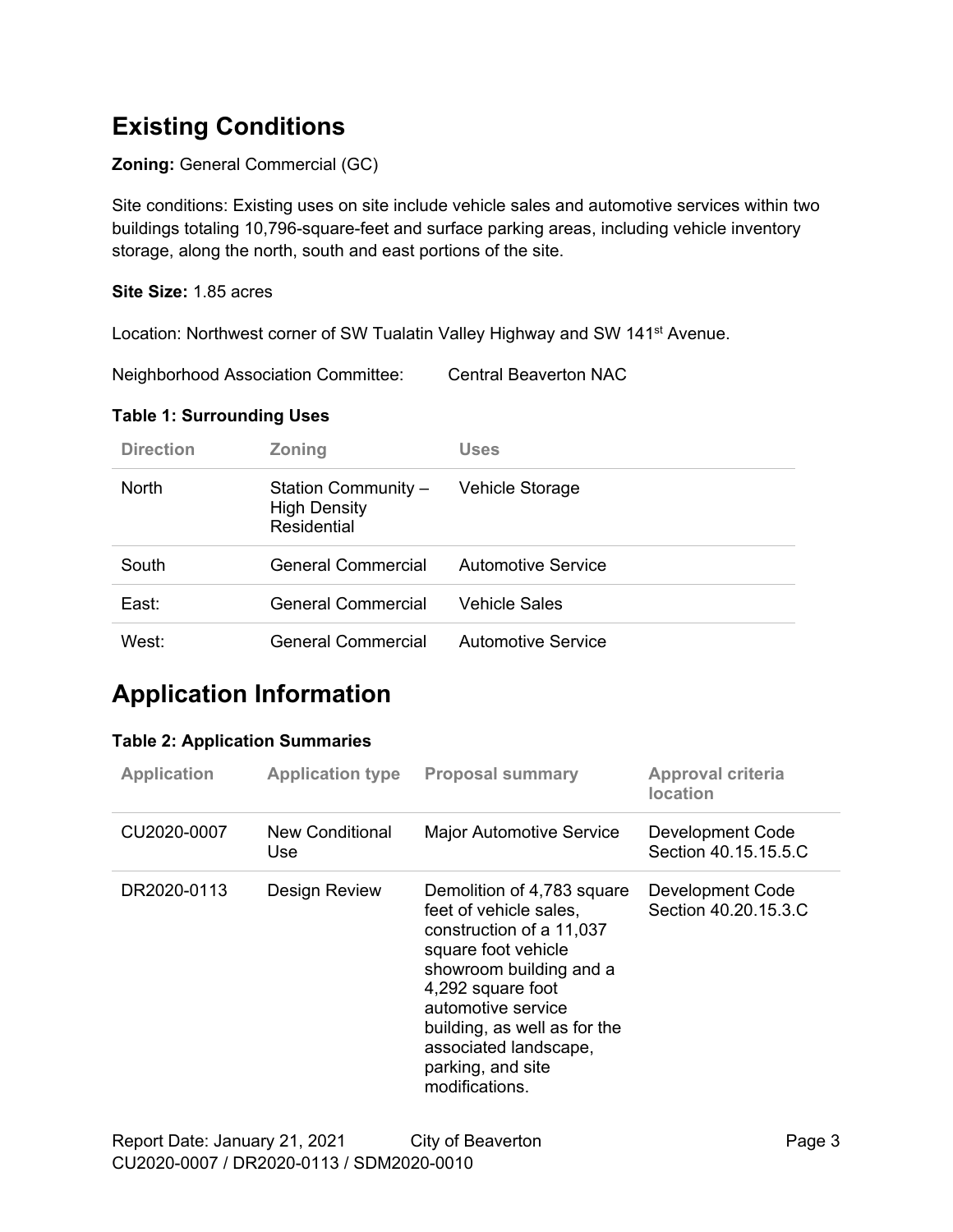| <b>Application</b> | <b>Application type</b>         | <b>Proposal summary</b>                                                                | <b>Approval criteria</b><br><b>location</b> |
|--------------------|---------------------------------|----------------------------------------------------------------------------------------|---------------------------------------------|
| SDM2020-0010       | Sidewalk Design<br>Modification | Maintain the existing five-<br>foot wide sidewalk and<br>four-foot wide planter strip. | Development Code<br>Section 40.58.15.C      |

#### **Table 3: Key Application Dates**

| <b>Application</b> | <b>Submittal Date</b> | <b>Deemed</b><br><b>Complete</b> | $120$ -Day     | $365-Day*$    |
|--------------------|-----------------------|----------------------------------|----------------|---------------|
| CU2020-0007        | Sep. 30, 2020         | Nov. 18, 2020                    | March 18, 2021 | Nov. 18, 2021 |
| DR2020-0113        | Sep. 30, 2020         | Nov. 18, 2020                    | March 18, 2021 | Nov. 18, 2021 |
| SDM2020-0010       | Sep. 30, 2020         | Nov. 18, 2020                    | March 18, 2021 | Nov. 18, 2021 |

\* Pursuant to Section 50.25.9 of the Development Code this is the latest date, with a continuance, by which a final written decision on the proposal can be made.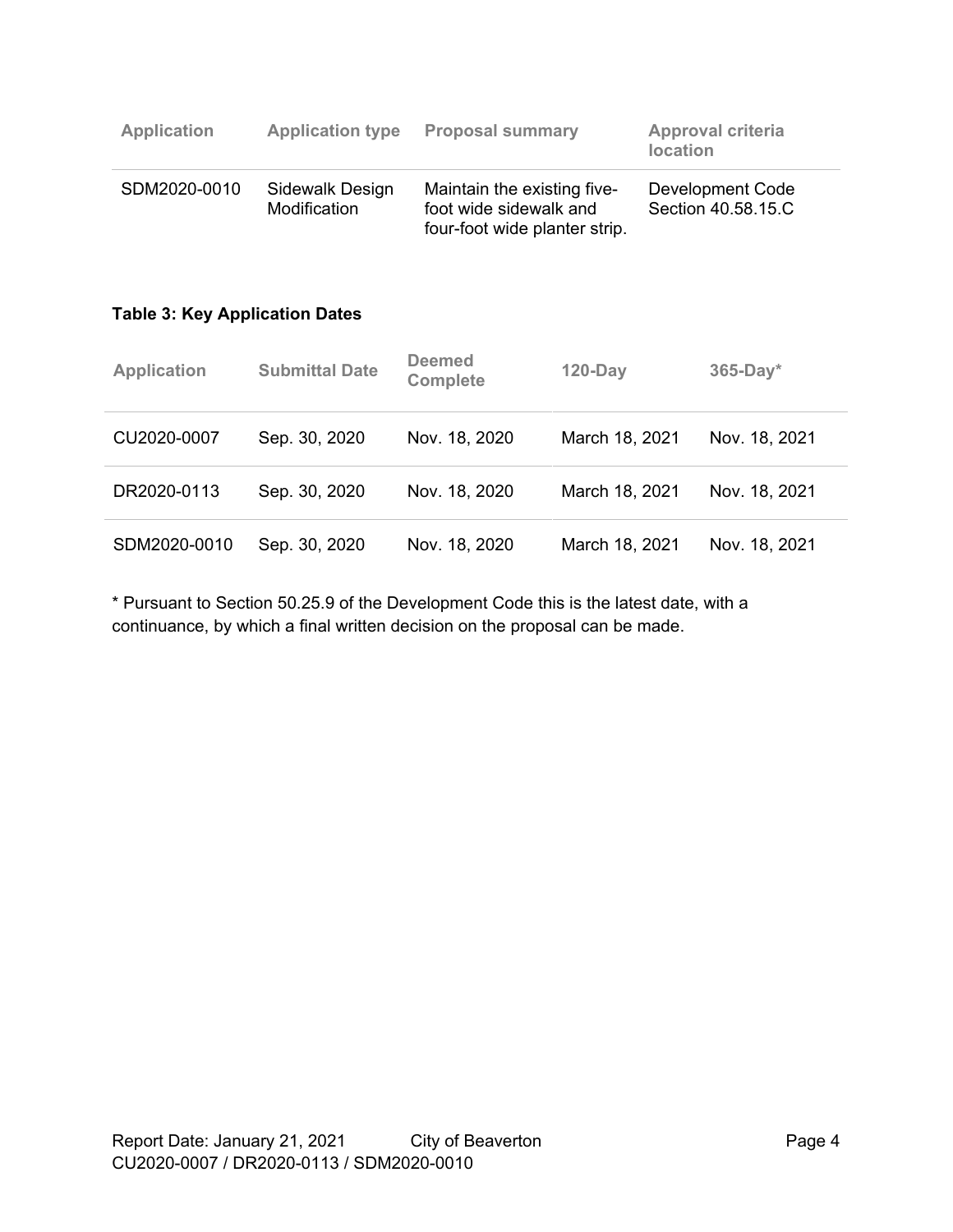## **Table of Contents**

[STAFF REPORT](#page-0-0) 1

[Attachment A: FACILITIES REVIEW COMMITTEE](#page-7-0) 8

Attachment B: [NEW CONDITIONAL USE](#page-23-0) CU2020-0007 24

[Attachment C: DESIGN REVIEW THREE DR2020-0113](#page-29-0) 30

[Attachment D: SIDEWALK DESIGN MODIFICATION SDM2020-0010](#page-45-0) 46

[Attachment E: RECOMMENDED CONDITIONS OF APPROVAL 50](#page-45-0)

#### **Exhibits**

- Exhibit 1. Materials submitted by Staff Exhibit 1.1 Zoning Map (page 6 of this report) Exhibit 1.2 Aerial Map (page 7 of this report) Exhibit 2. Public Comment No Public Comment Received Exhibit 3. Materials submitted by the Applicant Exhibit 3.1 Application Forms Exhibit 3.2 Narrative Exhibit 3.3 Drawings Exhibit 3.4 Storm, Hydromodification and No-Rise Reports Exhibit 3.5 Service Provider Letters Exhibit 3.6 Pre-App Summary Notes Exhibit 3.7 Neighborhood Meeting Documentation
	- Exhibit 3.8 Trip Generation Memo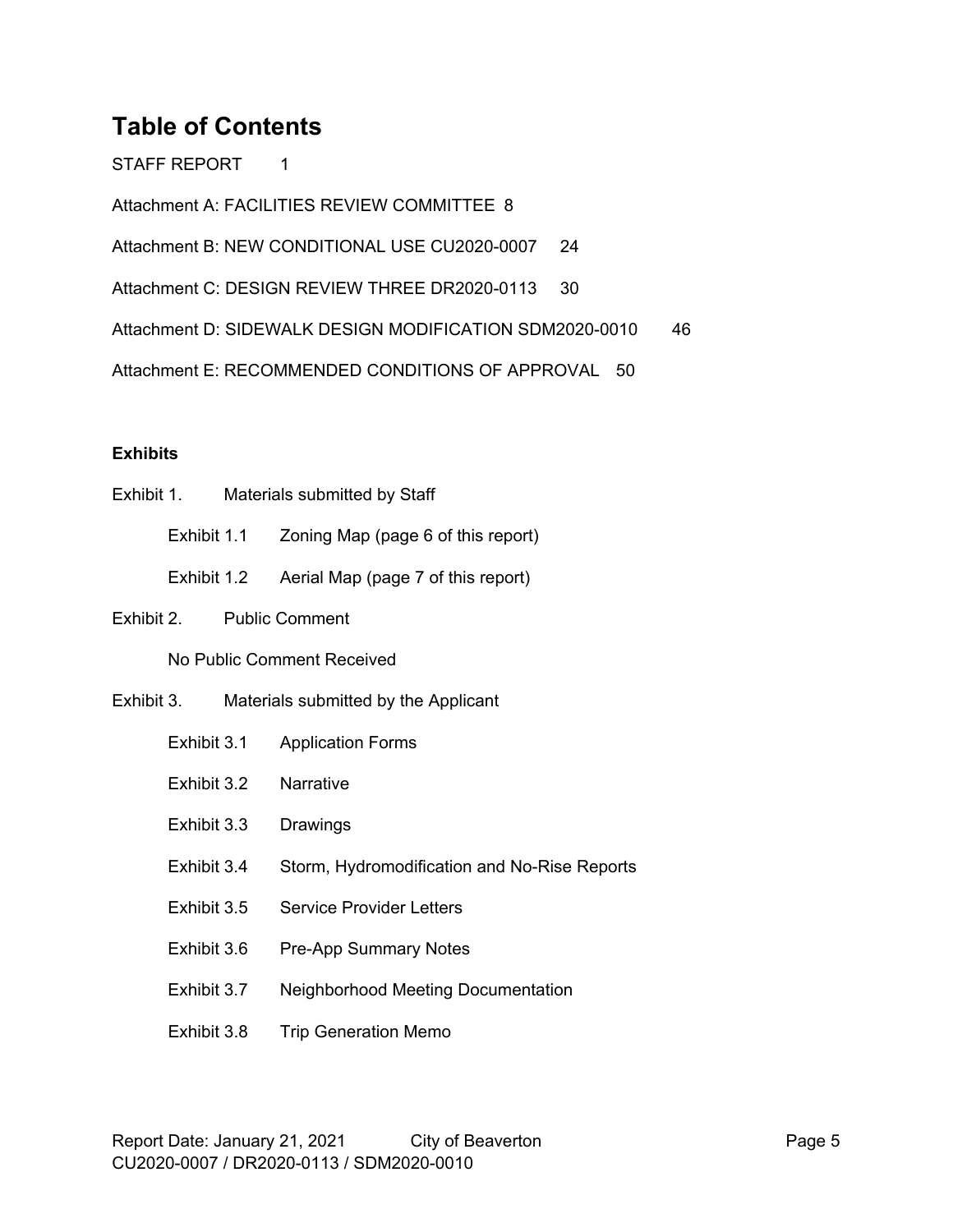#### **Exhibit 1.1**



### **CU2020-0007 DR2020-0113 SDM2020-0010**

#### **Herzog-Meier Mazda**

**Zoning Map**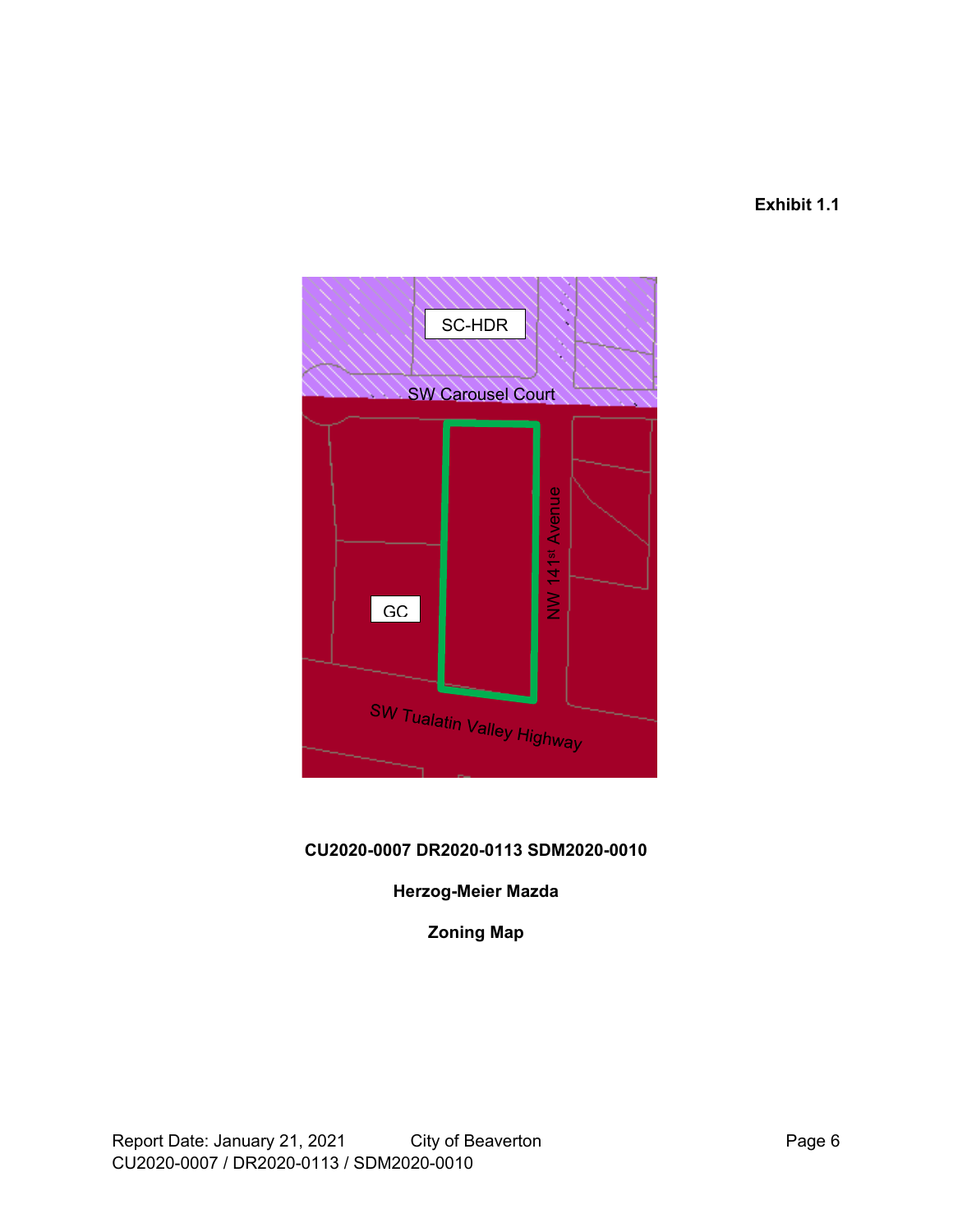**Exhibit 1.2**



### **CU2020-0007 DR2020-0113 SDM2020-0010**

### **Herzog-Meier Mazda**

**Aerial Map**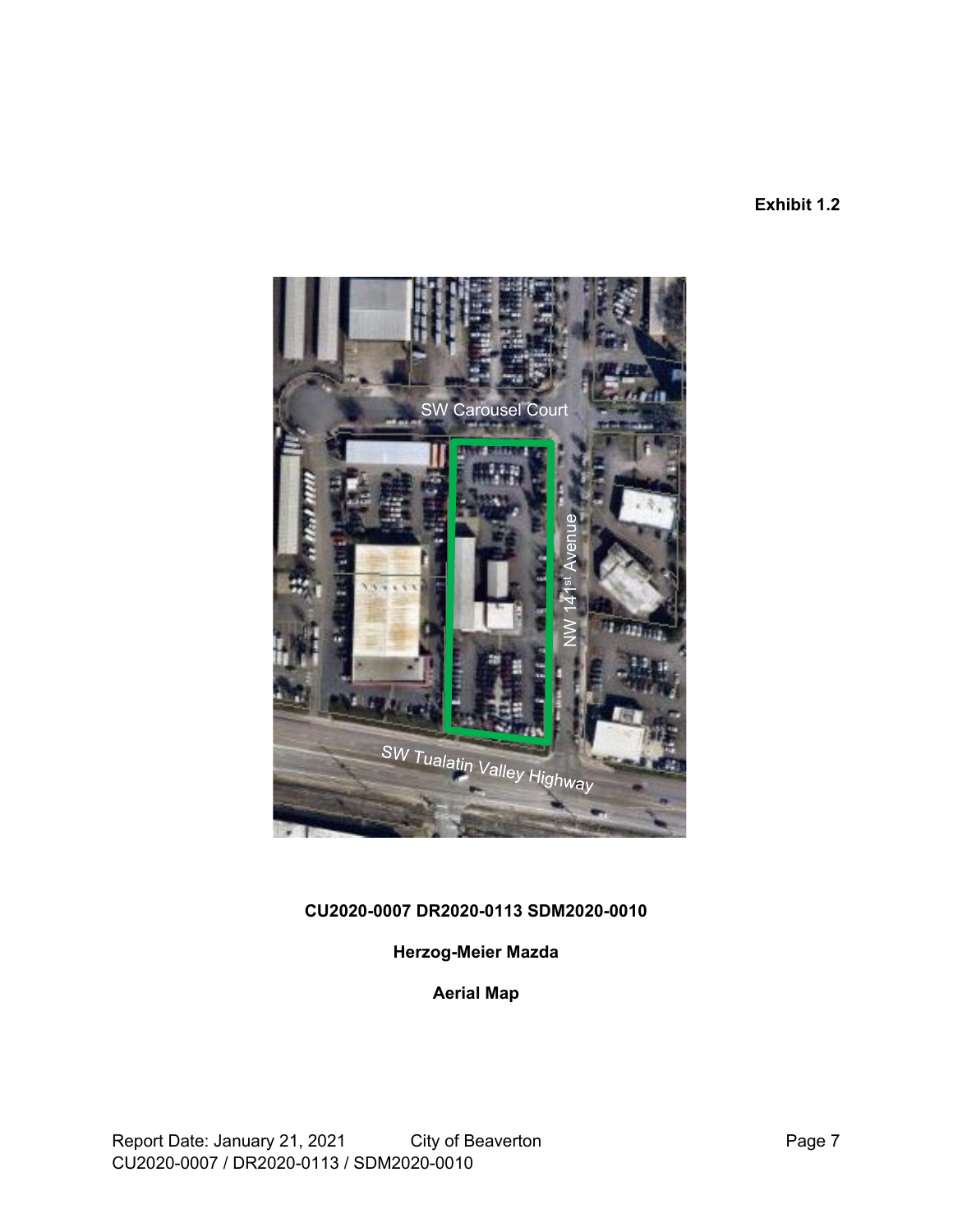# **Attachment A: FACILITIES REVIEW COMMITTEE**

### TECHNICAL REVIEW AND RECOMMENDATIONS

#### **Application:** Herzog-Meier Mazda

#### **Recommendation:** APPROVAL CU2020-0007 / DR2020-0113 / SDM2020-0010

**Finding:** The Facilities Review Committee finds the applicable Facilities Review Committee approval criteria have been met subject to the conditions identified at the end of the report for the following applications:

## <span id="page-7-0"></span>Section 40.03 Facilities Review Committee:

The Facilities Review Committee has conducted a technical review of the application, in accordance with the criteria contained in Section 40.03 of the Development Code. The Committee's findings and recommended conditions of approval are provided to the decisionmaking authority. As they will appear in the Staff Report, the Facilities Review Conditions may be re-numbered and placed in a different order. The decision-making authority will determine whether the application as presented meets the Facilities Review approval criteria for the subject application and may choose to adopt, not adopt, or modify the Committee's findings.

The Facilities Review Committee Criteria for Approval will be reviewed for all criteria that are applicable to the submitted application(s) as identified below:

- All twelve (12) criteria are applicable to the submitted Design Review Three and Conditional Use Permit applications as submitted.
- Facilities Review criteria do not apply to the Sidewalk Design Modification application.

### **Section 40.03.1.A**

All critical facilities and services related to the proposed development have, or can be improved to have, adequate capacity to serve the proposed development at the time of its completion.

#### Finding:

#### **Potable and Non-Potable Public Water**

The property is served by City of Beaverton potable public water service and the applicant has stated that the water services are adequate to service the proposed development. The new service building will connect to the existing six-inch water main in SW 141st Avenue. The new showroom will connect to the existing 12-inch water line in SW Tualatin Valley Highway. City staff have reviewed the proposal and Service Provider Letter, stating that there will be adequate capacity to service the proposed development,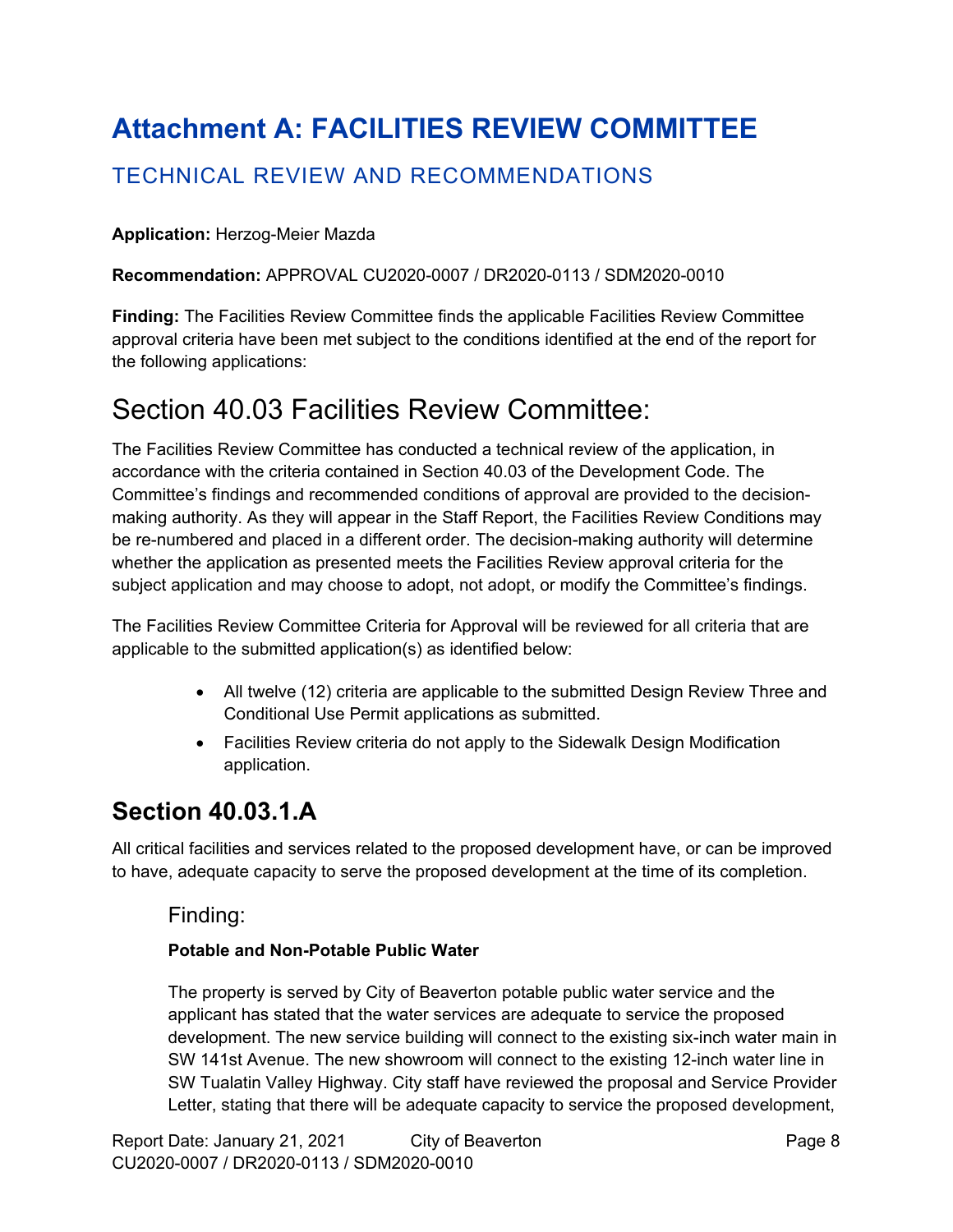and that service can be provided from SW 141st Avenue and SW Tualatin Valley Highway. The property is not located within the South Cooper Mountain area, which is the only area of the City where properties can connect to the City's non-potable water service. The Committee finds that adequate potable public water service can be provided to the site to serve the proposed development and that connection to nonpotable public water service is not required.

#### **Sanitary Sewer**

The property is served by City of Beaverton sanitary sewer service and the applicant has stated that the sanitary sewer services are adequate to service the proposed development. The new service building will connect to the existing 24-inch water main in SW Carousel Court. The new showroom will connect to the existing eight-inch water line in SW 141st Avenue. The Committee finds that adequate sanitary sewer service can be provided to the site to serve the proposed development.

#### **Stormwater Drainage, Treatment, and Retention**

The property is served by City of Beaverton storm sewer service and the applicant has stated that the storm sewer services are adequate to service the proposed development. There is an existing 60-inch storm main in SW Carousel Court. The project stormwater system incorporates multiple design approaches to meet water quality requirements. For on-site improvements, the site will utilize and expand an existing Contech StormFilter. New impervious surfaces, including roofs and paved surfaces in the surface parking lot will be treated by Contech StormFilter catch basins.

The applicant states that an alternative approach is required to meet water quantity and hydromodification requirements. Due to the project's location within the floodplain and poor infiltration rates of site soils, portions of the site can be served by underground detention, while a fee-in-lieu is proposed to address the unmanaged portions of the site.

The applicant has provided a Preliminary Stormwater Report for the quantity and quality of stormwater resulting from the proposed development. While the Stormwater Report states that the proposed stormwater facilities are adequate to service the site, the Committee recommends conditions of approval to address specific stormwater facility requirements pursuant to CWS standards. As conditioned, the Committee finds that adequate stormwater drainage, treatment, and retention service can be provided to the site to serve the proposed development.

### **Transportation**

Per BDC Section 60.55.20.2.A, a Traffic Impact Analysis is required when a proposed development will generate 300 vehicles or more per day in average weekday trips. The applicant has submitted a Trip Generation Memo that estimates the number of trips generated by the proposed project, estimated to be 294 new average weekday trips, which is below the threshold for a full Traffic Impact Analysis.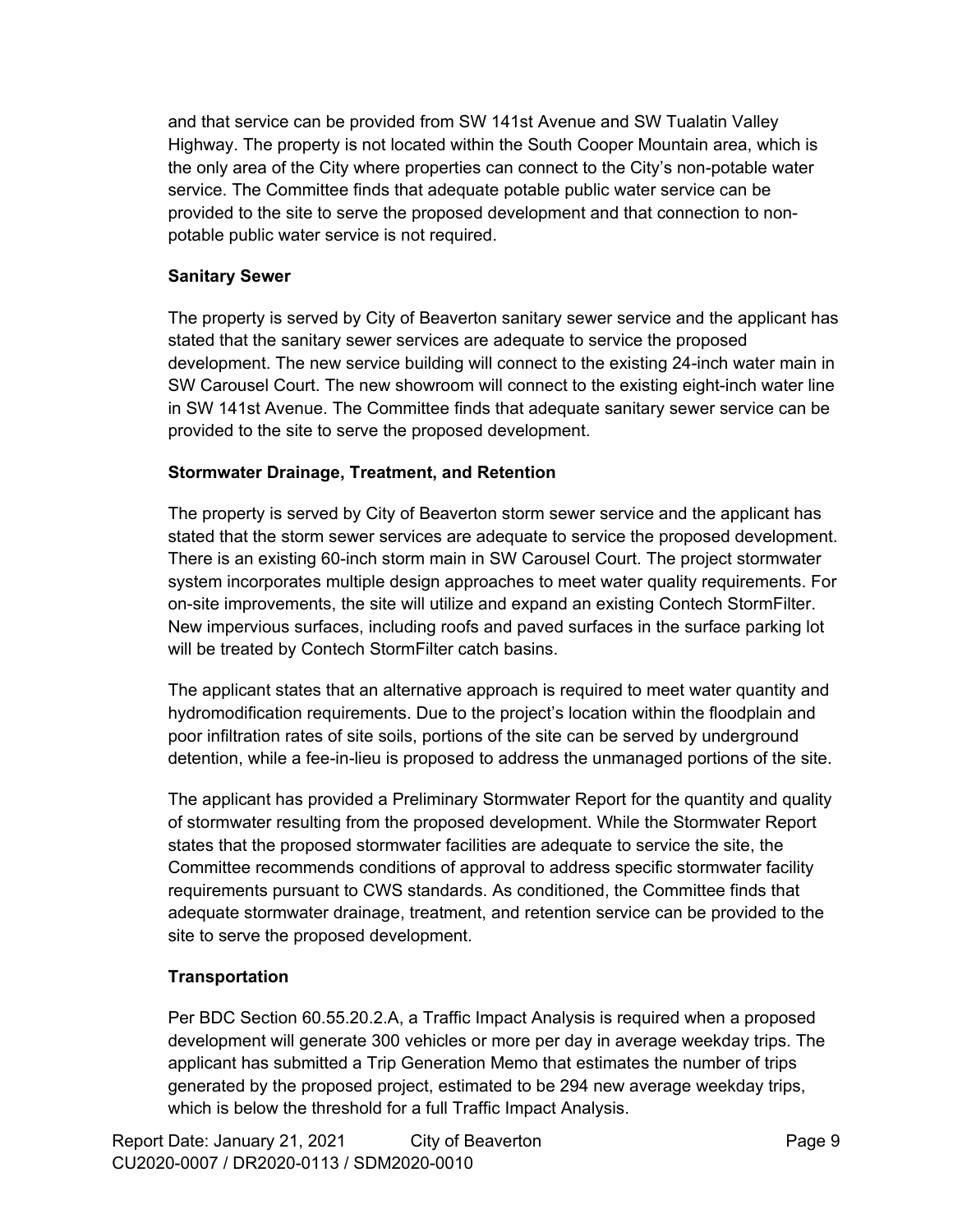The subject site has frontage on three roadways: SW Carousel Court to the north, SW 141st Avenue to the east, and SW Tualatin Valley Highway to the south. SW Carousel Court is a two-lane Local Street. No dedication or frontage improvements are required on Carousel Court. SW 141st Avenue is a two-lane Collector. The applicant proposes dedicating seven feet of right of way, consistent with the requirements of the Engineering Design Manual. The applicant has submitted a Sidewalk Design Modification application, requesting that the existing five-foot wide sidewalk and four-foot planter wide strip remain to preserve at least 21 trees in the existing right of way or areas proposed to be dedicated as right of way. The committee recommends including a condition of Design Review approval requiring approval of the Sidewalk Design Modification.

SW Tualatin Valley Highway is under the jurisdiction of the Oregon Department of Transportation (ODOT) and is a five-lane Principal Arterial that transitions to a sevenlane Principal Arterial along the site frontage. The applicant will be required to deed approximately two feet of right of way along the site's frontage of SW Tualatin Valley Highway to ODOT as necessary to accommodate the planned cross-section, which includes the buffered bike lane, an outer travel lane that transitions to two travel lanes, and frontage improvements.

#### **Fire Protection**

Fire protection will be provided by Tualatin Valley Fire and Rescue (TVF&R). TVF&R staff has reviewed and approved the proposed development's site plan. TVF&R had no comments or concerns regarding the proposal and did not require any conditions of approval. Therefore, the Committee finds that adequate fire protection service can be provided to the site to serve the proposed development. The Committee finds that the development will provide required critical facilities, as conditioned.

**Conclusion:** Therefore, the Committee finds that by meeting the conditions of approval, the proposal meets the criterion.

## **Section 40.03.1.B**

**Approval Criteria:** Essential facilities and services related to the proposed development are available, or can be made available, with adequate capacity to serve the development prior to its occupancy. In lieu of providing essential facilities and services, a specific plan may be approved if it adequately demonstrates that essential facilities, services, or both will be provided to serve the proposed development within five (5) years of occupancy.

### FINDINGS:

Chapter 90 of the Development Code defines "essential facilities" to be services that include transit improvements, police protection, and pedestrian and bicycle facilities in the public right-of-way.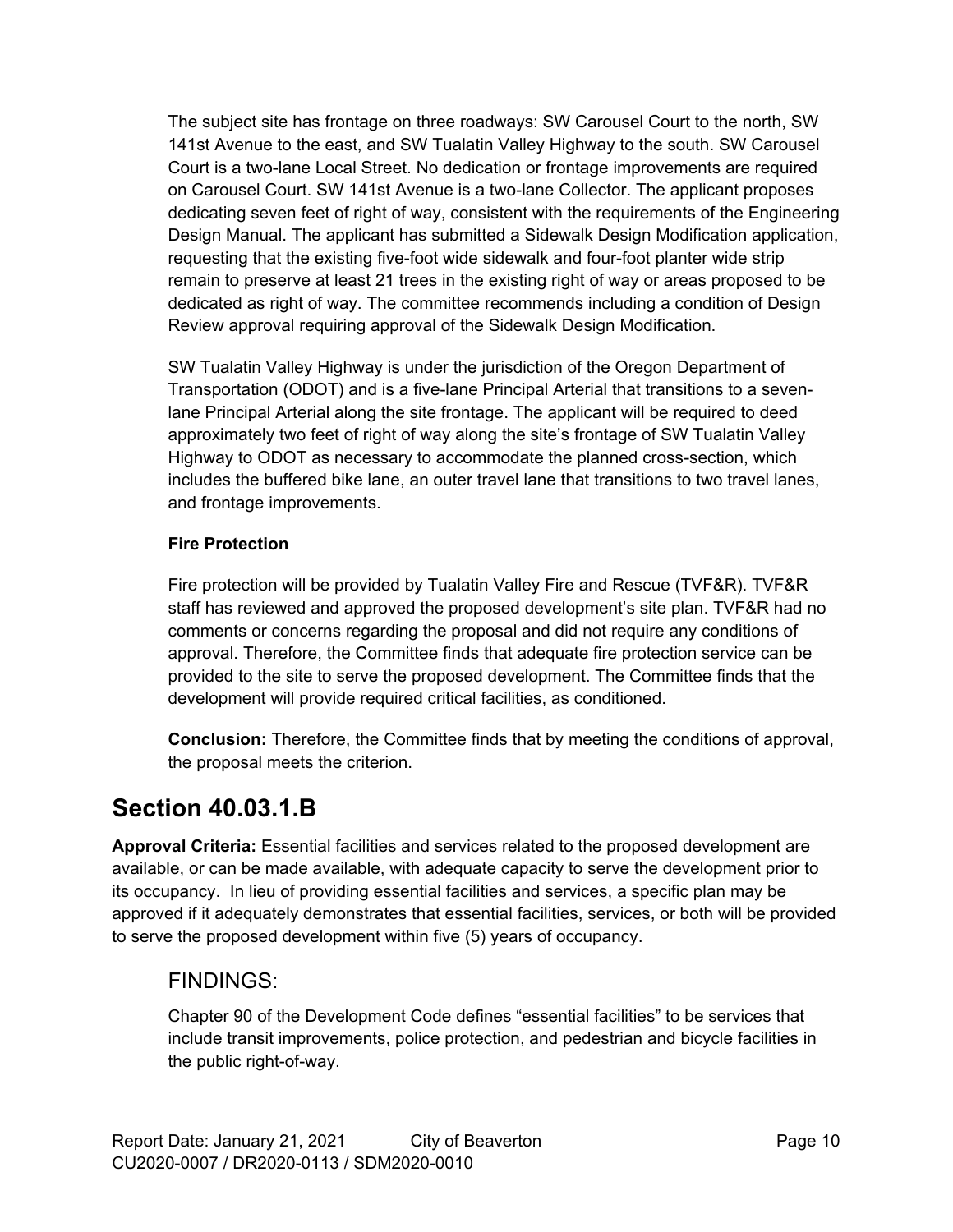#### **Schools**

The proposed development is within the boundaries of the Beaverton School District (BSD). No residential uses are proposed so there will be no impact on existing school capacity.

#### **Transit Improvements**

The site is served by TriMet's Bus Line 57-TV Hwy/Forest Grove, which stops approximately 250 feet east of the site SW Tualatin Valley Highway. Bus Line 57 is a frequent service bus line that connects Forest Grove, Cornelius, Hillsboro, Aloha, and Beaverton, via Pacific, Baseline, Tualatin Valley Highway, and Canyon Road. The site is located within one-quarter mile from Bus Line 52-Farmington/185th and Bus Line 62- Murray Blvd. Bus Line 52 runs between Beaverton Transit Center, Aloha, Willow Creek Transit Center, Tanasbourne, and PCC Rock Creek, along Farmington, 185th, and Springville. Bus Line 62 runs between Washington Square and Sunset Transit Center, along Scholls Ferry Road, Murray, Millikan, Hocken, Jenkins, Cornell, and Barnes. The site is also located within one-half mile from the Millikan Way MAX Station, where the MAX Blue Line light rail service connects Hillsboro, Beaverton, Portland City Center, East Portland, and Gresham. Committee finds that there are adequate transit services to serve the proposed development.

#### **Police Protection**

The City of Beaverton Police will continue to serve the development site. The Committee finds that adequate police protection service can be provided to the site to serve the proposed development.

#### **Pedestrian and Bicycle Facilities**

The subject site has frontage on three roadways: SW Carousel Court to the north, SW 141st Avenue to the east, and SW Tualatin Valley Highway to the south. The existing sidewalks surrounding the site are approximately five feet wide on SW Carousel Court, approximately five feet wide on SW 141st Avenue, and approximately six feet wide on SW Tualatin Valley Highway. The only existing bicycle facility on the roadways surrounding the site is an approximately five-foot wide bike lane on SW Tualatin Valley Highway.

The applicant has submitted a Sidewalk Design Modification application, requesting that the existing five-foot wide sidewalk and four-foot wide planter strip on SW 141st remain to preserve at least 21 trees in the existing right of way or areas proposed to be dedicated as right of way. The committee recommends including a condition of Design Review approval requiring approval of the Sidewalk Design Modification.

The applicant will be required to provide frontage improvements along SW Tualatin Valley Highway. The Committee recommends a condition of approval requiring the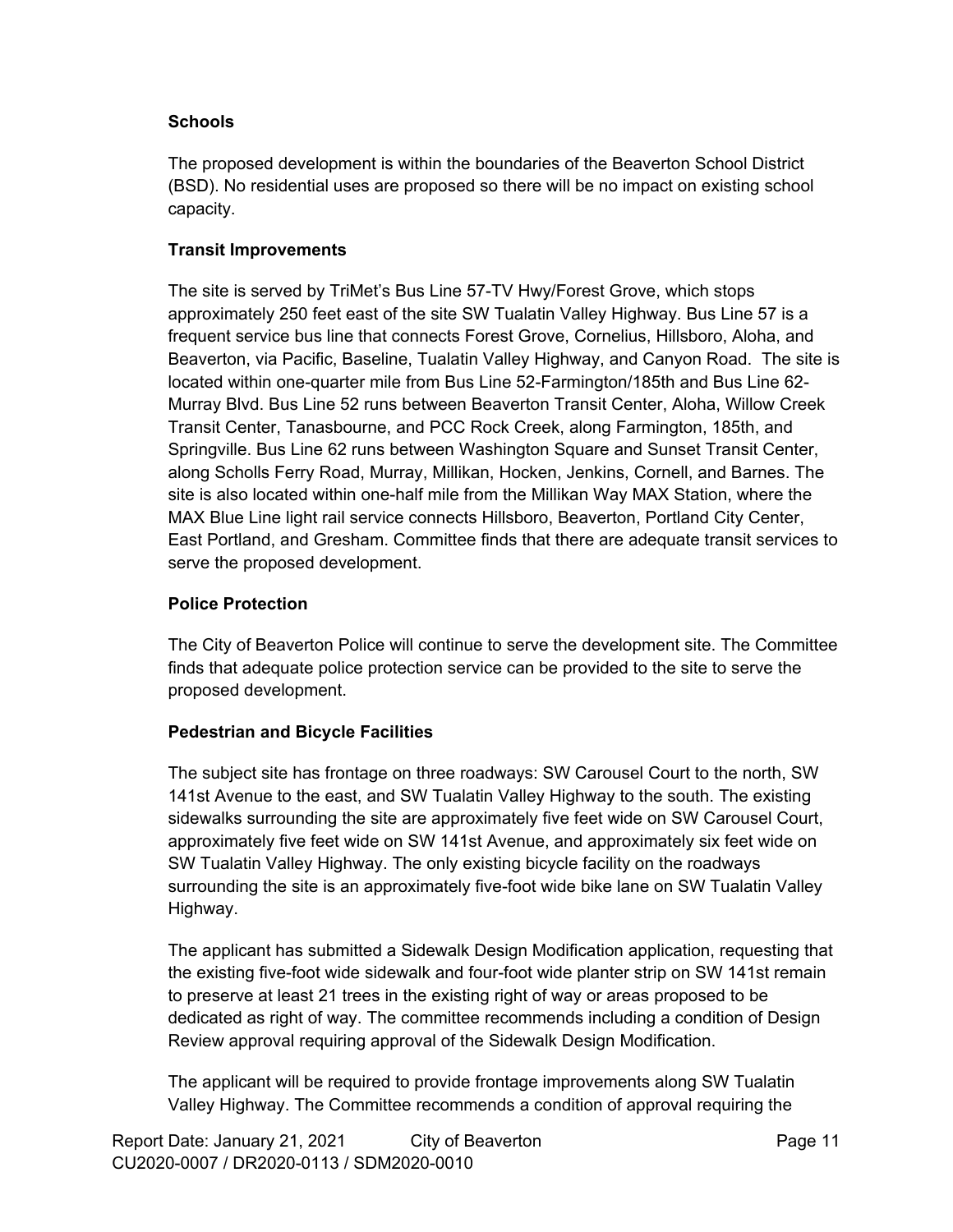applicant to construct a and 7'-6" planter strip and six-foot sidewalk in the ultimate location, which will accommodate a future eight-foot wide buffered bike lane along SW Tualatin Valley Highway with ADA ramps brought up to current Oregon Department of Transportation standards. As conditioned, the Committee finds that adequate pedestrian and bicycle facilities can be provided to the site to serve the proposed development.

For these reasons, the Committee finds that essential facilities and services related to the proposed development are available with adequate capacity to serve the development.

**Conclusion:** Therefore, the Committee finds that by meeting the conditions of approval, the proposal meets the criterion.

## **Section 40.03.1.C**

The proposed development is consistent with all applicable provisions of Chapter 20 (Land Uses) unless the applicable provisions are modified by means of one or more applications which shall be already approved or which shall be considered concurrently with the subject application; provided, however, if the approval of the proposed development is contingent upon one or more additional applications, and the same is not approved, then the proposed development must comply with all applicable provisions of Chapter 20 (Land Uses).

### FINDINGS:

The Committee refers to the Chapter 20 use and site development requirements tables at the end of this report. Staff will provide findings for the New Conditional Use request within the applicable section of the staff report.

**Conclusion:** Therefore, the Committee finds that the proposal meets the approval criterion.

## **Section 40.03.1.D**

The proposed development is consistent with all applicable provisions of Chapter 60 (Special Requirements) and all improvements, dedications, or both, as required by the applicable provisions of Chapter 60 (Special Requirements), are provided or can be provided in rough proportion to the identified impact(s) of the proposed development.

### FINDINGS:

The Committee cites the Code Conformance Analysis chart at the end of this report, which evaluates the proposal as it relates to the applicable Code requirements of Chapter 60. Staff will provide findings for the Design Review Three request within the applicable section of the staff report.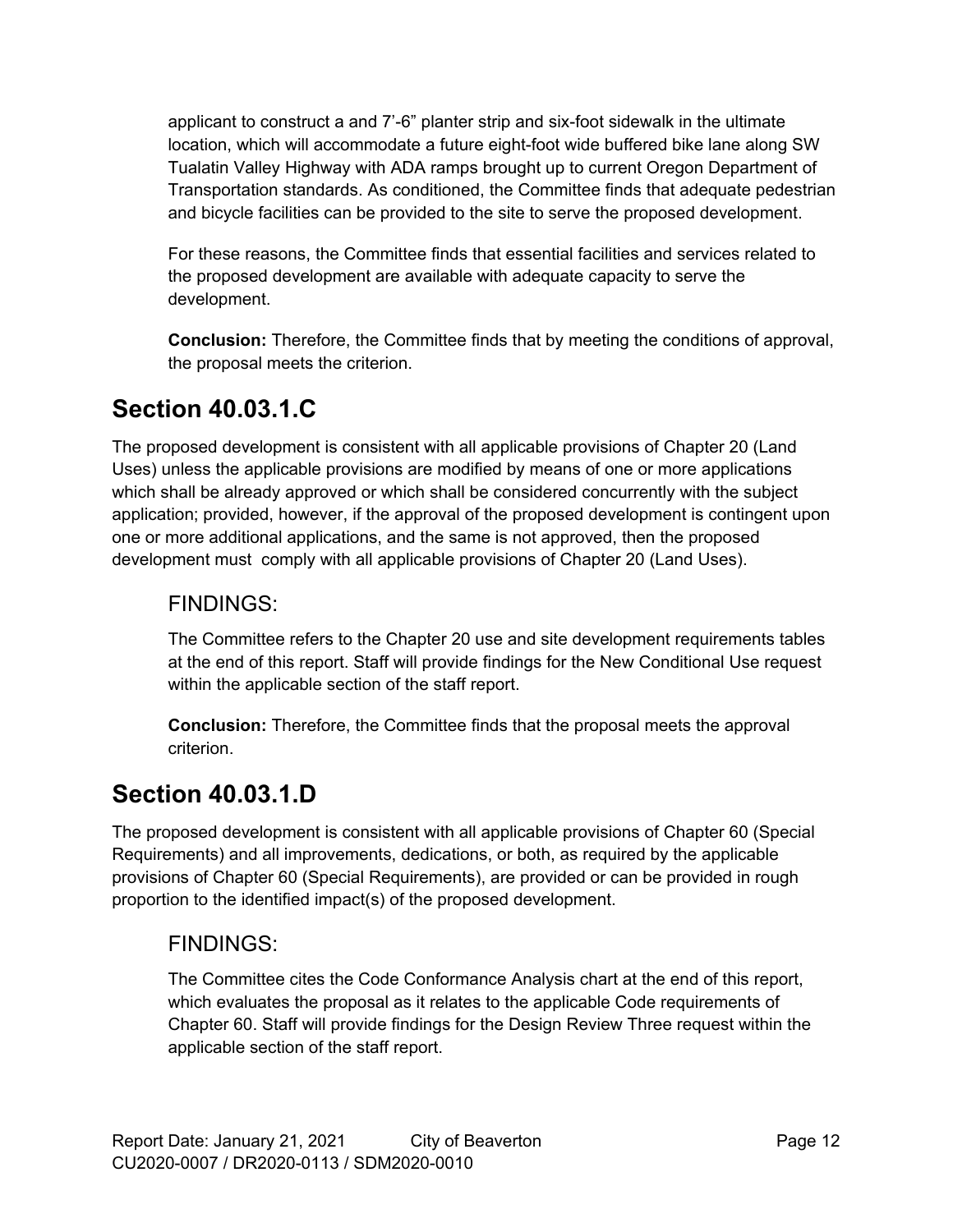#### **Section 60.10 Floodplain Regulations**

The applicant states that the proposed improvements to the subject site are designed to adhere to all applicable floodplain regulations. The area is extensively developed, and Erickson Creek is piped through the subject site, so the preservation of natural features is not applicable to this project. Site improvements have been designed to have no impact on the Base Flood Elevation shown on Section J of Erickson Creek on FEMA FIRM Map 41067C0527F, revised October 19, 2018. Hazardous materials will not be stored uncontained within the floodplain. Oil and other automotive maintenance and repair fluids and oils will be stored in accordance with the applicable Department of Environmental Quality regulations. The Erickson Creek floodway is located just northwest on the site, in the right of way of the intersection of SW 14st Avenue and SW Carousel Court. No work is proposed in the floodway. The Committee recommends several conditions of approval related to work within the floodplain including providing an engineering analysis of the grading and construction work proposed, a final zero rise certification for excavation and fills, and elevation certification.

#### *Section 60.30 Off-Street Parking*

Beaverton Development Code (BDC) Section 60.30.10.5 does not provide motor vehicle parking ratios for the specific uses proposed on the subject site. Therefore, the more general Retail ratio applies to the Vehicle Sales use and the more general Service Businesses ratio applies to the Major Automotive Service use. For a site located in the General Commercial zone, the minimum parking ratio requirement for motor vehicles is 3.3 spaces per 1,000 square feet of gross floor area for the Vehicle Sales (Retail) use and 3.0 spaces per 1,000 square feet of gross floor area for the Major Automotive Service (Service Businesses) use. The maximum parking ratio requirement for motor vehicles is 5.1 spaces per 1,000 square feet of gross floor area for the Vehicle Sales (Retail) use and 5.1 spaces per 1,000 square feet of gross floor area for the Major Automotive Service (Service Businesses) use. The proposal contains 9,780 square feet of Vehicle Sales use and 11,491 square feet of Major Automotive Service use, which requires a minimum of 67 parking spaces, and has a maximum limit of 109 spaces.

The proposal includes 67 parking spaces, not including areas designated for storage of vehicle inventory. Ten of the 67 parking spaces are proposed to be compact, which is not more than 20 percent of the total proposed spaces. The compact spaces are proposed to be 8'-5" feet wide, and a minimum of 15 feet deep, which meets the minimum dimensions for compact parking spaces, and these spaces will be generally grouped together and designated as compact. The other spaces will be at least 8.5 feet wide by 18.5 feet deep, which meets the minimum dimensions for non-compact spaces.

BDC Section 60.30.10.5.B does not provide bicycle parking ratios for the specific uses proposed on the subject site. Therefore, the more general Retail ratio applies to the Vehicle Sales use and the Minor Automotive Service ratio applies to the Major Automotive Service use. The minimum parking ratio requirement for both short-term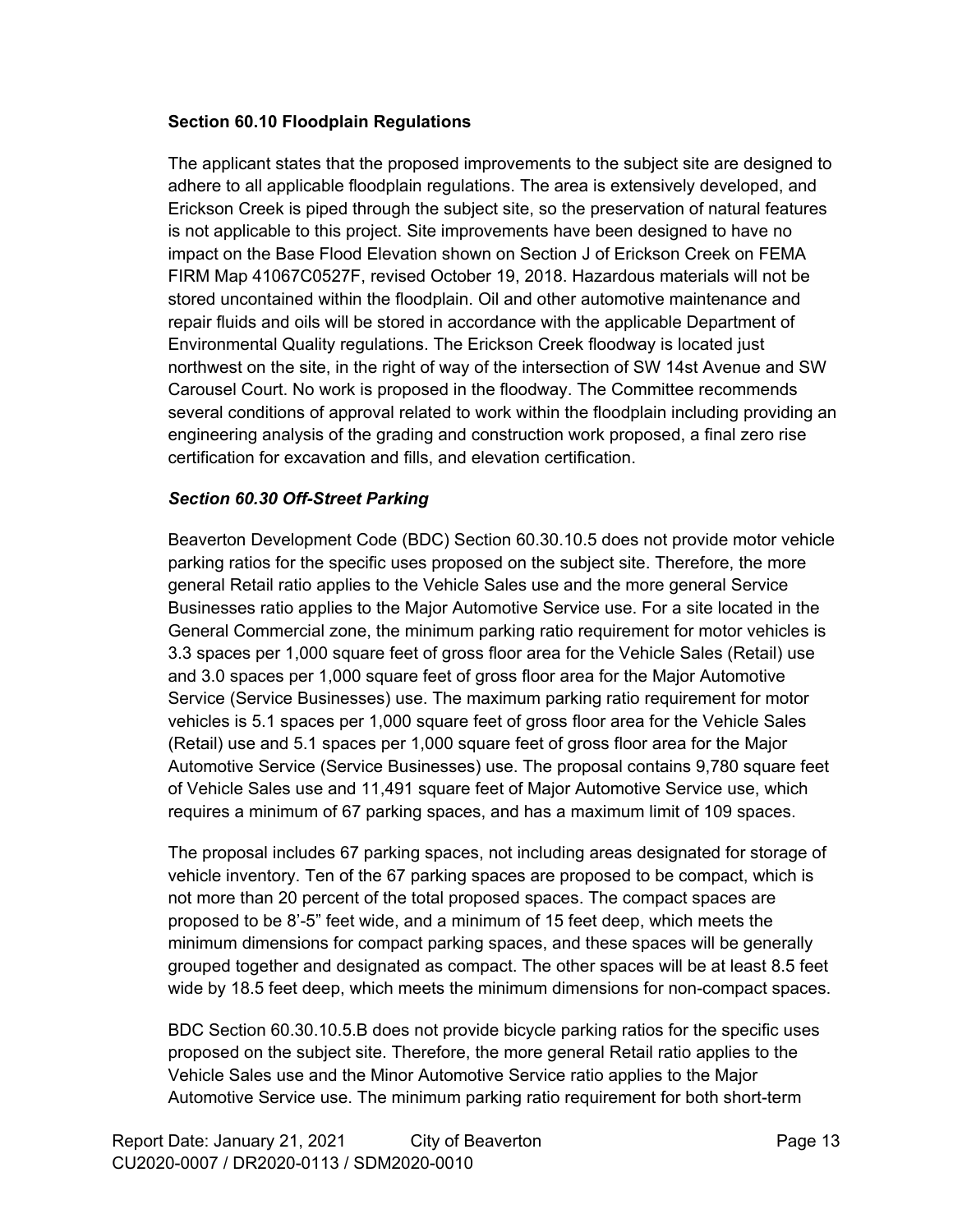bicycle parking and long-term bicycle parking is two spaces, or one space per 12,000 square feet of floor area, whichever is greater, for the Vehicle Sales (Retail) use. Two spaces, or one space per 5,000 square feet of floor area, whichever is greater, for both short-term bicycle parking and long-term bicycle parking, is required for the Major Automotive Service (Minor Automotive Service) use. The proposal contains 9,780 square feet of Vehicle Sales use, requiring two short-term and two long-term spaces; and 11,491 square feet of Major Automotive Service, requiring three short-term and three long-term spaces.

The applicant's plans indicate that six short term parking spaces will be provided in a plaza along the SW Tualatin Valley Highway, approximately 26 feet from a Vehicle Sales showroom entrance. The applicant's materials lack specific details for rack design and rack spacing. Per BDC Section 60.30.10.2.B.3, short-term bicycle parking spaces must be designed to the standards of the Engineering Design Manual (EDM). The Committee recommends a condition of approval requiring the applicant to submit detailed plans demonstrating that the short-term bicycle parking spaces meet the design standards for bicycle parking in EDM Section 340 as required by BDC Section 60.30.10.2.B.

The applicant states that six new long-term bicycle parking spaces will be provided in the new showroom. The applicant's materials lack additional detail regarding the exact design and accessibility of the long-term parking spaces. Per BDC Section 60.30.10.2.B.2, long-term bicycle parking spaces must be covered or sheltered to protect the bicycles from prolonged direct exposure to the elements. Providing long-term bicycle parking spaces within the building will meet this requirement. The Committee recommends a condition of approval requiring the applicant to submit detailed plans demonstrating that the long-term bicycle parking spaces meet the design standards for bicycle parking in EDM Section 340 as required by BDC Section 60.30.10.2.B.

#### *Section 60.55 Transportation Facilities*

As stated in the findings for approval criterion 40.03.1.A, above, per BDC Section 60.55.20.2.A, a Traffic Impact Analysis is required when a proposed development will generate 300 vehicles or more per day in average weekday trips. The applicant has submitted a Trip Generation memo report that estimates the number of trips generated by the proposed project, which identifies 294 new average weekday trips. Because the 300 daily trip threshold was not met, no Traffic Impact Analysis was required.

The applicant states that all transportation facilities will be designed in accordance with the City code and Engineering Design Manual. The subject site has frontage on three roadways: SW Carousel Court to the north, SW 141st Avenue to the east, and SW Tualatin Valley Highway to the south. No dedication or frontage improvements are required on Carousel Court. SW 141<sup>st</sup> Avenue is a two-lane Collector. The applicant proposes dedicating seven feet of right of way, consistent with the requirements of the Engineering Design Manual. The applicant has submitted a Sidewalk Design Modification application, requesting that the existing five-foot wide sidewalk and four-foot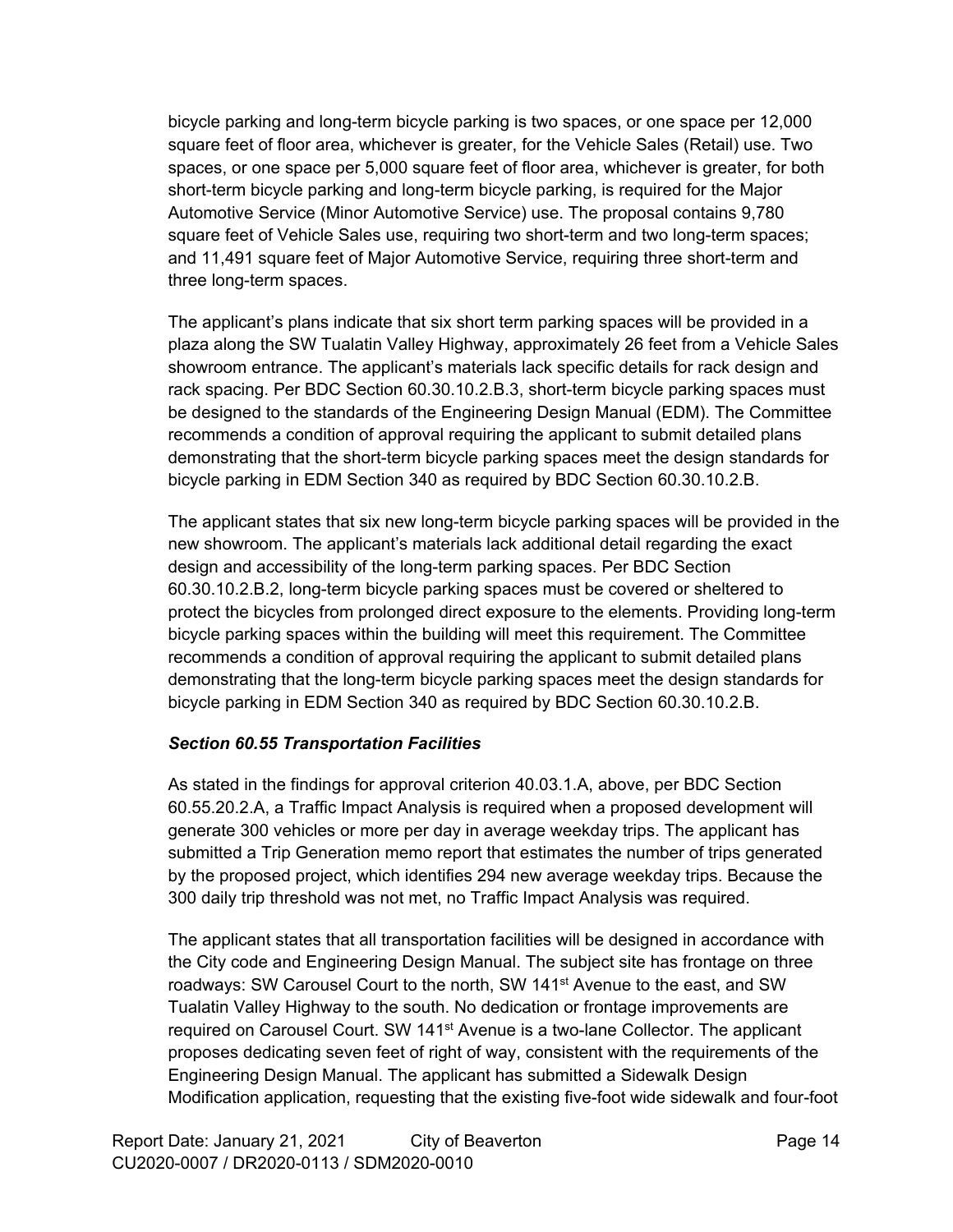planter wide strip remain to preserve at least 21 trees in the existing right of way or areas proposed to be dedicated as right of way. The committee recommends including a condition of approval requiring approval of the Sidewalk Design Modification.

SW Tualatin Valley Highway is under the jurisdiction of the Oregon Department of Transportation (ODOT) and transitions from a five-lane to a seven-lane Principal Arterial along the site frontage. The applicant will be required to deed approximately two feet of right of way along the site's frontage along SW Tualatin Valley Highway to ODOT as necessary to accommodate the planned cross-section, which includes the buffered eight-foot bike lane and frontage improvements. As conditioned, the Committee finds that the minimum street widths required by BDC Section 60.55.30 can be met.

Per BDC Section 60.55.35.3.A, work adjacent to public streets must comply with the visibility at intersections standards in the Engineering Design Manual. The applicant states that the proposed building does not obstruct the required sight clearance at SW Tualatin Valley Highway and SW 141<sup>st</sup> Avenue. However, the applicant has not provided any sight distance analysis to support this statement. The applicant's materials do not address sight clearance between the existing driveways. The committee recommends conditions of approval requiring that sight distance is verified at the intersection of SW Tualatin Valley Highway and SW 141<sup>st</sup> Avenue, as well as the driveways on SW 141<sup>st</sup> Avenue.

BDC Section 60.55.25.10 contains standards for on-site pedestrian circulation. These standards include providing walkways between parts of a development where the public is allowed to walk and providing walkways that are reasonably direct between pedestrian destinations. New pedestrian connections are provided between the new showroom, existing service building, and adjacent parking. However, new parking at the north end of the site, specifically the 15 parking spaces closest to SW Carousel Court, furthest away from the showroom, are not served by any marked or physically separated pedestrian pathways. These 15 spaces are adjacent to the new service building, but no pedestrian pathways are provided. The Committee recommends a condition of approval that these 15 spaces be linked to the new service building to the west by a pedestrian path composed of differentiated materials and be signed as employee parking.

#### *60.60 Trees and Vegetation Requirements*

The applicant's materials identify 16 landscape trees are proposed for removal, totaling DBH of 97 inches. BDC 60.60.25.9 requires that landscape trees be replaced at a ratio of one inch to one inch DBH, with discretion allowed when considering site capacity. The applicant's materials show that 21 new landscape trees are proposed, with a total DBH of 42 inches.

The Committee notes provision that landscape tree mitigation may consider the site's capacity of accommodate replacement trees. In addition to the 21 planted trees, the proposal includes preserving 30 existing trees, mostly along the site frontages. In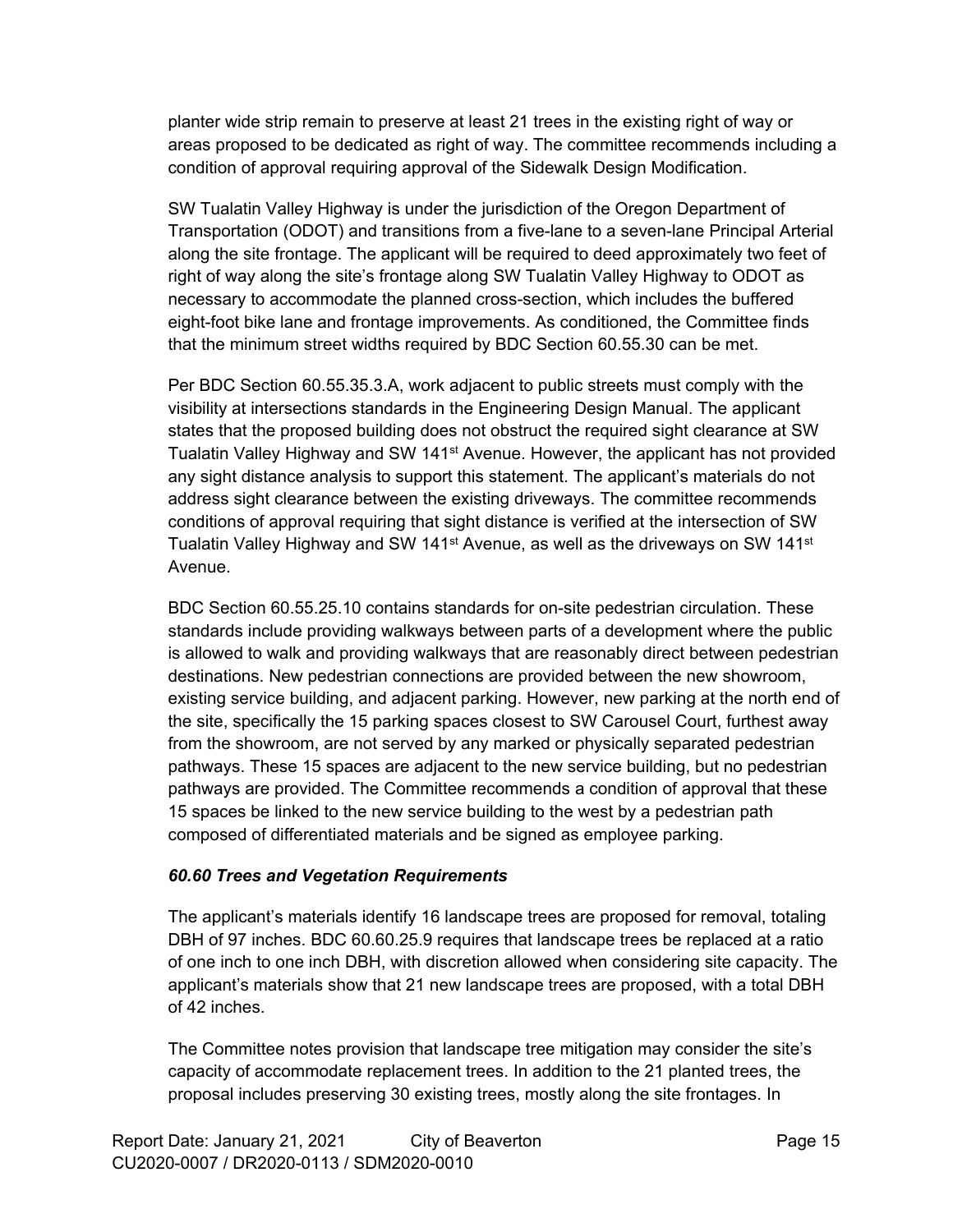reviewing the proposed site plan, the Committee has concluded that the site programming, including building additions, required parking and vehicle maneuvering, and plazas, limit the locations of replacement trees, and the site cannot readily accommodate more than the 21 proposed mitigation trees. The Committee recommends a condition of approval to provide tree protection fencing in accordance with the standards of Section 60.60.20 of the Development Code in order to protect the trees identified for preservation during construction.

#### *60.65 Utility Undergrounding*

The applicant states that all new utility lines will be underground. There are existing utility poles and overhead utility lines along the site's SW Tualatin Valley Highway frontage. To meet the requirements of this section, the Committee recommends a condition of approval requiring that the applicant provide plans for the placement of underground utility lines along street frontages if impacted by development, within the site, and for services to the proposed new development.

**Conclusion:** Therefore, the Committee finds that by meeting the conditions of approval, the proposal meets the criterion.

## **Section 40.03.1.E**

Adequate means are provided or can be provided to ensure continued periodic maintenance and necessary normal replacement of the following private common facilities and areas, as applicable: drainage facilities, roads and other improved rights-of-way, structures, recreation facilities, landscaping, fill and excavation areas, screening and fencing, ground cover, garbage and recycling storage areas, and other facilities not subject to maintenance by the City or other public agency.

### FINDINGS:

The applicant states that regular maintenance of the site will be provided. The Committee finds that the proposal as represented does not present any barriers, constraints, or design elements that would prevent or preclude required maintenance of the private infrastructure and facilities on site.

**Conclusion:** Therefore, the Committee finds that the proposal meets the approval criterion.

## **Section 40.03.1.F**

There are safe and efficient vehicular and pedestrian circulation patterns within the boundaries of the development.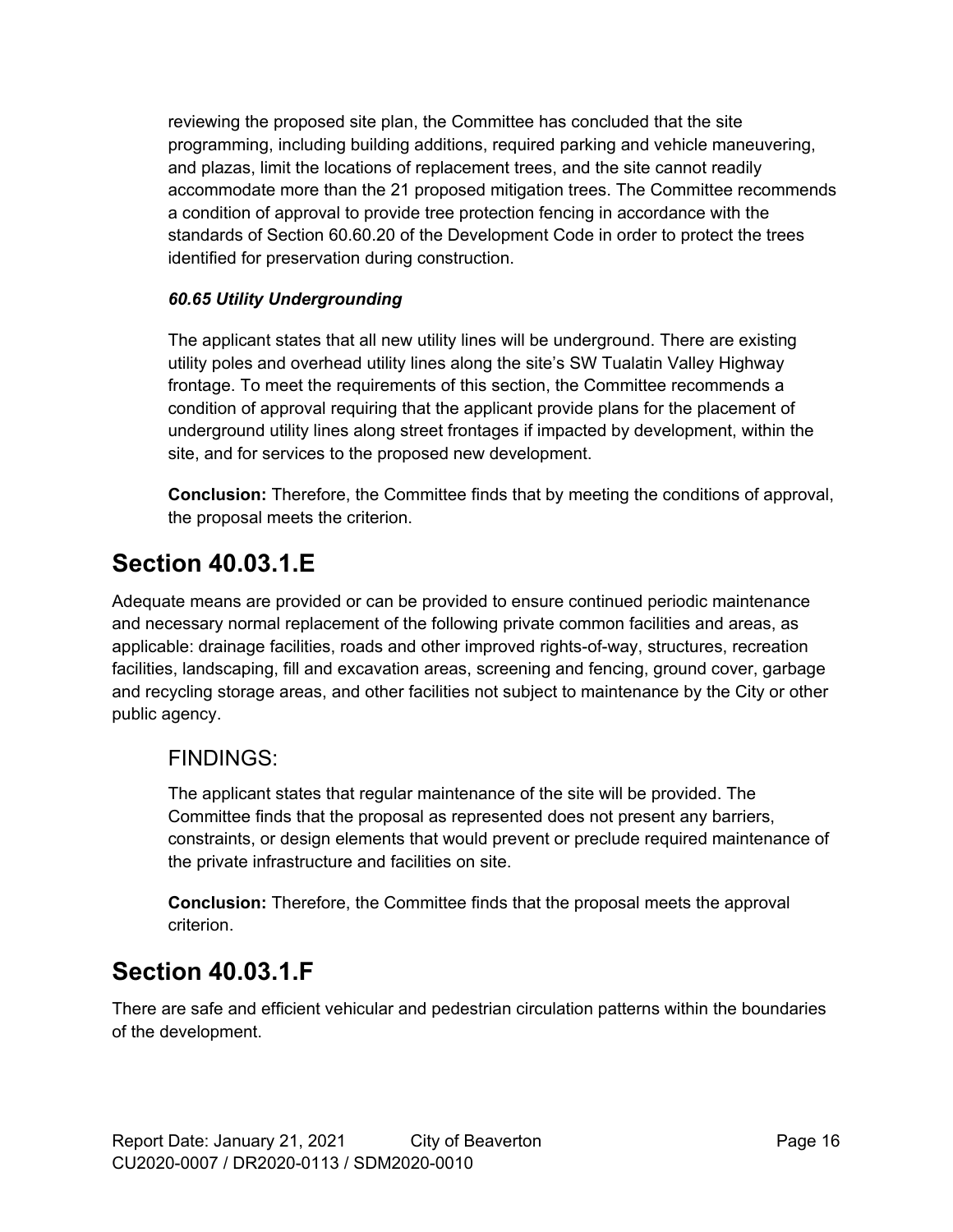### FINDINGS:

The Committee incorporates the findings for Approval Criterion 40.03.1.D, above.

The applicant has provided on-site vehicular circulation plans that include turning templates for customer and employee vehicles, inventory vehicles, waste collection vehicles, and standard delivery trucks.

Safe and efficient pedestrian circulation has been provided at the southern end of the site adjacent to the new showroom. However, new parking at the north end of the site, specifically the 15 parking spaces closest to SW Carousel Court, furthest away from the showroom, are not served by any marked or physically separated pedestrian pathways. These 15 spaces are adjacent to the new service building, but no pedestrian pathways are provided. The Committee recommends a condition of approval that these 15 spaces be linked to the new service building to the west by a pedestrian path composed of differentiated materials and be signed as employee parking.

**Conclusion:** Therefore, the Committee finds that by meeting the conditions of approval, the proposal meets the approval criterion.

## **Section 40.03.1.G**

The development's on-site vehicular and pedestrian circulation systems connect to the surrounding circulation systems in a safe, efficient, and direct manner.

### FINDINGS:

The Committee incorporates the findings for Approval Criteria 40.03.1.D and 40.03.1.F, above. The applicant's submitted site plans show on-site pedestrian walkways that will provide direct connections to the public sidewalk along SW Tualatin Valley Highway and SW 141st Avenue. The applicant has not provided a sight distance evaluation that demonstrates that minimum sight clearance will be met for both existing driveways on SW 141st Avenue, which are proposed to remain. The Committee recommends a condition of approval requiring site clearance analysis be provided to demonstrate that the driveways will interact safely with the access connections within the clear sight area.

For these reasons, by meet the conditions, the Committee finds that the development's on-site vehicular and pedestrian circulation systems connect to the surrounding circulation systems in a safe, efficient, and direct manner.

**Conclusion:** Therefore, the Committee finds that by meeting the conditions of approval, the proposal meets the approval criterion.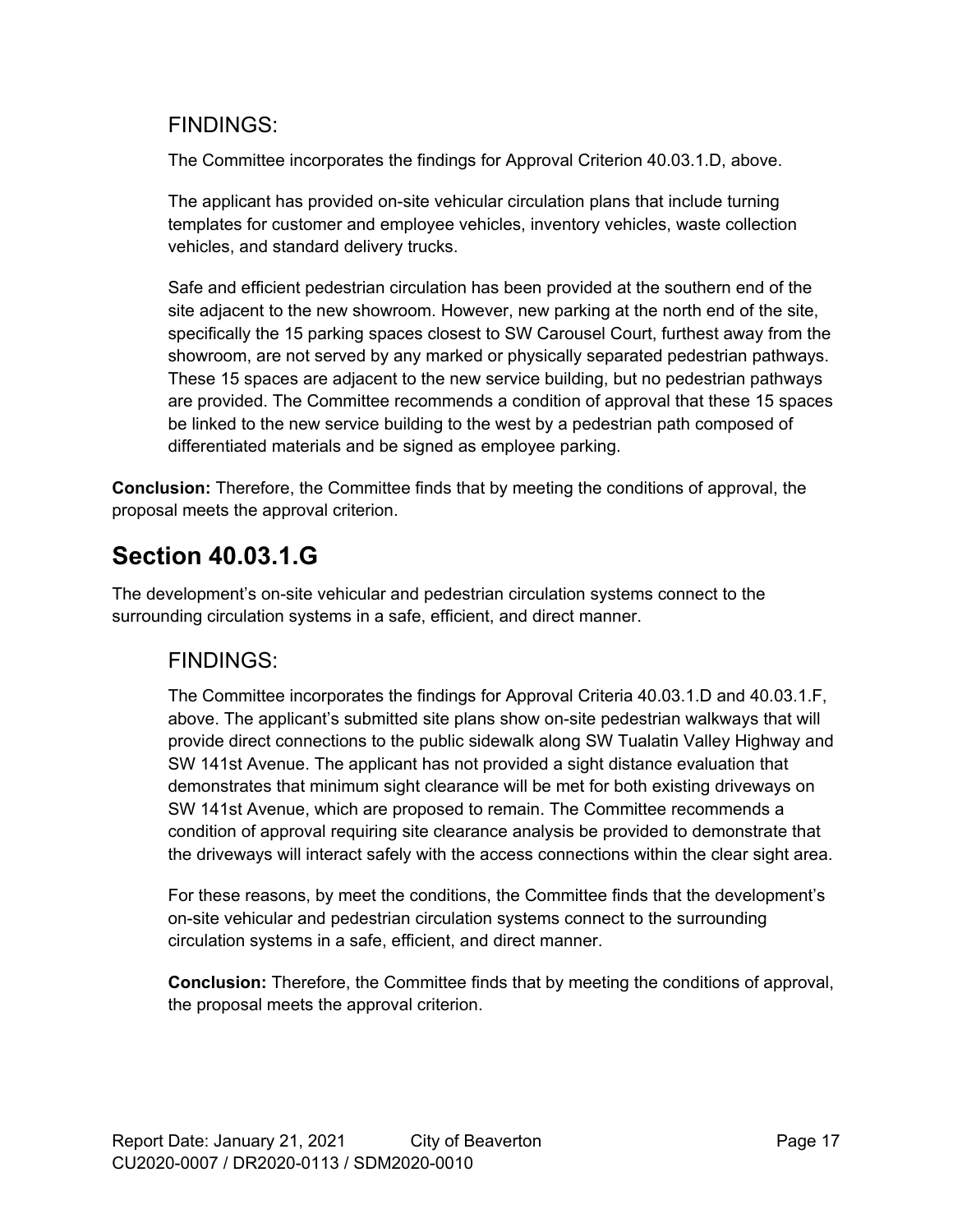## **Section 40.03.1.H**

Structures and public facilities serving the development site are designed in accordance with adopted City codes and standards and provide adequate fire protection, including, but not limited to, fire flow.

### FINDINGS:

The applicant states that the building will be designed to meet all code requirements and fire protection is available, including adequate fire flow. Fire protection will be provided by Tualatin Valley Fire and Rescue (TVF&R). TVF&R staff has reviewed the proposed development's site plan and endorsed the proposal as shown without any conditions of approval. TVF&R will verify that their requirements are met prior to Site Development Permit issuance. The Committee finds that the site can be designed in accordance with City codes and standards and provide adequate fire protection.

**Conclusion:** Therefore, the Committee finds that the proposal meets the approval criterion.

## **Section 40.03.1.I**

Structures and public facilities serving the development site are designed in accordance with adopted City codes and standards and provide adequate protection from crime and accident, as well as protection from hazardous conditions due to inadequate, substandard, or ill-designed development.

### FINDINGS:

The applicant states that the site and building will be designed to meet all applicable City code requirements related to safety and security. The applicant's submitted lighting plans do not demonstrate full compliance with the City's Technical Lighting Standards because there are locations interior to the site that do not meet minimum lighting standards. The Committee recommends a condition of approval requiring the applicant to submit a photometric plan demonstrating that the site's lighting will meet the City's Technical Lighting Standards to ensure that there will be adequate lighting to promote safety while minimizing impacts on the adjacent properties. Construction documents will be reviewed at later permit stages to ensure protection from hazardous conditions. The Committee finds that review of the construction documents at the Site Development and Building Permit stages will ensure protection from hazardous conditions due to inadequate, substandard, or ill-designed development.

**Conclusion:** Therefore, the Committee finds that by meeting the conditions of approval, the proposal meets the approval criterion.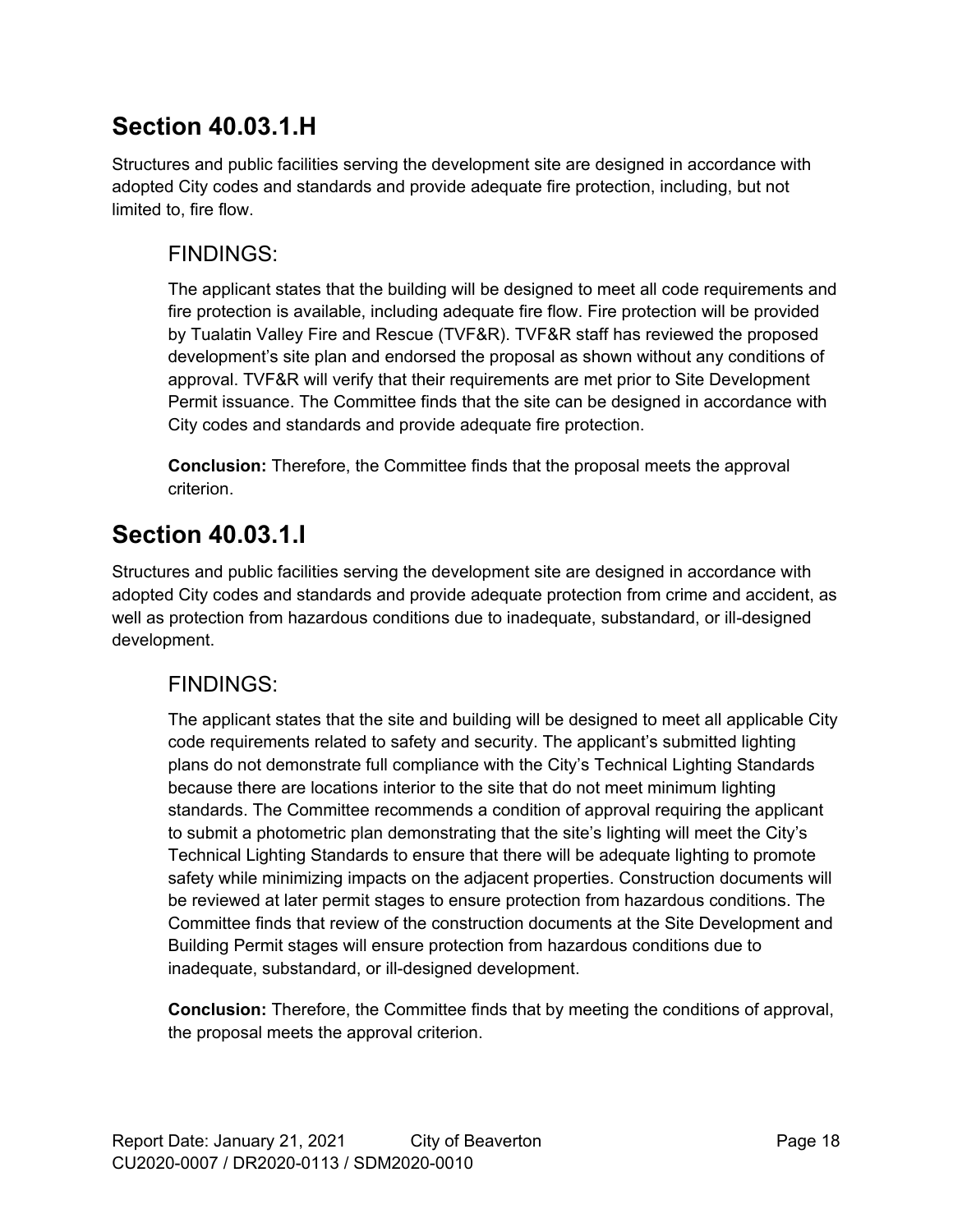## **Section 40.03.1.J**

Grading and contouring of the development site is designed to accommodate the proposed use and to mitigate adverse effect(s) on neighboring properties, public right-of-way, surface drainage, water storage facilities, and the public storm drainage system.

### FINDINGS:

As a portion of the project site is located within the Erickson Creek floodplain, the applicant has provided a preliminary cut-fill analysis. The applicant's materials indicate that there is no net change in flood plain storage with the proposed improvements.

The Committee has reviewed the proposed preliminary grading plan and finds no adverse effect on neighboring properties, the public right-of-way, or the public storm system. The Committee recommends conditions of approval regarding the grading and contouring of the development site, which will be reviewed and approved prior to Site Development Permit issuance.

**Conclusion:** Therefore, the Committee finds that by meeting the conditions of approval, the proposal meets the approval criterion.

## **Section 40.03.1.K**

Access and facilities for physically handicapped people are incorporated into the development site and building design, with particular attention to providing continuous, uninterrupted access routes.

### FINDINGS:

The applicant states that the on-site pedestrian paths providing access to the building will have a minimum width of five feet and be hard surfaced to be accessible as required by the Americans with Disabilities Act (ADA). The applicant will be required to meet all applicable accessibility standards of the International Building Code, Fire Code, and other standards as required by the ADA. The Committee finds that review of the proposed plans at Site Development and Building Permit stages is sufficient to guarantee compliance with accessibility standards.

**Conclusion:** Therefore, the Committee finds that by meeting the conditions of approval, the proposal meets the approval criterion.

## **Section 40.03.1.L**

The application includes all required submittal materials as specified in Section 50.25.1 of the Development Code.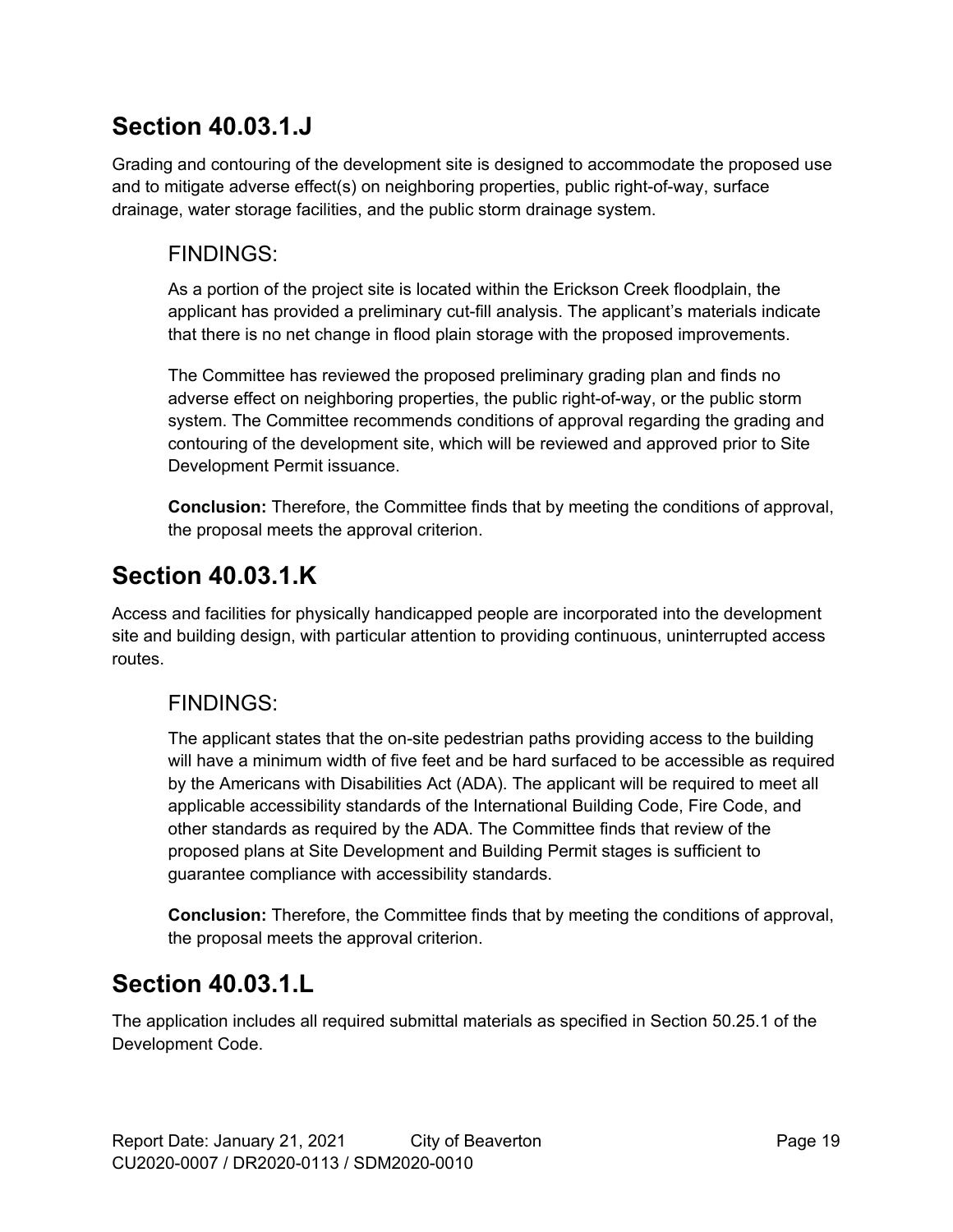### FINDINGS:

The applicant submitted the Design Review Three, New Conditional Use Permit, and Sidewalk Design Modification on September 30, 2020. Staff received the applicant's request to deem the applications complete on November 18, 2020. In review of the materials during the application review process, the Committee finds that all applicable application submittal requirements identified in Section 50.25.1 are contained within this proposal.

**Conclusion:** Therefore, the Committee finds that the proposal meets the approval criterion.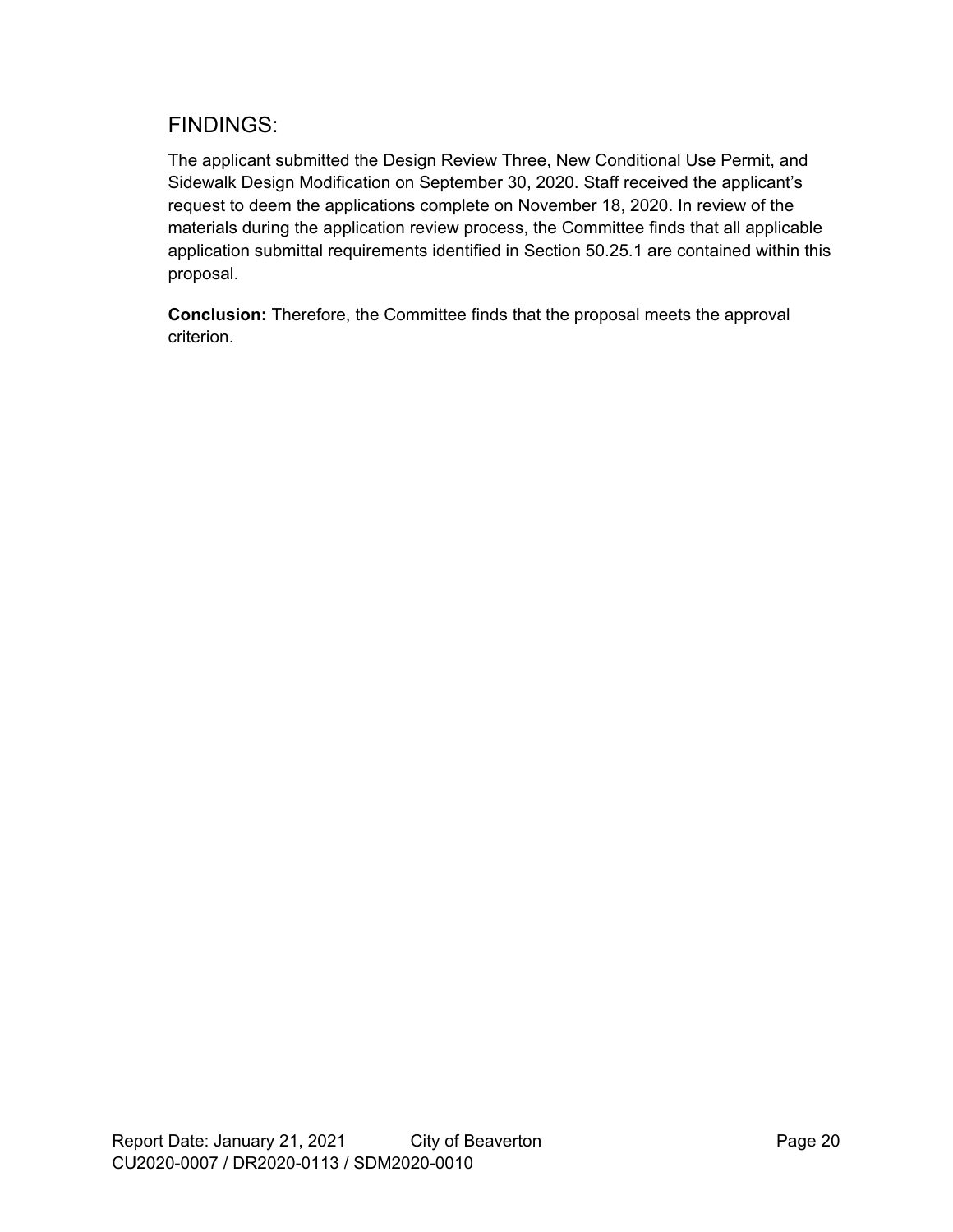# **Code Conformance Analysis**

### **Chapter 20 Use and Site Development Requirements General Commercial (GC) Zoning District**

| <b>CODE STANDARD</b>            | <b>CODE REQUIREMENT</b>                | <b>PROJECT PROPOSAL</b>                                                                                                                                                                                                                                                                              | <b>MEETS</b><br>CODE?     |
|---------------------------------|----------------------------------------|------------------------------------------------------------------------------------------------------------------------------------------------------------------------------------------------------------------------------------------------------------------------------------------------------|---------------------------|
|                                 | Development Code Section 20.10.20 (GC) |                                                                                                                                                                                                                                                                                                      |                           |
| <b>Major Automotive Service</b> | <b>Conditional Use</b>                 | The applicant proposes 4,292<br>additional square feet of Major<br>Automotive Service use on-site, for a<br>total of 11,491 square feet. A New<br>Conditional Use is proposed to allow<br>Major Automotive Service in addition<br>to the exiting Minor Automotive<br>Service currently in operation. | See CU<br><b>Findings</b> |
| <b>Vehicle Sales</b>            | Permitted                              | The applicant proposes a net<br>additional 6,254 square feet of<br>Vehicle Sales use on-site, for a total<br>of 9,780 square feet on-site.                                                                                                                                                           | <b>YES</b>                |

|                                           | Development Code Section 20.10.15 (GC)                         |                                 |            |
|-------------------------------------------|----------------------------------------------------------------|---------------------------------|------------|
| Minimum Parcel Area - Non-<br>Residential | 7,000 square feet                                              | 80,586 square feet (1.85 acres) | <b>YES</b> |
| <b>Minimum Lot Dimensions</b>             | Width: 70 feet<br>Depth: 100 feet                              | $164$ feet<br>490 feet          | <b>YES</b> |
| Minimum Yard Setbacks                     | Front: None<br>Side - Abutting Street: None 2'<br>Rear: 0 feet | 4' 7" feet<br>0 feet            | <b>YES</b> |
| Maximum Building Height                   | 60 feet                                                        | 26 feet                         | <b>YES</b> |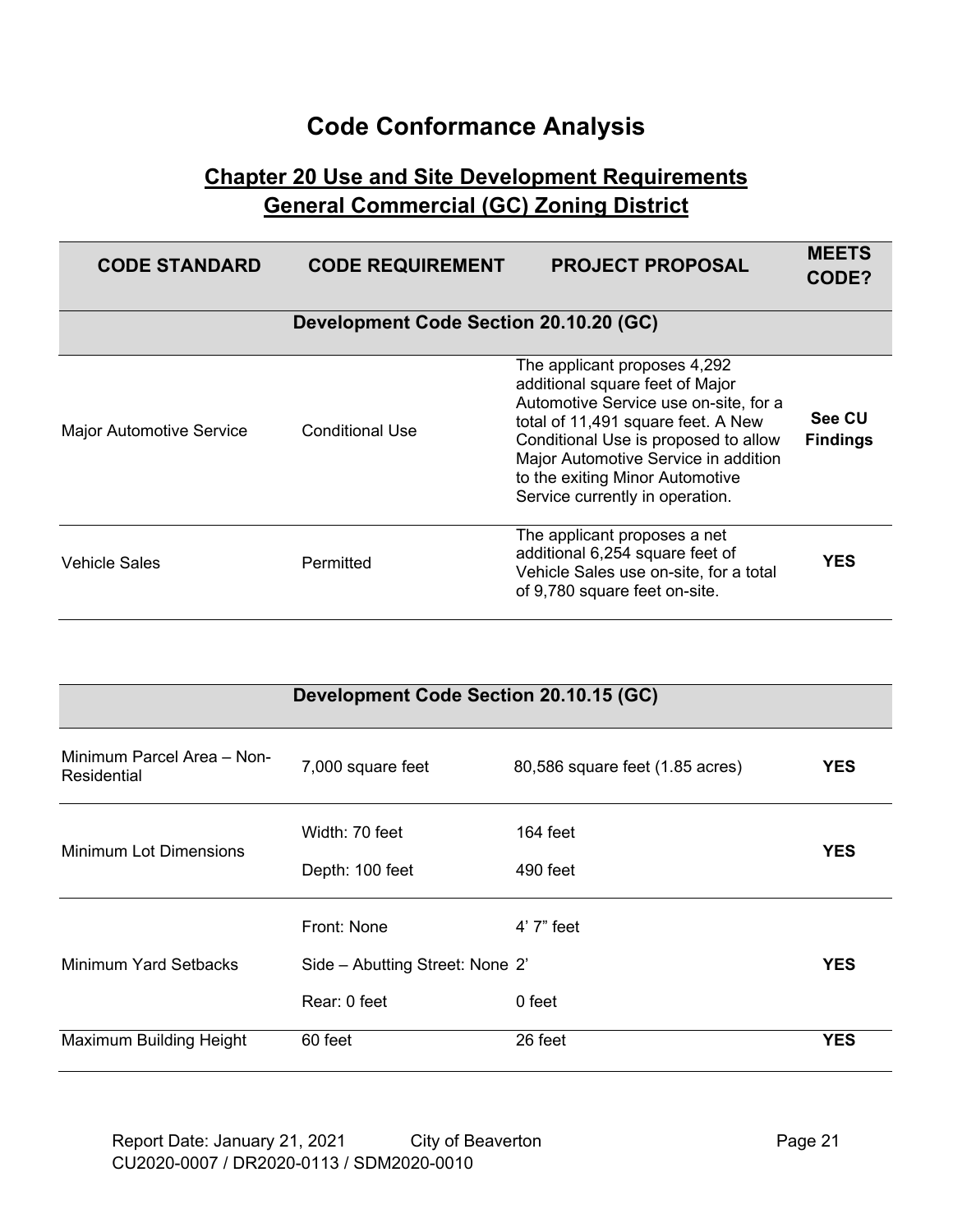## **Chapter 60 Special Requirements**

| <b>CODE STANDARD</b>                                                      | <b>CODE REQUIREMENT</b>                                                                                                    | <b>PROJECT PROPOSAL</b>                                                                                                                            | <b>MEETS</b><br>CODE?            |
|---------------------------------------------------------------------------|----------------------------------------------------------------------------------------------------------------------------|----------------------------------------------------------------------------------------------------------------------------------------------------|----------------------------------|
|                                                                           | <b>Development Code Section 60.05</b>                                                                                      |                                                                                                                                                    |                                  |
| Design Review Principles,<br><b>Standards, and Guidelines</b>             | Requirements for new<br>development and redevelopment. Review Three application.                                           | The applicant has submitted a Design                                                                                                               | <b>See DR</b><br><b>Findings</b> |
|                                                                           | <b>Development Code Section 60.07</b>                                                                                      |                                                                                                                                                    |                                  |
| Drive-up Window Facilities                                                | Requirements for drive-up, drive-<br>through, and drive-in facilities.                                                     | No drive-up window facilities are<br>proposed.                                                                                                     | N/A                              |
|                                                                           | <b>Development Code Section 60.10</b>                                                                                      |                                                                                                                                                    |                                  |
| <b>Floodplain Regulations</b>                                             | Requirements for properties<br>floodway fringe.                                                                            | The subject site is located in the<br>located in floodplain, floodway, or floodplain. Refer to the Facilities Review<br>Committee findings herein. | YES w/<br><b>COA</b>             |
|                                                                           | <b>Development Code Section 60.11</b>                                                                                      |                                                                                                                                                    |                                  |
| <b>Food Cart Pod Regulations</b>                                          | Requirements for food carts and<br>food cart pods.                                                                         | No food cart pods are proposed.                                                                                                                    | N/A                              |
|                                                                           | <b>Development Code Section 60.12</b>                                                                                      |                                                                                                                                                    |                                  |
| Habitat Friendly and Low<br><b>Impact Development</b><br><b>Practices</b> | credits available for use of<br>specific Habitat Friendly or Low<br>Impact Development techniques.                         | Optional program offering various The applicant does not propose Habitat<br>Friendly or Low Impact Development<br>techniques                       | N/A                              |
|                                                                           | <b>Development Code Section 60.15</b>                                                                                      |                                                                                                                                                    |                                  |
| <b>Land Division Standards</b>                                            | On-site surface contouring within<br>25 feet of a property line within or<br>abutting any residentially zoned<br>property. | The applicant does not propose a Land<br><b>Division</b>                                                                                           | N/A                              |
|                                                                           | <b>Development Code Section 60.20</b>                                                                                      |                                                                                                                                                    |                                  |
| Mobile and Manufactured<br>Home Regulations                               | Requirements for the placement<br>of mobile homes and<br>manufactured homes.                                               | No mobile or manufactured homes are<br>proposed.                                                                                                   | N/A                              |
|                                                                           | <b>Development Code Section 60.25</b>                                                                                      |                                                                                                                                                    |                                  |
| <b>Off-Street Loading</b><br>Requirements                                 | Minimum: One Type B space                                                                                                  | The applicant has located one Type B<br>loading space in the north end of the<br>parking lot.                                                      | <b>Yes</b>                       |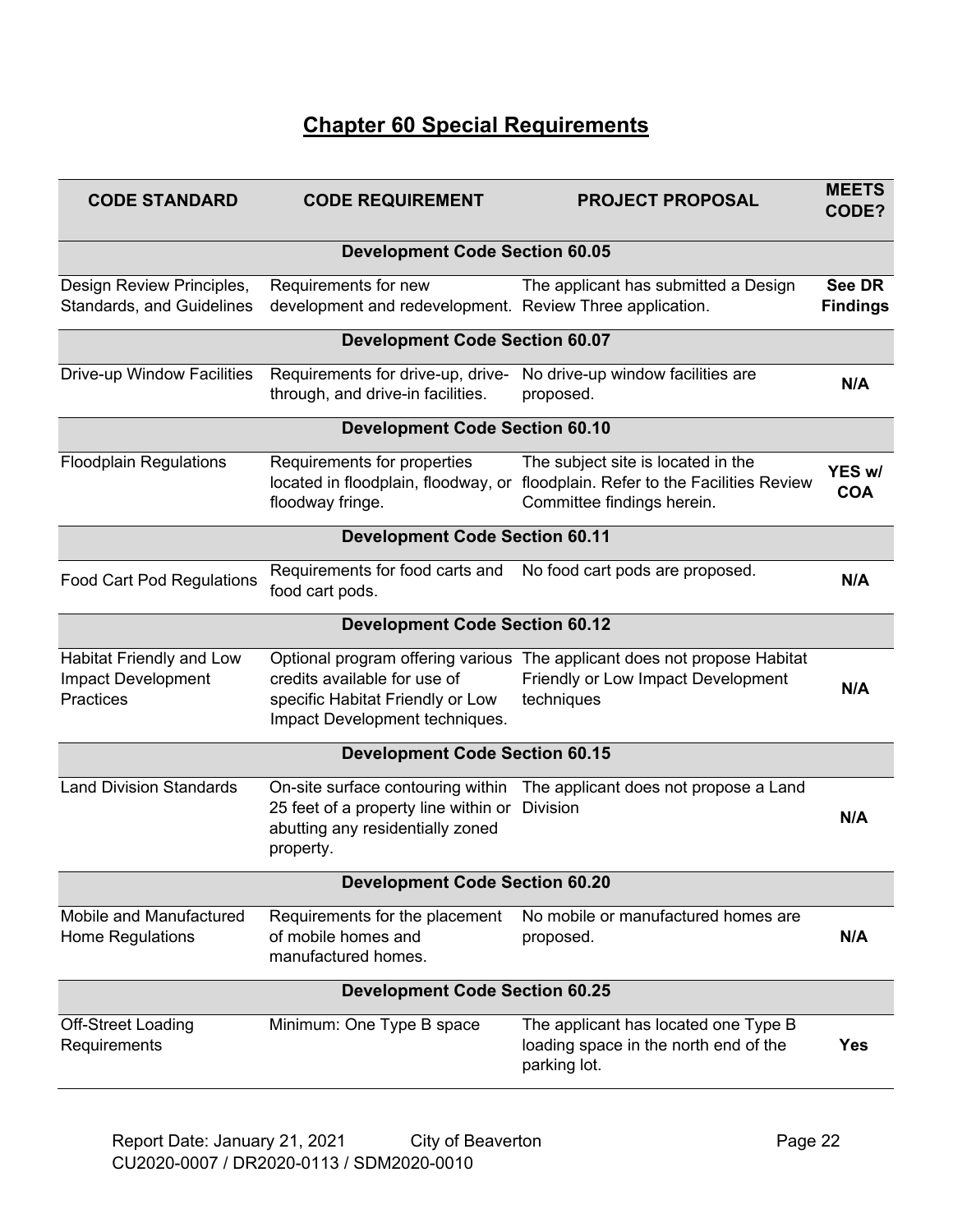| <b>CODE STANDARD</b>                  | <b>CODE REQUIREMENT</b>                                             | <b>PROJECT PROPOSAL</b>               | <b>MEETS</b><br>CODE? |
|---------------------------------------|---------------------------------------------------------------------|---------------------------------------|-----------------------|
|                                       | <b>Development Code Section 60.30</b>                               |                                       |                       |
| <b>Off-Street Motor Vehicle</b>       | Minimum: 67 spaces                                                  | The applicant has provided 67 parking | <b>YES</b>            |
| Parking                               | Maximum: 109 spaces                                                 | spaces                                |                       |
| <b>Required Bicycle Parking</b>       | Short-term: 5 spaces                                                | Refer to the Facilities Review        | YES w/                |
|                                       | Long-term: 5 spaces                                                 | Committee findings herein.            | <b>COA</b>            |
|                                       | <b>Development Code Section 60.55</b>                               |                                       |                       |
| <b>Transportation Facilities</b>      | Regulations pertaining to the                                       | Refer to the Facilities Review        |                       |
|                                       | construction or reconstruction of                                   | Committee findings herein.            | YES w/<br><b>COA</b>  |
|                                       | transportation facilities.                                          |                                       |                       |
|                                       | <b>Development Code Section 60.60</b>                               |                                       |                       |
| <b>Trees and Vegetation</b>           | Regulations pertaining to the                                       | <b>Refer to the Facilities Review</b> | YES w/                |
|                                       | removal and preservation of<br>trees.                               | Committee findings herein.            | <b>COA</b>            |
| <b>Development Code Section 60.65</b> |                                                                     |                                       |                       |
| <b>Utility Undergrounding</b>         | All existing overhead utilities and Refer to the Facilities Review  |                                       |                       |
|                                       | any new utility service lines within Committee findings herein.     |                                       |                       |
|                                       | the project and along any existing<br>frontage, except high voltage |                                       | YES w/<br><b>COA</b>  |
|                                       | lines (>57kV) must be placed                                        |                                       |                       |
|                                       | underground.                                                        |                                       |                       |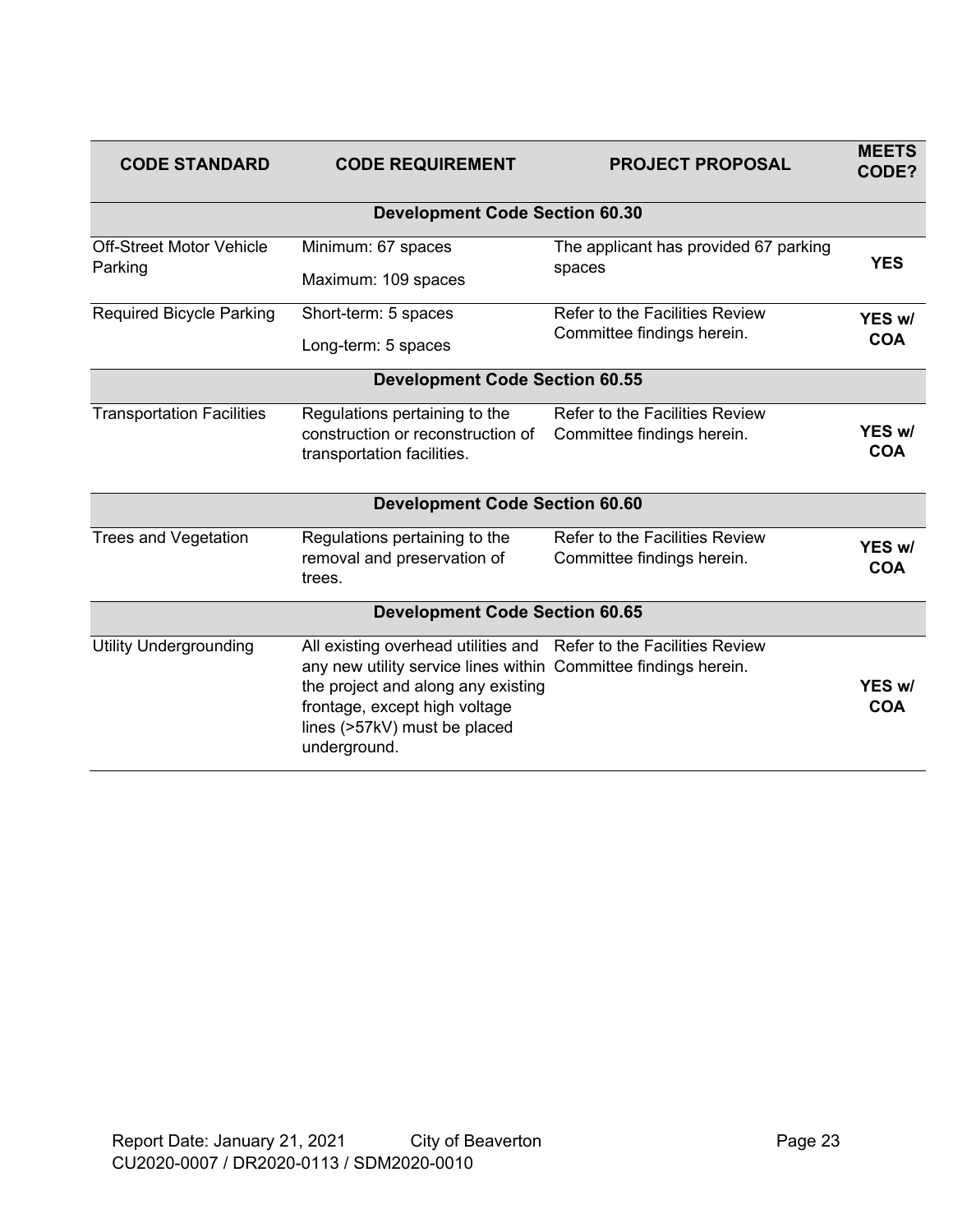# **Attachment B: CU2020-0007**

### ANALYSIS AND FINDINGS FOR NEW CONDTIONAL USE APPROVAL

**Recommendation:** Based on the facts and findings presented below, staff recommends **APPROVAL** of **CU2020-0007**, subject to the applicable conditions identified in Attachment E.

## <span id="page-23-0"></span>Section 40.03.1 Facilities Review Approval Criteria:

The applicant for development must establish that the application complies with all relevant standards in conformance with Section 50.25.1.B, and all the following criteria have been met:

## **Facilities Review Approval Criteria Section 40.03.1.A-L**

### FINDING:

Staff has reviewed the applicable Facilities Review criteria in Attachment A to this report. Staff cites the findings presented in Attachment A in response to the Facilities Review approval criteria. As identified in Attachment A, above, the proposal meets Criteria A-L, and therefore meets the criterion for approval.

**Conclusion:** Therefore, the Committee finds that the proposal meets the criteria.

## Section 40.15.05 Purpose:

The purpose of a Conditional Use application is to review uses that may be compatible in the underlying zoning district but because of their size, operation, or other characteristics require review on a case-by-case basis. These uses are subject to the regulations in this Section because they may, but do not necessarily, result in significant adverse effects upon the environment, overburden public services, alter the character of the surrounding area or create nuisances. The purpose of Conditional Use as summarized in this Section is carried out by the approval criteria listed herein.

# Planning Commission Standards for Approval:

Section 40.15.15.5.C of the Development Code provides standards to govern the decisions of the Commission as they evaluate and render decisions on New Conditional Use Applications. The Commission will determine whether the application as presented, meets the New Conditional Use approval criteria. The Commission may choose to adopt, not adopt or modify the Committee's findings. In this portion of the report, staff evaluates the application in accordance with the criteria for New Conditional Use.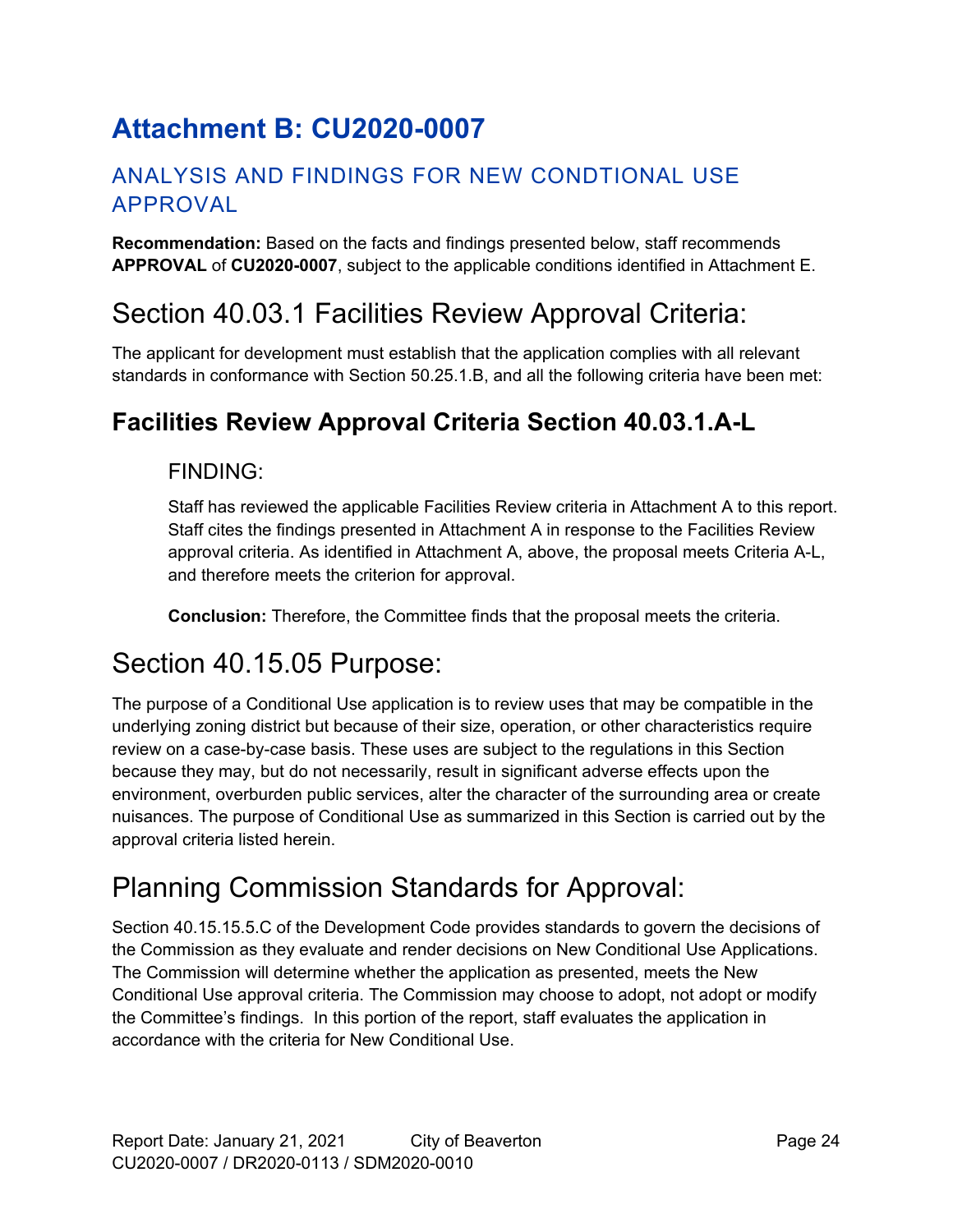To approve a New Conditional Use application, the decision-making authority shall make findings of fact based on evidence provided by the applicant demonstrating that all the following criteria are satisfied:

## **Section 40.20.15.3.C.1**

The proposal satisfies the threshold requirements for a New Conditional Use application.

### FINDING:

The applicant proposes to provide Major Automotive Services on site. The site is zoned General Commercial (GC). Major Automotive Services are Conditionally Permitted in the General Commercial zone.

**Conclusion:** Therefore, staff finds the proposal meets the criterion for approval.

## **Section 40.20.15.3.C.2**

All City application fees related to the application under consideration by the decision making authority have been submitted.

### FINDING:

The City of Beaverton received the appropriate fee for a New Conditional Use application.

**Conclusion:** Therefore, staff finds the proposal meets the criterion for approval.

## **Section 40.20.15.3.C.3**

The proposal will comply with the applicable policies of the Comprehensive Plan.

### FINDING:

The applicant states that the proposal complies with the applicable Comprehensive Plan policies, identified below.

#### **Goal 3.1.1 Encourage development and land use patterns that support a variety of transportation options**

*Policy 3.3.1.a) Emphasize pedestrian convenience and safety in all developments and transportation facilities.*

The applicant states that safe pedestrian connections are provided to the sales and service buildings and between these buildings in the proposed development. Staff cites the findings in Facilities Review criterion B and D. Staff concurs that safe and convenient pedestrian circulation has been provided.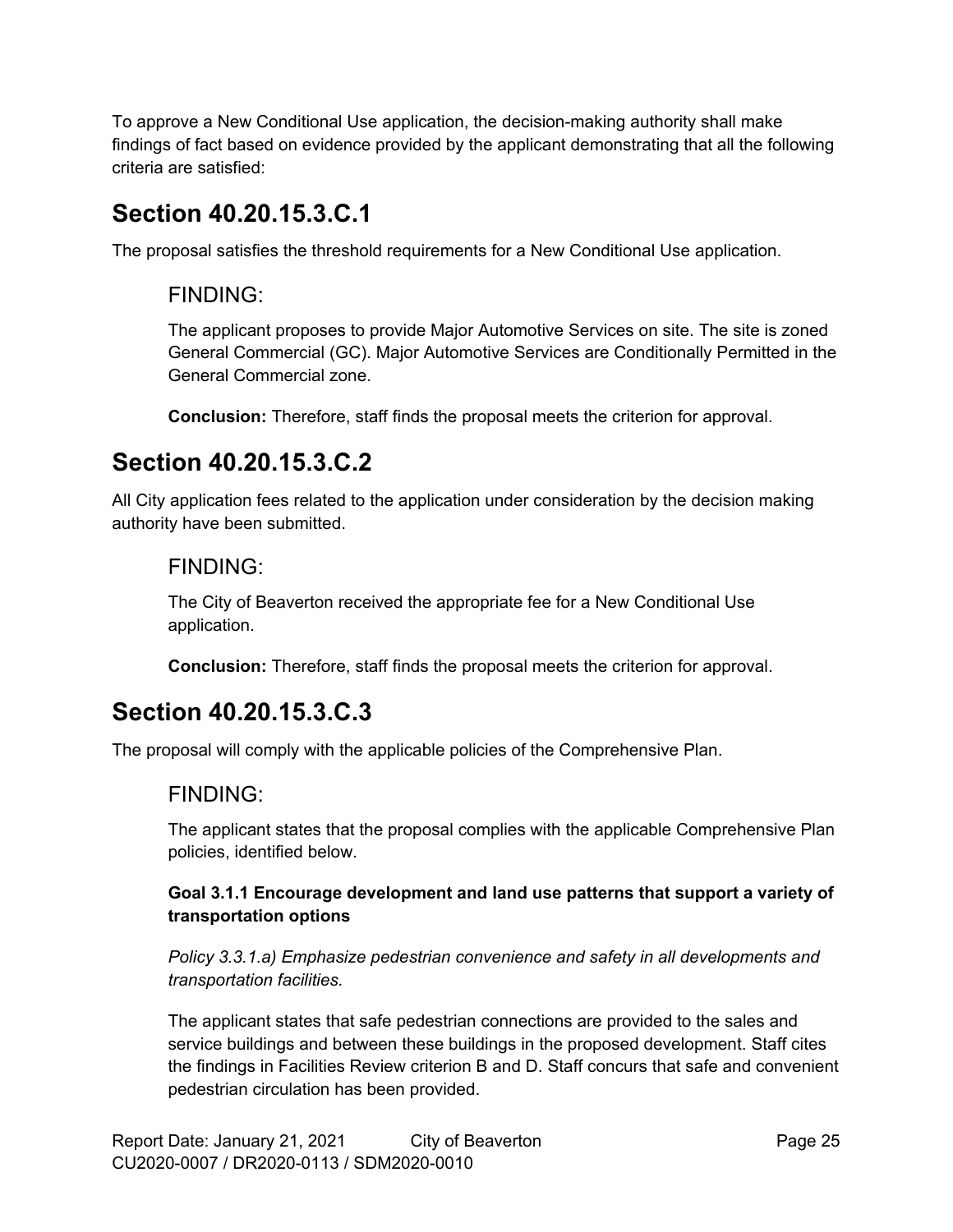*Policy 3.3.1.c) Ensure that new development is designed to provide safe, comfortable and direct pedestrian and bicycle connections to and through the development, including to reach nearby points of interest.*

The applicant states that safe, comfortable and direct pedestrian connections are provided to the sales and service buildings. The pedestrian plaza fronting SW Tualatin Valley Highway offers pedestrians a comfortable place to stop and sit or park their bike. Between the buildings in the proposed development, a small pedestrian plaza is situated, providing another place of comfortable respite for pedestrians. Staff cites the findings in Facilities Review criterion B and D. Staff concurs that safe and convenient pedestrian circulation has been provided.

*Policy 3.3.1.l) Accommodate automobile access and parking in an efficient manner that does not detract from the desirability of other modes.*

The proposal utilizes two existing driveways on SW 14st Avenue and redesigns the parking and vehicle maneuvering areas to improve on-site safety and circulation. Walkways connecting on-site destinations and the public sidewalk improve pedestrian circulation. Bicycle parking, both short term and long term, is also part of the proposal. Staff concurs that the proposal accommodate automobile access while not detracting from other modes of transportation.

#### **Goal 3.7.1 Enhanced Commercial Centers and Corridors**

*Policy 3.7.1. a) Over time, new development and redevelopment should improve accessibility and comfort for non-auto modes, including:*

*i. Improving pedestrian and bicycle connections within and between sites*

*ii. Enhancing or creating multi-modal connections wherever feasible*

*iii. Providing direct pedestrian connections to, and amenities near, transit stops iv. Providing a more visually engaging and appealing street frontage through the addition of buildings adjacent to the street, enhanced landscaping, more pedestrian scale signage, etc.*

*v. Providing safe and convenient paths for pedestrians within large parking areas*

The applicant states that accessibility and comfort for non-auto modes are met in the following ways:

i. New accessible sidewalk curb ramps for pedestrians are included in this project along with accessible walkways to the buildings and between the buildings.

ii. The new pedestrian plaza fronting SE Tualatin Valley Highway features bike parking as does the new service reception drive. The pedestrian plaza is situated with  $\mathcal{V}_4$  mile of a TriMet bus stop.

iii. New pedestrian plazas are proposed as an amenity and area of pedestrian connection in this development. The pedestrian plazas are situated with  $\frac{1}{4}$  mile of a TriMet bus stop.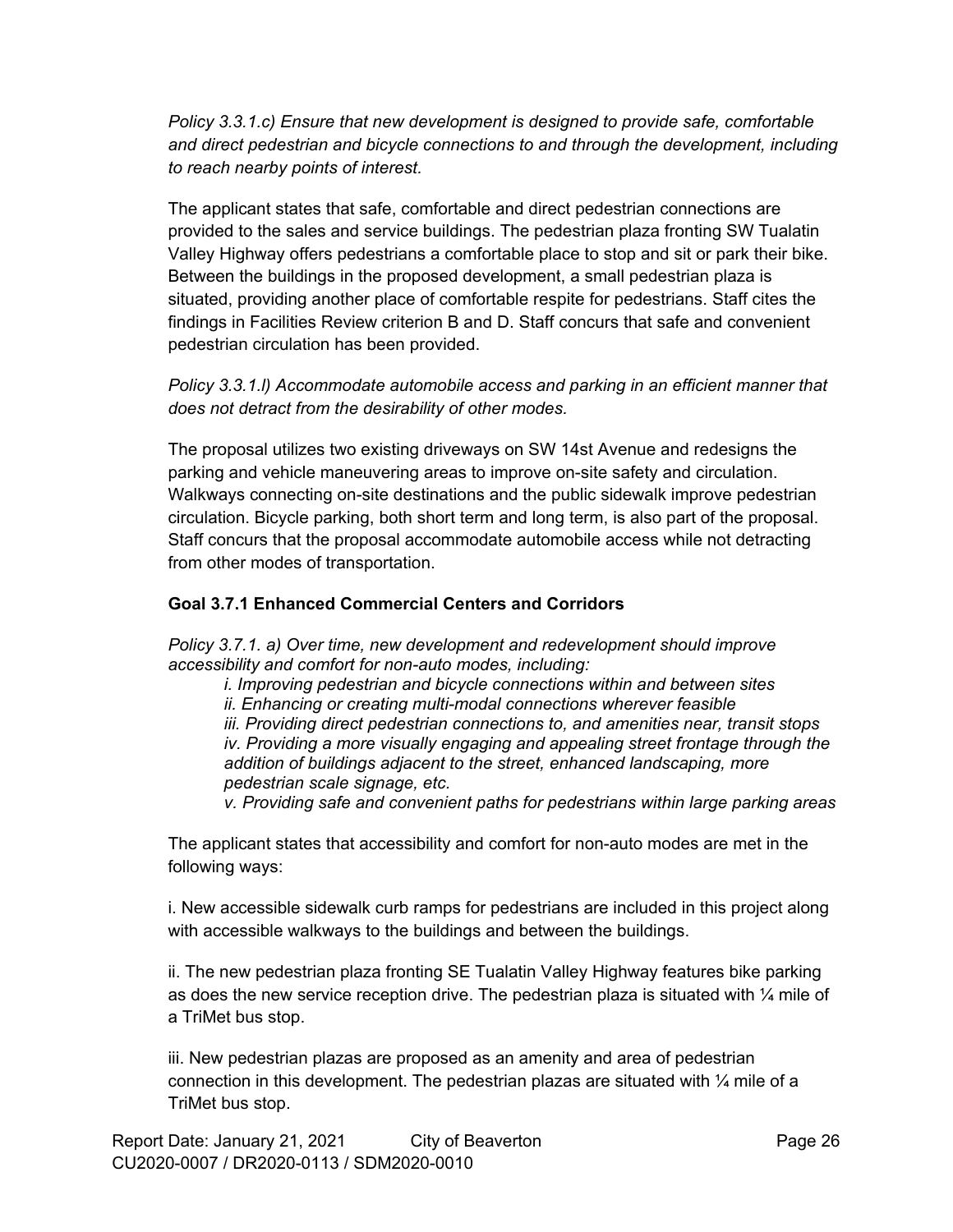iv. In contrast to the existing development, the proposed development relocates the showroom building closer to the SW Tualatin Valley and 141st Avenue frontages, to create a more defined, visually-engaging and urban streetscape. The new showroom building is bracketed with pedestrian plazas that interconnect the building to the site and adjacent landscaping.

v. Safe and convenient paths are proposed through the parking area; these paths are adjacent to landscape areas where practicable.

Staff concurs that the proposed development improves comfort and accessibility for nonauto modes.

*Policy 3.7.1.b) Emphasize commercial and employment uses, and limit ground floor residential uses to preserve land to meet the city's employment needs.*

The proposal adds new vehicle showroom and automotive service buildings, increasing the commercial density on-site, as well as the potential for additional employee density. No ground floor residential uses are proposed.

#### **Goal 3.7.2 Regional Commercial: Provide suitable locations for commercial uses that serve the broader region and require large sites, significant access and visibility**

*Policy 3.7.2.a) Allow for the continuation of auto-oriented uses and large-format commercial uses, while encouraging a transition to more compact and pedestrianfriendly development over time.*

The applicant states that the existing minor automotive use is proposed to be expanded to include major automotive repair activities. The additional major automotive use would support the surrounding community by offering an essential business (auto repair) in proximity to the downtown and station community areas, connected by transit and main transportation corridors. Additionally, the proposed development includes features that support more compact and pedestrian friendly development over time, including the multiple pedestrian plazas and parking infrastructure for electric vehicles. Staff concurs that the proposal increases pedestrian safety through new walkways, and pedestrian engagement is increased by locating the new showroom at the corner of SW Tualatin Valley Highway and SW 141<sup>st</sup> Avenue.

**Conclusion:** Therefore, staff finds the proposal will meet the criterion for approval by meeting the conditions of approval.

## **Section 40.20.15.3.C.4**

The size, dimensions, configuration, and topography of the site and natural and man-made features on the site can reasonably accommodate the proposal.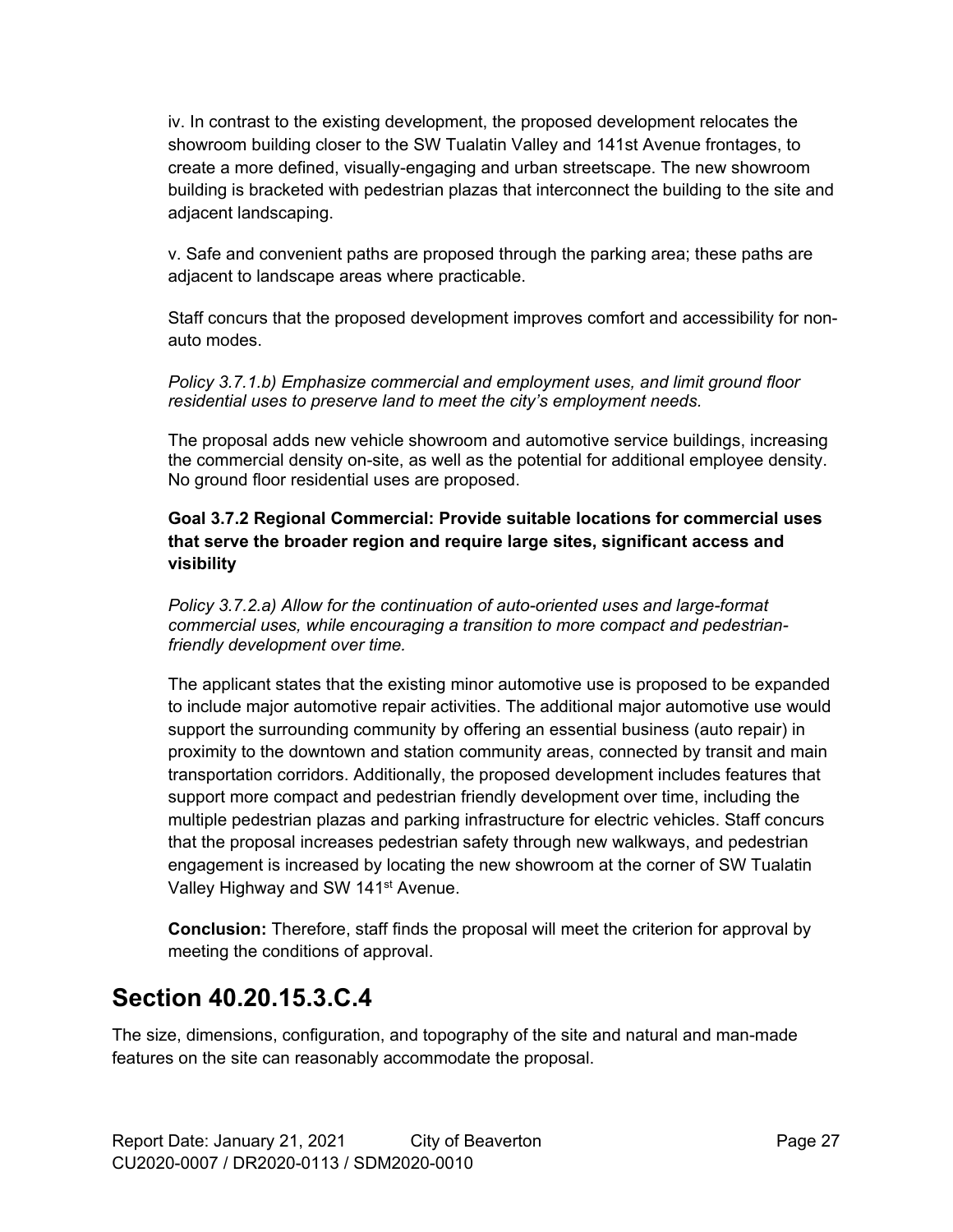### FINDING:

The applicant states that the proposed major automotive service use would occur primarily inside an existing building where minor automotive service currently exists, as allowed outright by code. The major automotive service use is also proposed for the new service building to the north of the existing service building. The proposed 1.85-acre site is adequate in size to support major automotive, with a large site area remaining for vehicle sales and various parking, landscape and circulation areas. Staff concurs that the site size and layout can accommodate the major automotive use as proposed

**Conclusion:** Therefore, staff finds the proposal meets the criterion for approval.

## **Section 40.20.15.3.C.5**

The location, size, and functional characteristics of the proposal are such that it can be made reasonably compatible with and have a minimal impact on livability and appropriate use and development of properties in the surrounding area of the subject site.

### FINDING:

The applicant states the existing and proposed service buildings, to house major automotive service, are located along the west side of the property. The neighboring properties to the west and to the south, across SW Tualatin Valley Highway, are also major automotive service uses – body shops offering collision repair. The property to the east, across SW 141st Ave features automotive sales and service uses. The property to the north, across SW Carousel Court is a U-Haul rental. Staff concurs that the major automotive service use is similar to existing adjacent uses and is likely to have minimal impact to livability and development potential to surrounding properties.

**Conclusion:** Therefore, staff finds the proposal meets the criterion for approval.

## **Section 40.20.15.3.C.6**

The proposed residential use located in the floodway fringe meets the requirements in Section 60.10.25.

### FINDING:

No residential development is proposed on the subject site.

**Conclusion:** Therefore, staff finds the criterion is not applicable.

### **Section 40.20.15.3.C.7**

For parcel(s) designated Interim Washington County, the proposed use, identified in the land use designation previously held for the subject parcel(s), meets the use requirements identified in Washington County's Development Code.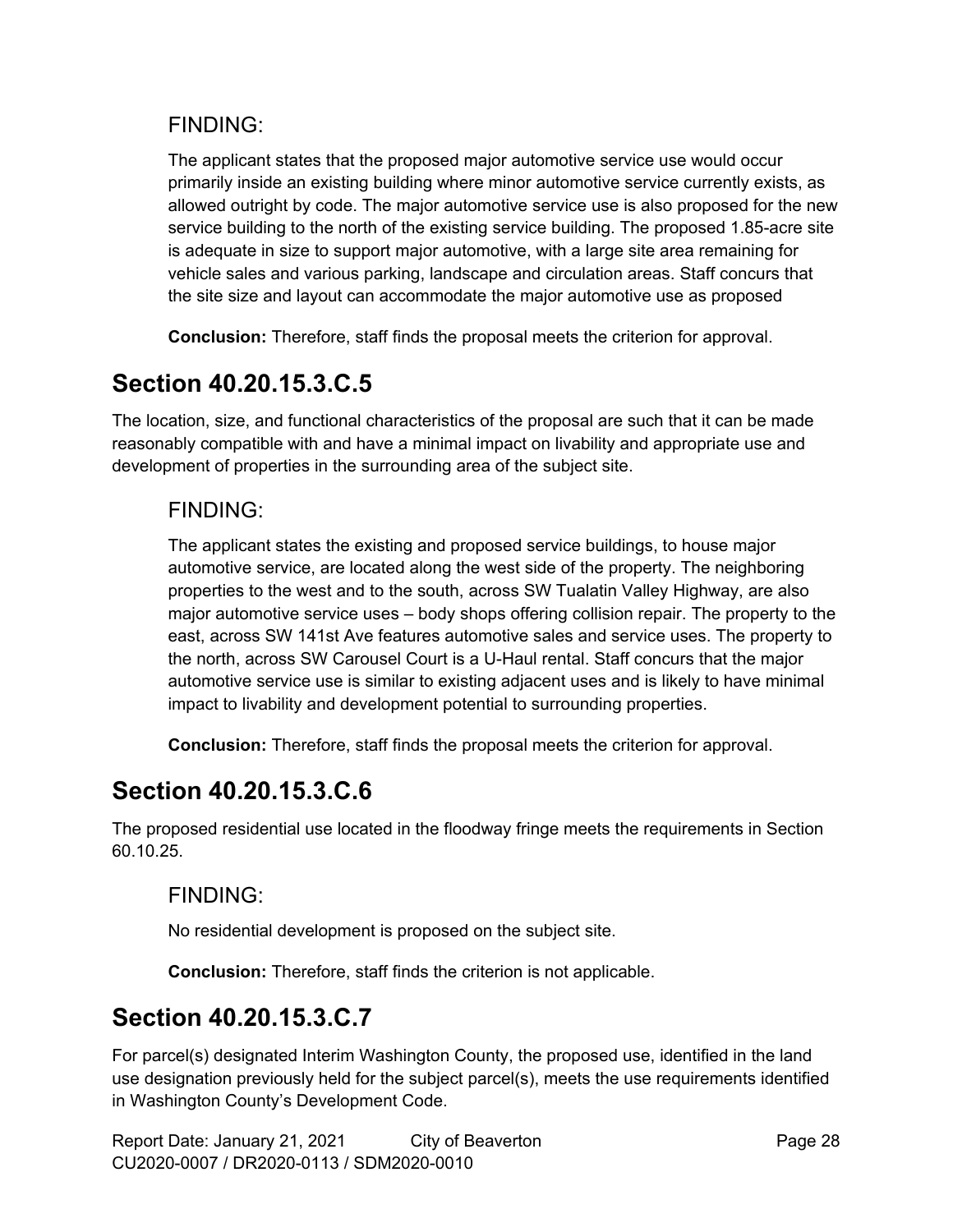### FINDING:

The site is not zoned Interim Washington County.

**Conclusion:** Therefore, staff finds the criterion is not applicable.

## **Section 40.20.15.3.C.8**

Applications and documents related to the request, which will require further City approval, shall be submitted to the City in the proper sequence.

### FINDING:

The applicant has submitted this Conditional Use application with associated Sidewalk Design Modification and Design Review Three applications. Concurrent review of the applications satisfies this criterion. No other applications are required of the applicant at this stage of City review. Staff suggests a condition of approval that approval of the Conditional Use application is dependent upon the Design Review Three approval.

**Conclusion:** Therefore, staff finds the proposal meets the criterion for approval.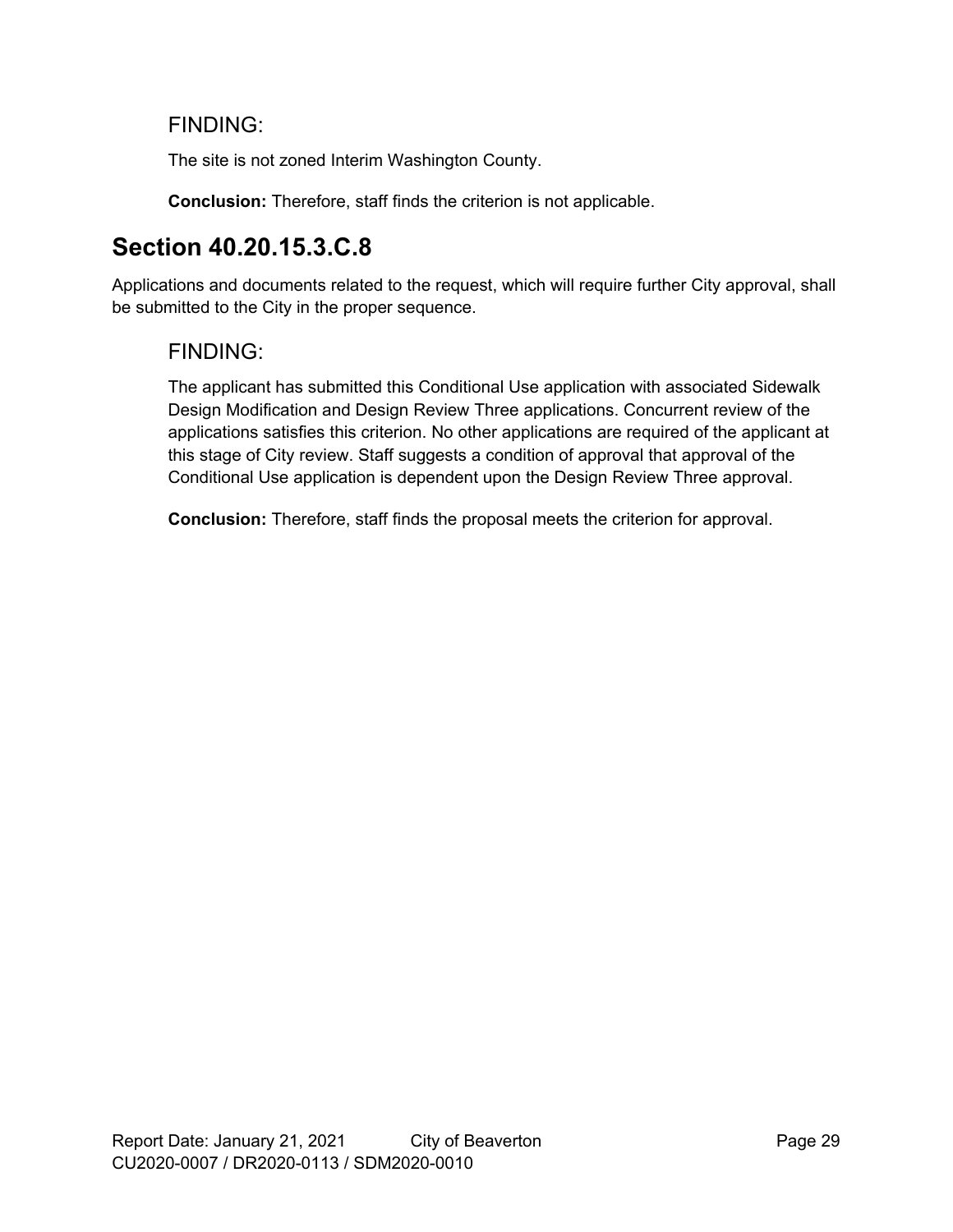# **Attachment C: DR2020-0113**

### ANALYSIS AND FINDINGS FOR DESIGN REVIEW THREE APPROVAL

**Recommendation:** Based on the facts and findings presented below, staff recommends **APPROVAL** of **DR2020-0113**, subject to the applicable conditions identified in Attachment E.

## Section 40.03.1 Facilities Review Approval Criteria:

The applicant for development must establish that the application complies with all relevant standards in conformance with Section 50.25.1.B, and all the following criteria have been met:

## **Facilities Review Approval Criteria Section 40.03.1.A-L**

### FINDING:

Staff has reviewed the applicable Facilities Review criteria in Attachment A to this report. Staff cites the findings presented in Attachment A in response to the Facilities Review approval criteria. As identified in Attachment A, above, the proposal meets Criteria A-L, and therefore meets the criterion for approval.

**Conclusion:** Therefore, the Committee finds that the proposal meets the criteria.

## <span id="page-29-0"></span>Section 40.20.05 Purpose:

The purpose of Design Review is to promote Beaverton's commitment to the community's appearance, quality pedestrian environment, and aesthetic quality. It is intended that monotonous, drab, unsightly, dreary, and inharmonious development will be discouraged. Design Review is also intended to conserve the City's natural amenities and visual character by ensuring the proposals are properly related to their sites and to their surroundings by encouraging compatible and complementary development. The purpose of Design Review as summarized in this Section is carried out by the approval criteria listed herein.

# Planning Commission Standards for Approval:

Section 40.20.15.3.C of the Development Code provides standards to govern the decisions of the Commission as they evaluate and render decisions on Design Review Applications. The Commission will determine whether the application as presented, meets the Design Review Three approval criteria. The Commission may choose to adopt, not adopt or modify the Committee's findings. In this portion of the report, staff evaluates the application in accordance with the criteria for Type Three Design Review.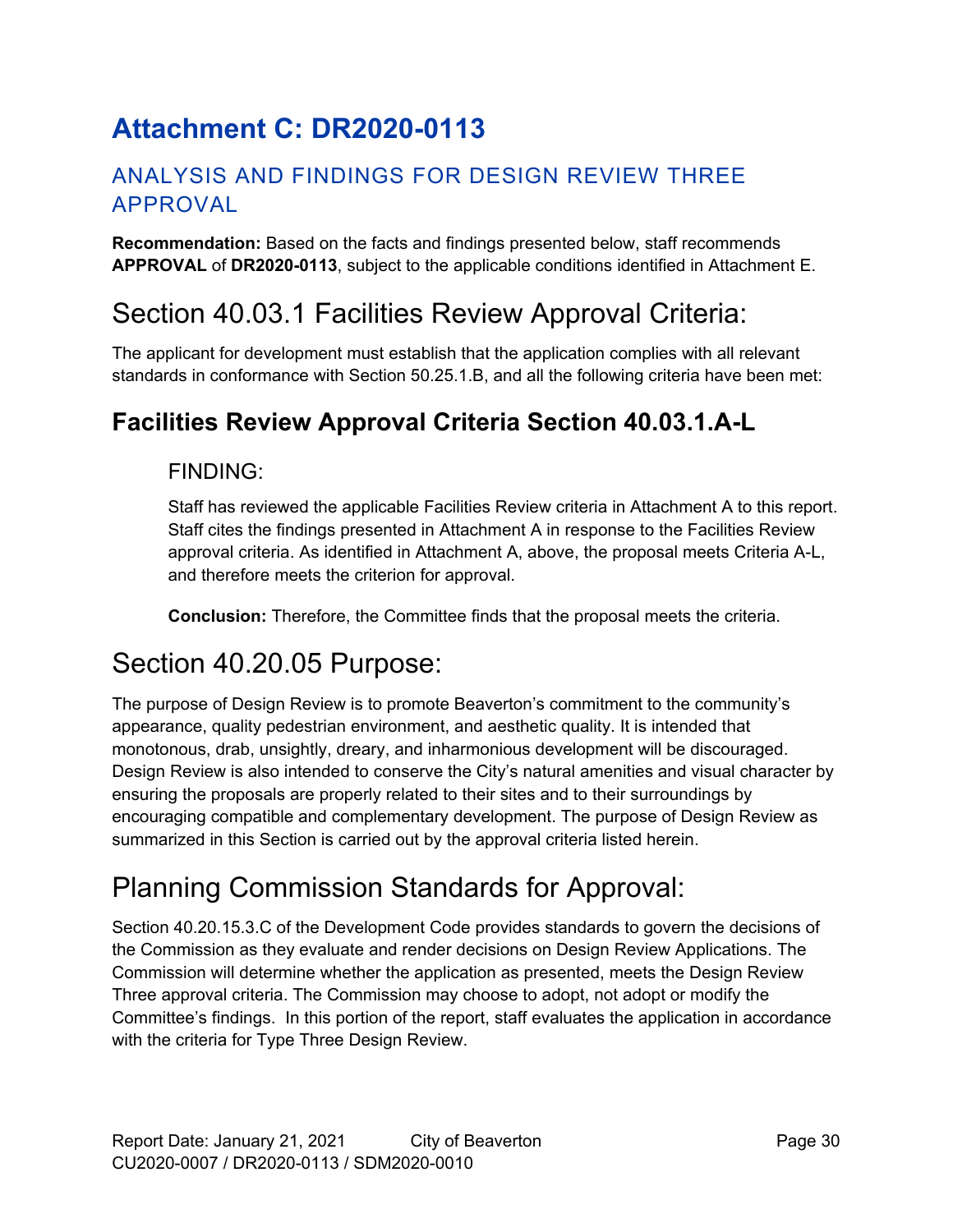To approve a Design Review Three application, the decision making authority shall make findings of fact based on evidence provided by the applicant demonstrating that all the following criteria are satisfied:

## **Section 40.20.15.3.C.1**

The proposal satisfies the threshold requirements for a Design Review Three application.

### FINDING:

The applicant proposes to construct two new buildings, totaling approximately 15,000 square feet. The proposal could be processed as a Design Review Two if the project met all applicable Design Standards. However, the applicant elects to be reviewed under a combination of Design Standards and Design Guidelines. Threshold 8 of Design Review 3 reads "A project meeting the Design Review Two thresholds which does not meet an applicable Design Standard." Therefore, the application meets Threshold 8 for Design Review Three.

**Conclusion:** Therefore, staff finds the proposal meets the criterion for approval.

## **Section 40.20.15.3.C.2**

All City application fees related to the application under consideration by the decision making authority have been submitted.

### FINDING:

The City of Beaverton received the appropriate fee for a Design Review Three application.

**Conclusion:** Therefore, staff finds the proposal meets the criterion for approval.

## **Section 40.20.15.3.C.3**

For proposals meeting Design Review Three application thresholds numbers 1 through 6, the proposal is consistent with all applicable provisions of Sections 60.05.35 through 60.05.50 (Design Guidelines).

### FINDING:

The applicant meets Design Review Three threshold 8. This criterion does not apply

**Conclusion:** Therefore, staff finds the criterion is not applicable.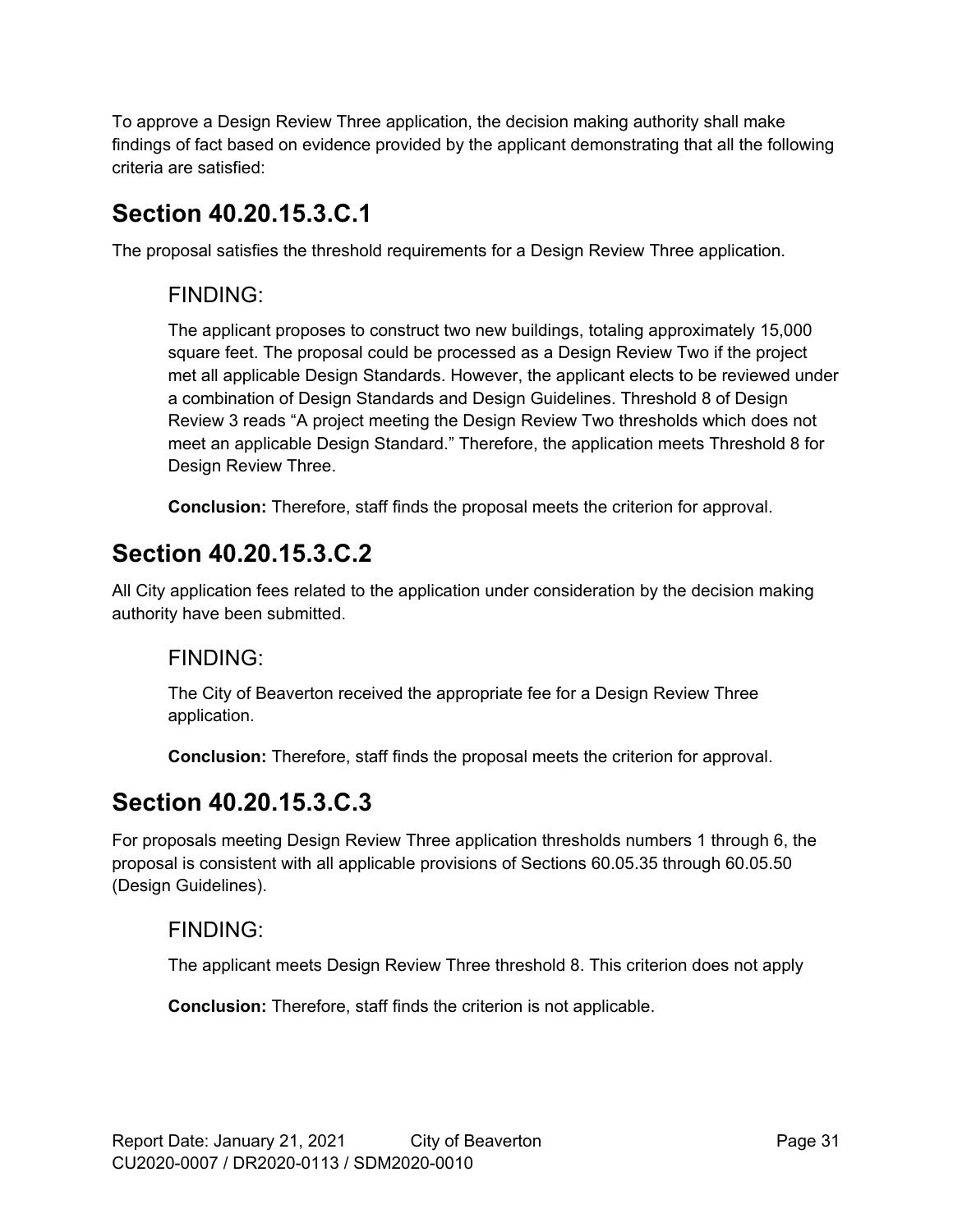## **Section 40.20.15.3.C.4**

For additions to or modifications of existing development, the proposal is consistent with all applicable provisions of Sections 60.05.35 through 60.05.50 (Design Guidelines) or can demonstrate that the additions or modifications are moving towards compliance with specific Design Guidelines if any of the following conditions exist:

- a. A physical obstacle such as topography or natural feature exists and prevents the full implementation of the applicable guideline; or
- b. The location of existing structural improvements prevent the full implementation of the applicable guideline; or
- c. The location of the existing structure to be modified is more than 300 feet from a public street.

### FINDING:

The project proposal includes two new buildings and modifications of the existing parking, vehicle maneuvering and landscaping on site. Staff cites the Design Guidelines Analysis at the end of this Design Review section, which evaluates the project as it relates to the applicable Design Review Guidelines found in Section 60.05.35 through 60.05.50 of the Development Code.

**Conclusion:** Therefore, staff finds the proposal meets the criterion for approval.

## **Section 40.20.15.3.C.5**

For DRBCP proposals which involve the phasing of required floor area, the proposed project shall demonstrate how future development of the site, to the minimum development standards established in this Code or greater, can be realistically achieved at ultimate build out of the DRBCP.

### FINDING:

The applicant does not propose a Design Review Build-out Concept Plan (DRBCP).

**Conclusion:** Therefore, staff finds the criterion is not applicable.

## **Section 40.20.15.3.C.6**

For proposals meeting Design Review Three application Threshold numbers 7 or 8, where the applicant has decided to address a combination of standards and guidelines, the proposal is consistent with all applicable provisions of Sections 60.05.15 through 60.05.30 (Design Standards) except for the Design Standard(s) where the proposal is instead subject to the applicable corresponding Design Guideline(s).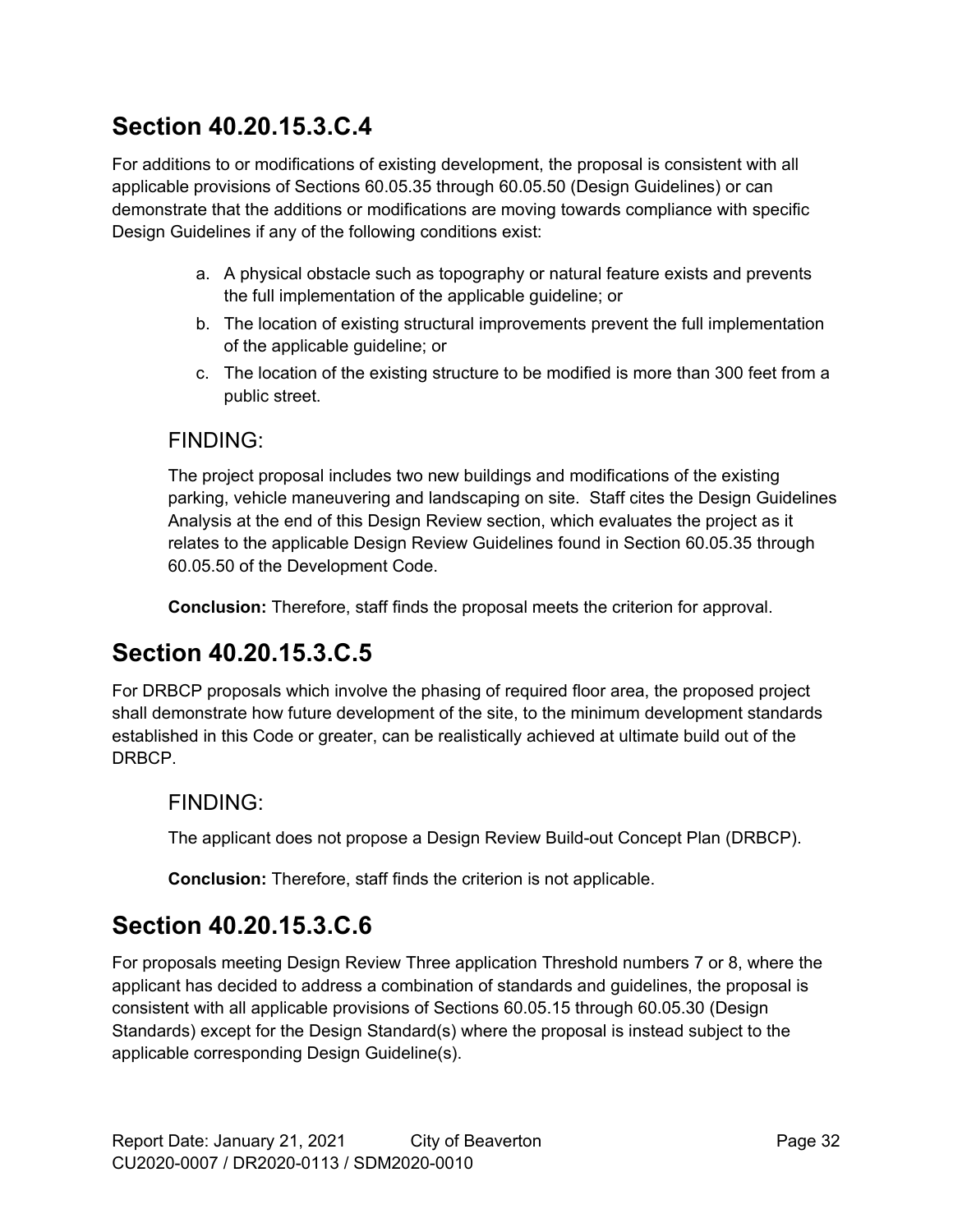### FINDING:

The applicant has elected to respond to a combination of Design Standards and Design Guidelines. Staff cites the Design Standards table as well as the Design Guidelines Analysis at the end of this Design Review section, which evaluates the project as it relates to the applicable Design Review Standards and Guidelines found in Section 60.05.05 through 60.05.50 of the Development Code.

**Conclusion:** Therefore, staff finds the proposal will meet the criterion for approval by meeting the conditions of approval.

## **Section 40.20.15.3.C.7**

For proposals meeting Design Review Three application Threshold numbers 7 or 8, where the applicant has decided to address Design Guidelines only, the proposal is consistent with the applicable provisions of Sections 60.05.35 through 60.05.50 (Design Guidelines).

### FINDING:

The applicant has elected to address a combination of Design Standards and Design Guidelines.

**Conclusion:** Therefore, staff finds the criterion is not applicable.

## **Section 40.20.15.3.C.8**

Applications and documents related to the request, which will require further City approval, shall be submitted to the City in the proper sequence.

### FINDING:

The applicant has submitted this Design Review Three application with associated Sidewalk Design Modification and Conditional Use applications. Concurrent review of the applications satisfies this criterion. No other applications are required of the applicant at this stage of City review.

**Conclusion:** Therefore, staff finds the proposal meets the criterion for approval.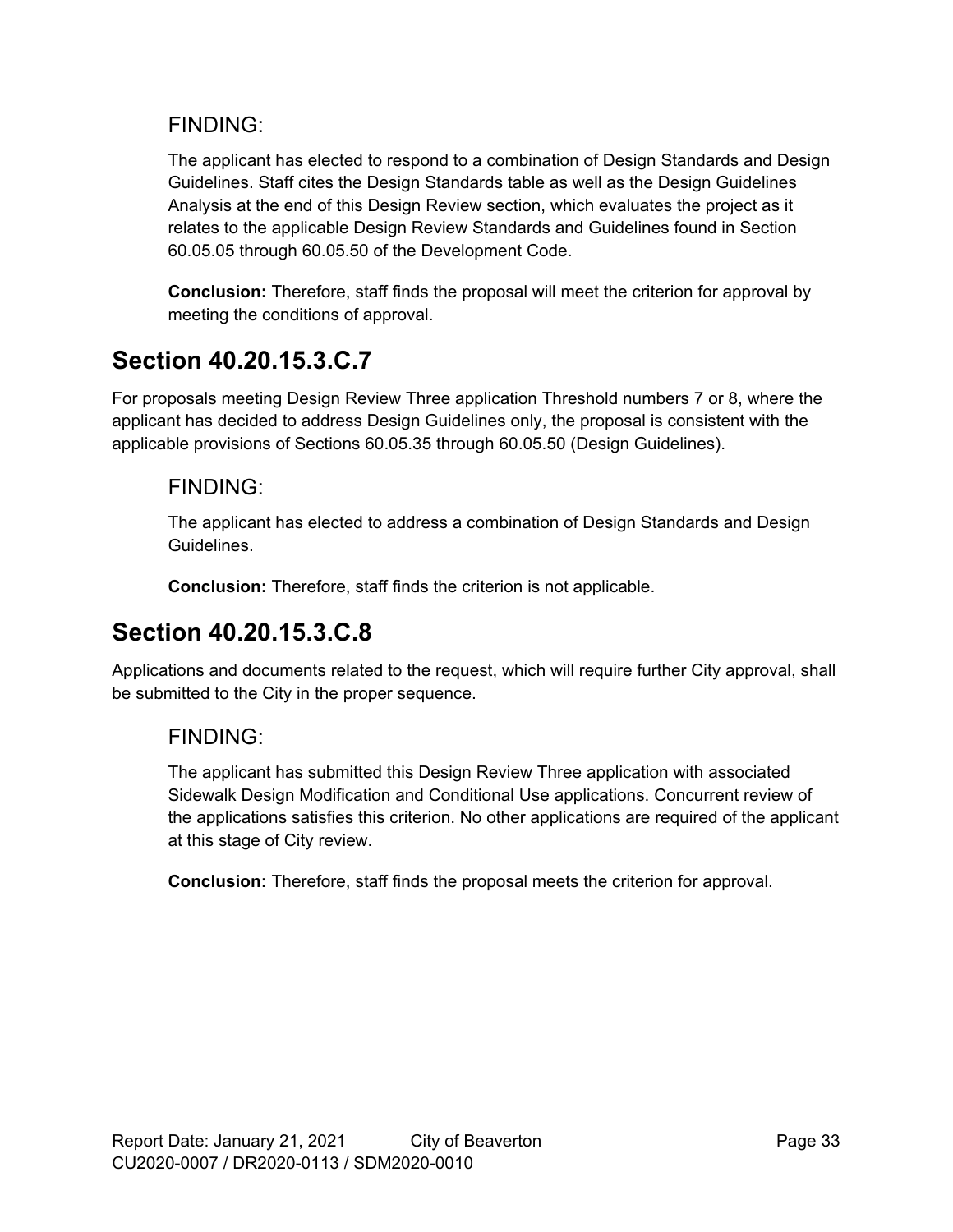#### **Design Standards Analysis Section 60.05.15 Building Design and Orientation**

| <b>DESIGN STANDARD</b>                                                            | <b>PROJECT PROPOSAL</b>                                                                                                                                                                                                                                                                                                  | <b>MEETS</b><br><b>STANDARD</b> |
|-----------------------------------------------------------------------------------|--------------------------------------------------------------------------------------------------------------------------------------------------------------------------------------------------------------------------------------------------------------------------------------------------------------------------|---------------------------------|
|                                                                                   | <b>Building Articulation and Variety</b>                                                                                                                                                                                                                                                                                 |                                 |
| 60.05.15.1.A<br>Max length of attached<br>residential buildings                   | The proposal in not located in a residential<br>zone                                                                                                                                                                                                                                                                     | N/A                             |
| 60.05.15.1.B<br>Min 30% articulation                                              | <b>New Showroom Building</b><br>South: 69%<br>East: 52%<br>North: 73%<br>West: 58%<br><b>New Service Building</b><br>South: Not Visible (N/A)<br>East: 54%<br>North:43%<br>West: Not Visible (N/A)<br><b>Existing Service Building</b><br>South: 65%<br>East: 33%<br>North: Not Visible (N/A)<br>West: Not Visible (N/A) | <b>YES</b>                      |
| 60.05.15.1.C<br>Max 40' between<br>architectural features                         | The maximum space between architectural<br>features is 40' on any elevation.                                                                                                                                                                                                                                             | <b>YES</b>                      |
| 60.05.15.1.D<br>Max 150 sq. ft.<br>undifferentiated blank<br>walls facing streets | All building elevations are differentiated with<br>windows, porches, balconies, varying<br>building materials. No elevation has<br>undifferentiated blank walls greater than<br>150 square feet in area.                                                                                                                 | <b>YES</b>                      |
|                                                                                   | <b>Roof Forms</b>                                                                                                                                                                                                                                                                                                        |                                 |
| 60.05.15.2.A<br>Min roof pitch = $4:12$                                           | A sloped roof is proposed for the new<br>service building to match the existing<br>service building. See response to<br>60.05.15.2.D.                                                                                                                                                                                    | N/A                             |
| 60.05.15.2.B<br>Min roof eave $= 12$ "                                            | A sloped roof is proposed for the new<br>service building to match the existing<br>service building. See response to<br>60.05.15.2.D.                                                                                                                                                                                    | N/A                             |
| 60.05.15.2.C<br>Flat roofs need parapets                                          | The proposed showroom utilizes a flat roof<br>with parapets.                                                                                                                                                                                                                                                             | <b>YES</b>                      |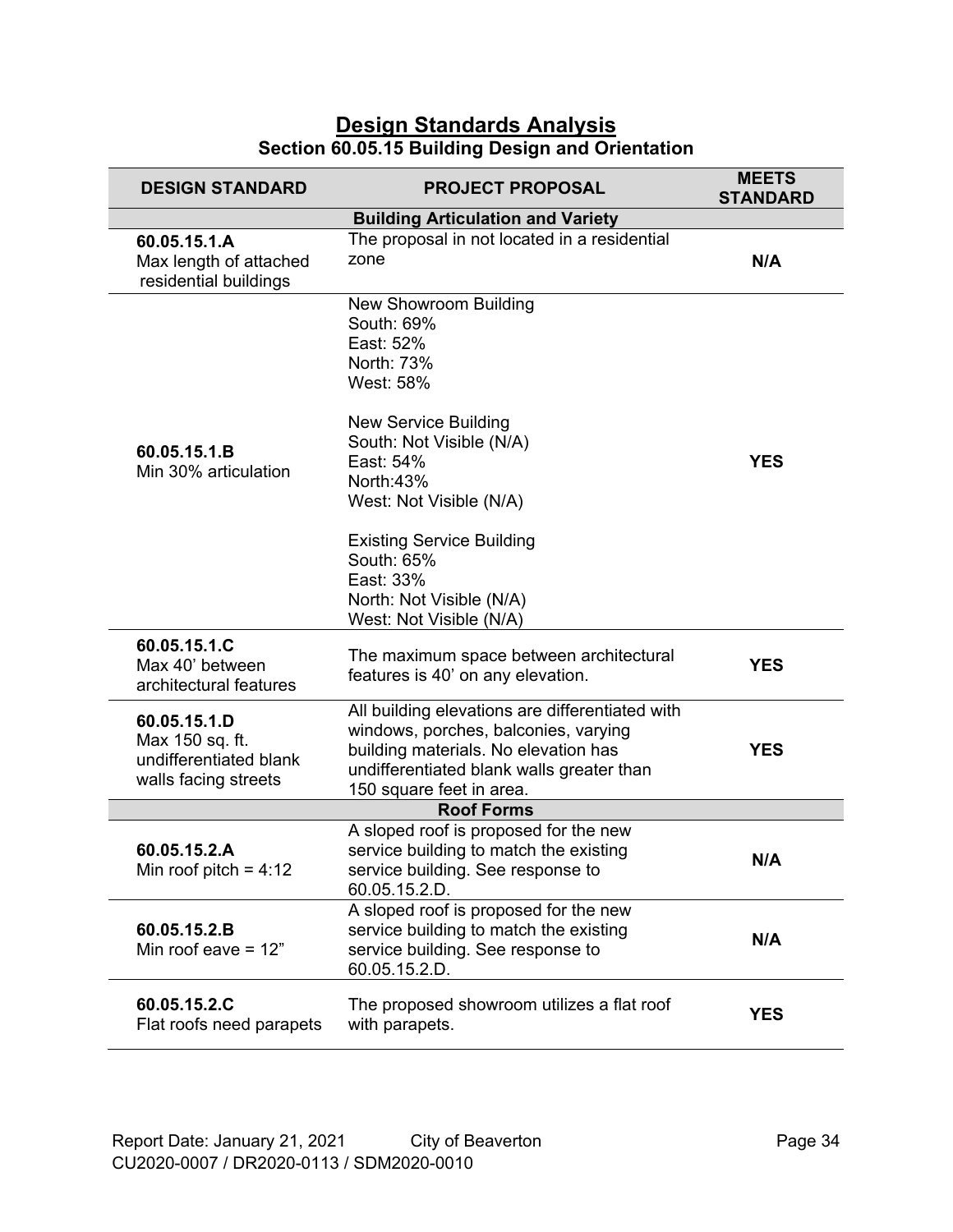| <b>DESIGN STANDARD</b>                                                                         | <b>PROJECT PROPOSAL</b>                                                                                                                                                    | <b>MEETS</b><br><b>STANDARD</b>                                        |  |
|------------------------------------------------------------------------------------------------|----------------------------------------------------------------------------------------------------------------------------------------------------------------------------|------------------------------------------------------------------------|--|
| 60.05.15.2.D<br>New structures in<br>existing development be<br>similar                        | The new service building utilizes the same<br>slope and style as the existing service<br>building.                                                                         | <b>YES</b>                                                             |  |
| 60.05.15.2.E<br>4:12 roof standard is N/A<br>to smaller feature roofs                          | No feature roofs are proposed.                                                                                                                                             | N/A                                                                    |  |
|                                                                                                | <b>Primary Building Entrances</b>                                                                                                                                          |                                                                        |  |
| 60.05.15.3<br>Weather protection for                                                           | New Showroom: The applicant proposes a<br>4' by 8' canopy for the primary entrance<br>along the southern elevation.                                                        | <b>YES</b>                                                             |  |
| primary entrance                                                                               | New Service Building: The applicant has<br>chosen to respond to the design guideline<br>for the                                                                            | <b>SEE DESIGN</b><br><b>GUIDELINE</b><br><b>FINDINGS</b><br>60.05.35.3 |  |
|                                                                                                | <b>Exterior Building Materials</b>                                                                                                                                         |                                                                        |  |
| 60.05.15.4.A<br>Residential double wall<br>construction                                        | No residential development is proposed.                                                                                                                                    | N/A                                                                    |  |
| 60.05.15.4.B<br>Maximum 30% of primary<br>elevation to be made of<br>unfinished concrete block | Use of smooth unfinished concrete is<br>limited to the bases of the building,<br>constituting less than 30% of the elevation.                                              | <b>YES</b>                                                             |  |
| 60.05.15.4.C<br>Foundations                                                                    | Smooth unfinished concrete does not<br>exceed more than three feet above finished<br>grade.                                                                                | <b>YES</b>                                                             |  |
|                                                                                                | <b>Roof-Mounted Equipment</b>                                                                                                                                              |                                                                        |  |
| 60.05.15.5.A through C<br><b>Equipment screening</b>                                           | Roof-mounted equipment is proposed for<br>the new showroom building, screened by a<br>parapet wall. No roof mounted equipment is<br>proposed for the new service building. | <b>YES w/ COA</b>                                                      |  |
| Building Location and Orientation along Streets in MU and Com. Districts                       |                                                                                                                                                                            |                                                                        |  |
| 60.05.15.6.A<br>Street frontage in Multiple<br>Use zones                                       | The size is not in Multiple Use zone.                                                                                                                                      | N/A                                                                    |  |
| 60.05.15.6.B<br>Street frontage in<br><b>Commercial zones</b>                                  | The applicant has elected to respond to the<br>Design Guideline.                                                                                                           | <b>SEE DESIGN</b><br><b>GUIDELINE</b><br><b>FINDINGS</b><br>60.05.35.6 |  |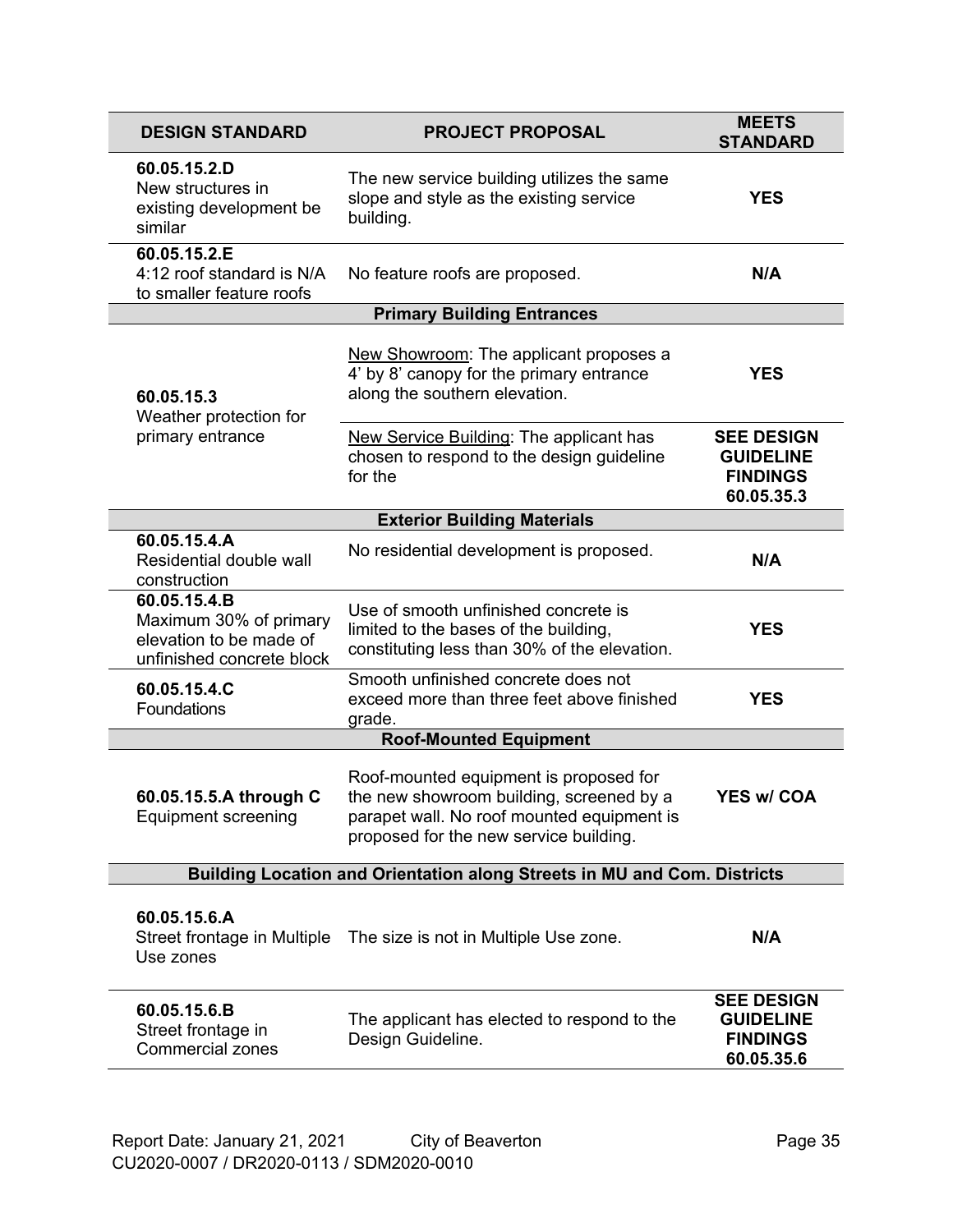| <b>DESIGN STANDARD</b>                                                                  | <b>PROJECT PROPOSAL</b>                                                                                                                                                                              | <b>MEETS</b><br><b>STANDARD</b>                                        |  |
|-----------------------------------------------------------------------------------------|------------------------------------------------------------------------------------------------------------------------------------------------------------------------------------------------------|------------------------------------------------------------------------|--|
| 60.05.15.6.C<br>Buildings w/in 20' of<br>property line                                  | All buildings are proposed to be within 0-16<br>feet of the property line. Buildings not on<br>the property line along streets provide<br>pedestrian amenities and/or landscaping in<br>those areas. | <b>YES</b>                                                             |  |
| 60.05.15.6.D<br><b>Buildings located at</b><br>intersections of MPRs                    | The site is not located on an MPR.                                                                                                                                                                   | N/A                                                                    |  |
| 60.05.15.6.E<br>Primary building<br>entrances on Class 1<br><b>MPR</b>                  | The site is not located on an MPR.                                                                                                                                                                   | N/A                                                                    |  |
| 60.05.15.6.F                                                                            | Secondary entrances face parking and                                                                                                                                                                 | <b>YES</b>                                                             |  |
| Secondary entrances                                                                     | vehicle inventory areas.                                                                                                                                                                             |                                                                        |  |
|                                                                                         | <b>Building Scale along Major Pedestrian Routes</b>                                                                                                                                                  |                                                                        |  |
| 60.05.15.7.A through C<br>22' Height Minimum<br>60' Height Maximum                      | The site is not located on an MPR.                                                                                                                                                                   | N/A                                                                    |  |
|                                                                                         | <b>Ground Floor Elevation on Commercial and Multiple Use Buildings</b>                                                                                                                               |                                                                        |  |
| 60.05.15.8.A<br>35% Glazing on<br><b>Commercial sites</b><br>over 25,000 square<br>feet | The applicant has elected to respond to the<br>Design Guideline.                                                                                                                                     | <b>SEE DESIGN</b><br><b>GUIDELINE</b><br><b>FINDINGS</b><br>60.05.35.8 |  |
| 60.05.15.8.B<br>50% Weather Protection<br>on MPR                                        | The site is not located on an MPR.                                                                                                                                                                   | N/A                                                                    |  |
| <b>Compact Detached Housing Design</b>                                                  |                                                                                                                                                                                                      |                                                                        |  |
| 60.05.15.9.A-K                                                                          | <b>Compact Detached Housing is not</b><br>proposed.                                                                                                                                                  | N/A                                                                    |  |

## **Section 60.05.20 Circulation and Parking Design**

| <b>DESIGN STANDARD</b>                                                                | <b>PROJECT</b><br><b>PROPOSAL</b>                                                                                                                                                                                                                                                                                                     | <b>MEETS</b><br><b>STANDARD</b> |
|---------------------------------------------------------------------------------------|---------------------------------------------------------------------------------------------------------------------------------------------------------------------------------------------------------------------------------------------------------------------------------------------------------------------------------------|---------------------------------|
| <b>Connections to the public street system</b>                                        |                                                                                                                                                                                                                                                                                                                                       |                                 |
| 60.05.20.1<br>Connect on-site<br>circulation to existing and<br>planned street system | The proposed development includes a new<br>sidewalk along SW Tualatin Valley<br>Highway, and utilizes existing sidewalks<br>along SW 141 <sup>st</sup> Avenue and SW Carousel<br>Court. New pedestrian pathways provide<br>connections from on-site destinations to<br>SW Tualatin Valley Highway and SW 141 <sup>st</sup><br>Avenue. | <b>YES</b>                      |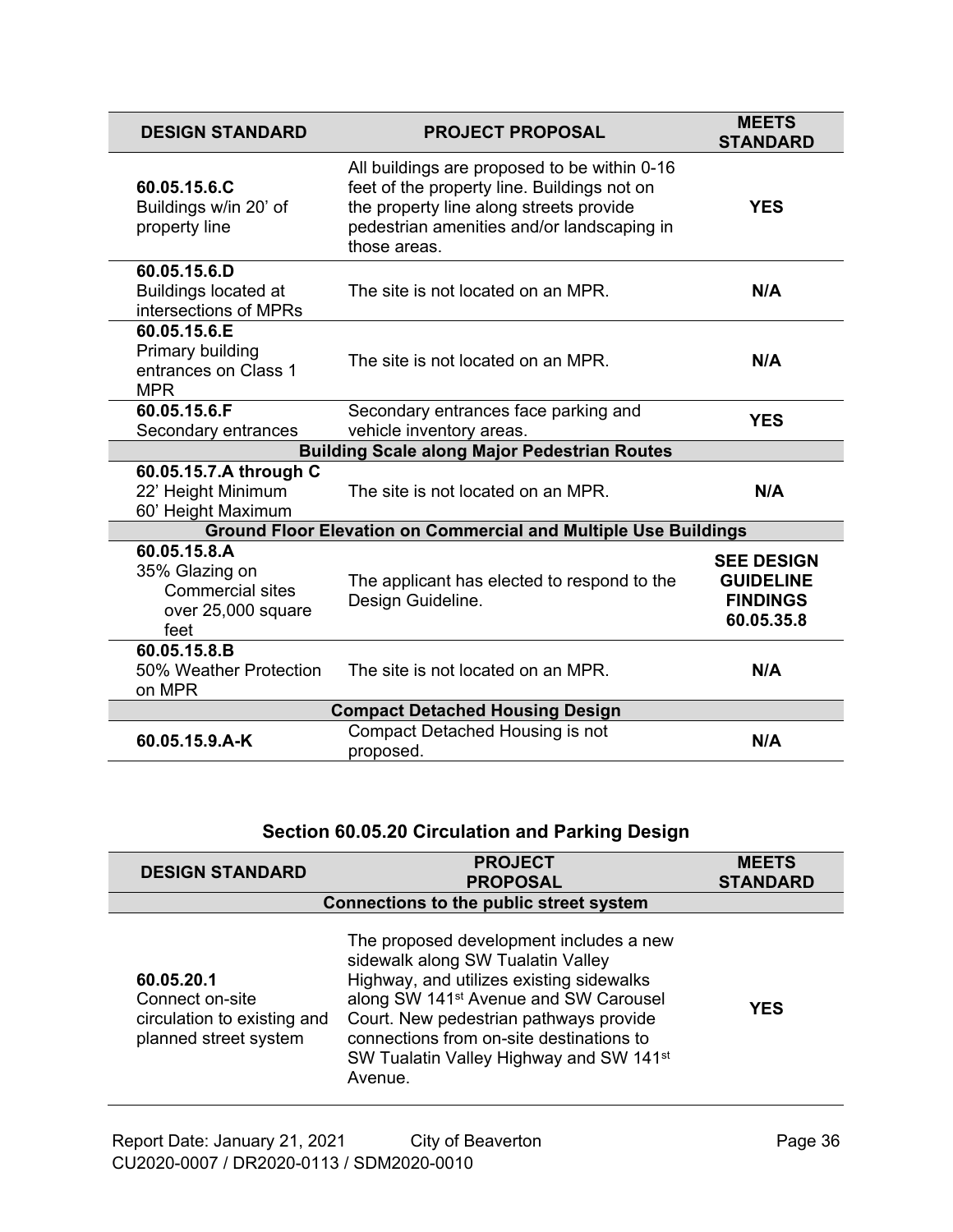| <b>DESIGN STANDARD</b>                                        | <b>PROJECT</b><br><b>PROPOSAL</b>                                                                            | <b>MEETS</b><br><b>STANDARD</b>                                        |
|---------------------------------------------------------------|--------------------------------------------------------------------------------------------------------------|------------------------------------------------------------------------|
|                                                               | Loading Areas, solid waste facilities and similar improvements                                               |                                                                        |
| 60.05.20.2.A<br>Screen from public view                       | No new service, outdoor storage, waste<br>storage, or similar facility is proposed.                          | <b>YES</b>                                                             |
| 60.05.20.2.B<br>Loading areas shall be<br>screened            | The loading space is well screened from<br>public view by a row of existing mature<br>trees and landscaping. | <b>YES</b>                                                             |
| 60.05.20.2.C<br>Screening with walls,<br>hedge, wood          | The loading zone is screened by mature<br>trees.                                                             | <b>SEE DESIGN</b><br><b>GUIDELINE</b><br><b>FINDINGS</b><br>60.05.40.2 |
| 60.05.20.2.D<br>Chain-link screening<br>prohibited            | No chain link is proposed for screening.                                                                     | <b>YES</b>                                                             |
| 60.05.20.2.E<br>Screening of loading<br>waived in some zones. | The applicant elects to respond to the<br>Design Guideline.                                                  | <b>SEE DESIGN</b><br><b>GUIDELINE</b><br><b>FINDINGS</b><br>60.05.40.2 |
|                                                               | <b>Pedestrian Circulation</b>                                                                                |                                                                        |
| 60.05.20.3.A<br>Link to adjacent facilities                   | The applicant elects to respond to the<br>Design Guideline.                                                  | <b>SEE DESIGN</b><br><b>GUIDELINE</b><br><b>FINDINGS</b><br>60.05.40.3 |
| 60.05.20.3.B<br>Direct walkway connection                     | The applicant elects to respond to the<br>Design Guideline.                                                  | <b>SEE DESIGN</b><br><b>GUIDELINE</b><br><b>FINDINGS</b><br>60.05.40.3 |
| 60.05.20.3.C<br>Walkways every 300'                           | The applicant elects to respond to the<br>Design Guideline.                                                  | <b>SEE DESIGN</b><br><b>GUIDELINE</b><br><b>FINDINGS</b><br>60.05.40.3 |
| 60.05.20.3.D<br>Physical separation                           | The applicant elects to respond to the<br>Design Guideline.                                                  | <b>SEE DESIGN</b><br><b>GUIDELINE</b><br><b>FINDINGS</b><br>60.05.40.3 |
| 60.05.20.3.E<br>Distinct paving                               | The applicant elects to respond to the<br>Design Guideline.                                                  | <b>SEE DESIGN</b><br><b>GUIDELINE</b><br><b>FINDINGS</b><br>60.05.40.3 |
| 60.05.20.3.F<br>5' minimum width                              | The applicant elects to respond to the<br>Design Guideline.                                                  | <b>SEE DESIGN</b><br><b>GUIDELINE</b><br><b>FINDINGS</b><br>60.05.40.3 |
| <b>Street Frontages and Parking Areas</b>                     |                                                                                                              |                                                                        |
| 60.05.20.4.A<br><b>Perimeter Landscaping</b>                  | The applicant elects to respond to the<br>Design Guideline.                                                  | <b>SEE DESIGN</b><br><b>GUIDELINE</b><br><b>FINDINGS</b><br>60.05.40.4 |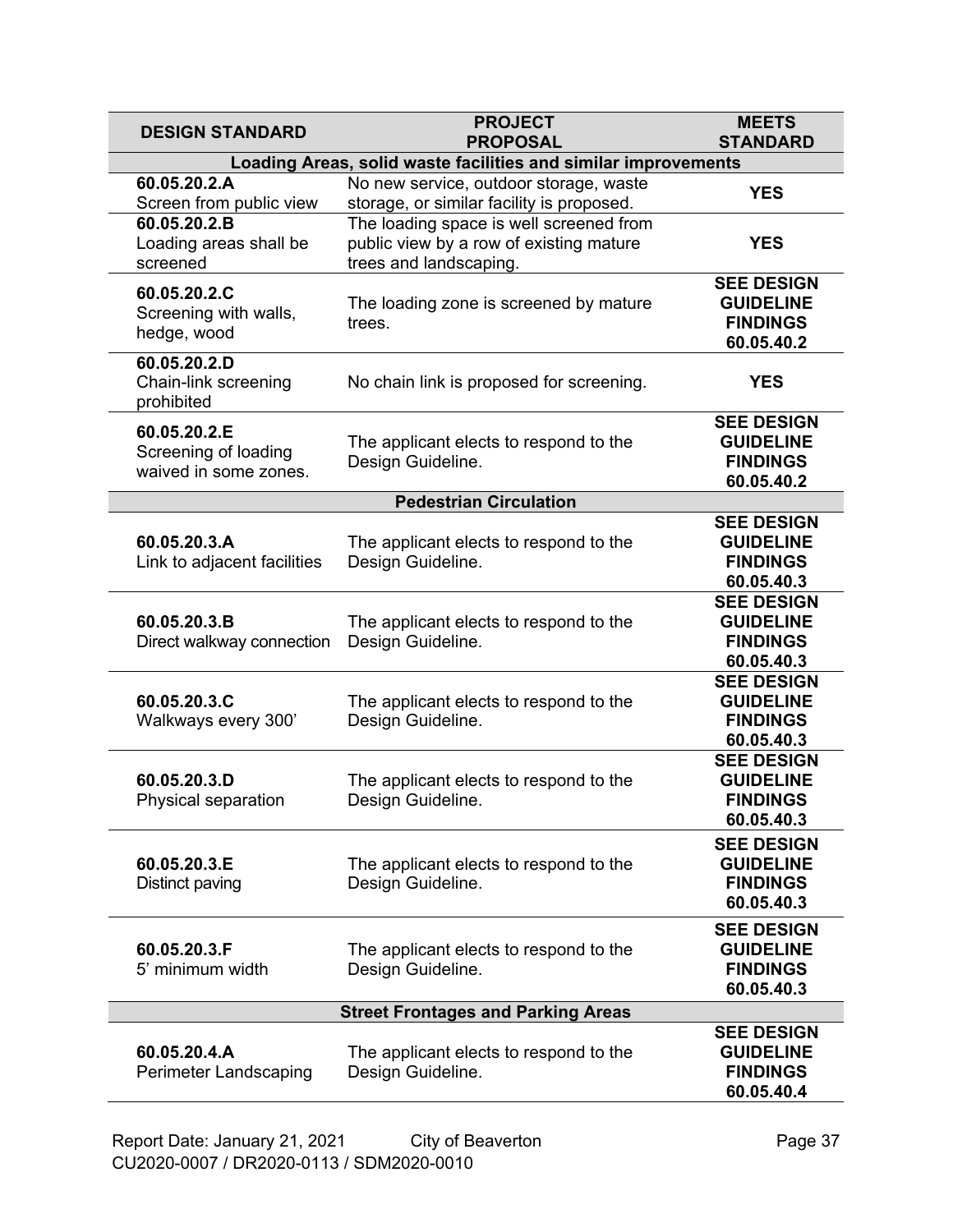| <b>DESIGN STANDARD</b>                                                                                                                                          | <b>PROJECT</b><br><b>PROPOSAL</b>                                                                                                                                                                                                                                                 | <b>MEETS</b><br><b>STANDARD</b>                                        |
|-----------------------------------------------------------------------------------------------------------------------------------------------------------------|-----------------------------------------------------------------------------------------------------------------------------------------------------------------------------------------------------------------------------------------------------------------------------------|------------------------------------------------------------------------|
|                                                                                                                                                                 | <b>Parking and Landscaping</b>                                                                                                                                                                                                                                                    |                                                                        |
| 60.05.20.5.A.2<br>1 Landscape island per<br>10 spaces                                                                                                           | Landscape planter islands are proposed for<br>areas of surface parking at a ratio of greater<br>than 1 island per 10 spaces.                                                                                                                                                      | <b>YES</b>                                                             |
| 60.05.20.5.B<br>70 sq. ft.                                                                                                                                      | All landscape islands are a minimum of 70<br>square feet and contain a tree and other<br>vegetation.                                                                                                                                                                              | <b>YES</b>                                                             |
| 60.05.20.5.C<br><b>Raised Sidewalks</b>                                                                                                                         | Raised sidewalks are not proposed to be<br>counted towards the number of landscape<br>islands. Design proposal includes sufficient<br>number of islands.                                                                                                                          | N/A                                                                    |
| 60.05.20.5.D<br><b>Trees from Street Tree</b><br>List                                                                                                           | The applicant has chosen the Beech and<br>the Princeton Sentry Ginko, which are on<br>the Beaverton Street Tree List.                                                                                                                                                             | <b>YES</b>                                                             |
|                                                                                                                                                                 | <b>Off-Street Parking Frontages in Multiple-Use Districts</b>                                                                                                                                                                                                                     |                                                                        |
| 60.05.20.6.A<br>50% Max on MPR 1<br>65% Max on MPR 2                                                                                                            | The site is not located in Multiple-Use<br><b>District</b>                                                                                                                                                                                                                        | N/A                                                                    |
|                                                                                                                                                                 | Sidewalks Along Streets and Primary Building Elevations in Multiple-Use and<br><b>Commercial Districts</b>                                                                                                                                                                        |                                                                        |
| 60.05.20.7.A<br>Required sidewalk widths                                                                                                                        | The proposed development includes<br>sidewalks consistent with.                                                                                                                                                                                                                   | <b>SEE DESIGN</b><br><b>GUIDELINE</b><br><b>FINDINGS</b><br>60.05.40.7 |
| 60.05.20.7.B<br>Internal pathway widths                                                                                                                         | New internal pathways will be five feet wide<br>along building elevations. Primary<br>entrances for the showroom are served by<br>a pedestrian plaza greater than 10 feet<br>wide. The primary entrance for the service<br>reception area is served by a walkway 10<br>feet wide. | <b>YES</b>                                                             |
| 60.05.20.7.A<br><b>Common Greens</b>                                                                                                                            | Proposal does not include common greens                                                                                                                                                                                                                                           | N/A                                                                    |
| Connect on-site buildings, parking, and other improvements with identifiable streets<br>and drive aisles in Residential, Multiple-Use, and Commercial Districts |                                                                                                                                                                                                                                                                                   |                                                                        |
| 60.05.20.8.A<br>Drive aisles to be designed<br>as public streets, if<br>applicable                                                                              | Drive aisles provide access to<br>perpendicular parking spaces.                                                                                                                                                                                                                   | N/A                                                                    |
| <b>Ground Floor uses in parking structures</b>                                                                                                                  |                                                                                                                                                                                                                                                                                   |                                                                        |
| 60.05.20.9<br><b>Parking Structures</b>                                                                                                                         | No parking structures are proposed.                                                                                                                                                                                                                                               | N/A                                                                    |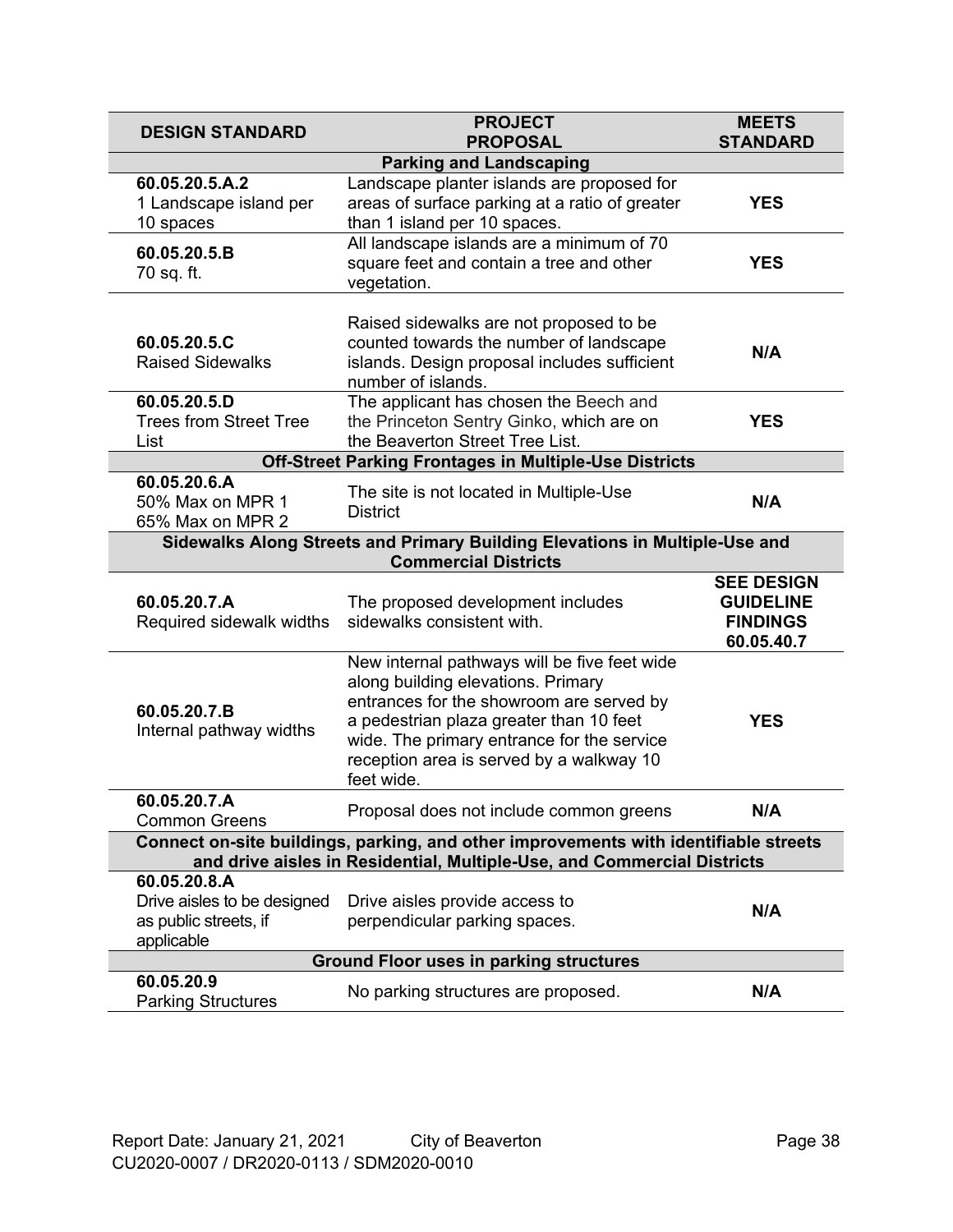| <b>DESIGN STANDARD</b>                                                        | <b>PROJECT</b><br><b>PROPOSAL</b>                                                                                                                                                                                                                                                                                         | <b>MEETS</b><br><b>STANDARD</b> |  |
|-------------------------------------------------------------------------------|---------------------------------------------------------------------------------------------------------------------------------------------------------------------------------------------------------------------------------------------------------------------------------------------------------------------------|---------------------------------|--|
|                                                                               | <b>Minimum Landscaping</b>                                                                                                                                                                                                                                                                                                |                                 |  |
| 60.05.25.5.A<br>Minimum Landscape<br>Area (10%)                               | Approximately 15.2% of the site is<br>landscaped.                                                                                                                                                                                                                                                                         | <b>YES</b>                      |  |
| 60.05.25.5.B<br><b>Planting Requirements</b>                                  | 8 trees, 15 shrubs, and groundcover are<br>required meet this standard. 21 trees and<br>15 shrubs are proposed to be planted with<br>the development.                                                                                                                                                                     | <b>YES</b>                      |  |
| 60.05.25.5.C<br>Plaza Landscaping                                             | The paved plaza is being counted as<br>landscape area. Seven plaza trees are<br>provided, as well as seating and lighting.                                                                                                                                                                                                | <b>YES</b>                      |  |
| 60.05.25.4.D<br><b>Elevations without</b><br>ground floor windows             | All elevations have ground floor windows.                                                                                                                                                                                                                                                                                 | <b>YES</b>                      |  |
|                                                                               | <b>Retaining Walls</b>                                                                                                                                                                                                                                                                                                    |                                 |  |
| 60.05.25.8<br><b>Retaining Walls</b>                                          | Proposed concrete walls adjacent to the<br>showroom building are wider than 6 inches.                                                                                                                                                                                                                                     | <b>YES</b>                      |  |
|                                                                               | <b>Fences and Walls</b>                                                                                                                                                                                                                                                                                                   |                                 |  |
| 60.05.25.9.A through E<br><b>Materials</b>                                    | New concrete walls are proposed bordering<br>a concrete stair near the north pedestrian<br>plaza; the wall height<br>does not exceed 8 feet.                                                                                                                                                                              | <b>YES</b>                      |  |
|                                                                               | Minimize Significant Changes To Existing On-Site Surface Contours<br><b>At Residential Property Lines</b>                                                                                                                                                                                                                 |                                 |  |
| 60.05.25.10<br>Minimize grade changes                                         | Property is not within or abutting<br>residentially zoned property.                                                                                                                                                                                                                                                       | N/A                             |  |
|                                                                               | Integrate water quality, quantity, or both facilities                                                                                                                                                                                                                                                                     |                                 |  |
| 60.05.25.11<br>Location of facilities                                         | The proposal utilizes and existing<br>underground storm facility.                                                                                                                                                                                                                                                         | N/A                             |  |
|                                                                               | <b>Natural Areas</b>                                                                                                                                                                                                                                                                                                      |                                 |  |
| 60.05.25.12<br>No encroachment into<br>buffer areas.                          | No natural areas exist on site                                                                                                                                                                                                                                                                                            | <b>YES</b>                      |  |
| <b>Landscape Buffering Requirements</b>                                       |                                                                                                                                                                                                                                                                                                                           |                                 |  |
| 60.05.25.13<br>Landscape buffering<br>between contrasting<br>zoning districts | The subject site and adjacent properties are<br>zoned General Commercial, except the<br>property to the north, which is zoned<br><b>Station Community - High Density</b><br>Residential. A five-foot-wide B1 buffer is<br>required. The exiting on-site landscaping<br>which is to be retained meets this<br>requirement. | <b>YES</b>                      |  |

### **Section 60.05.25 Landscape, Open Space, and Natural Areas Design Standards**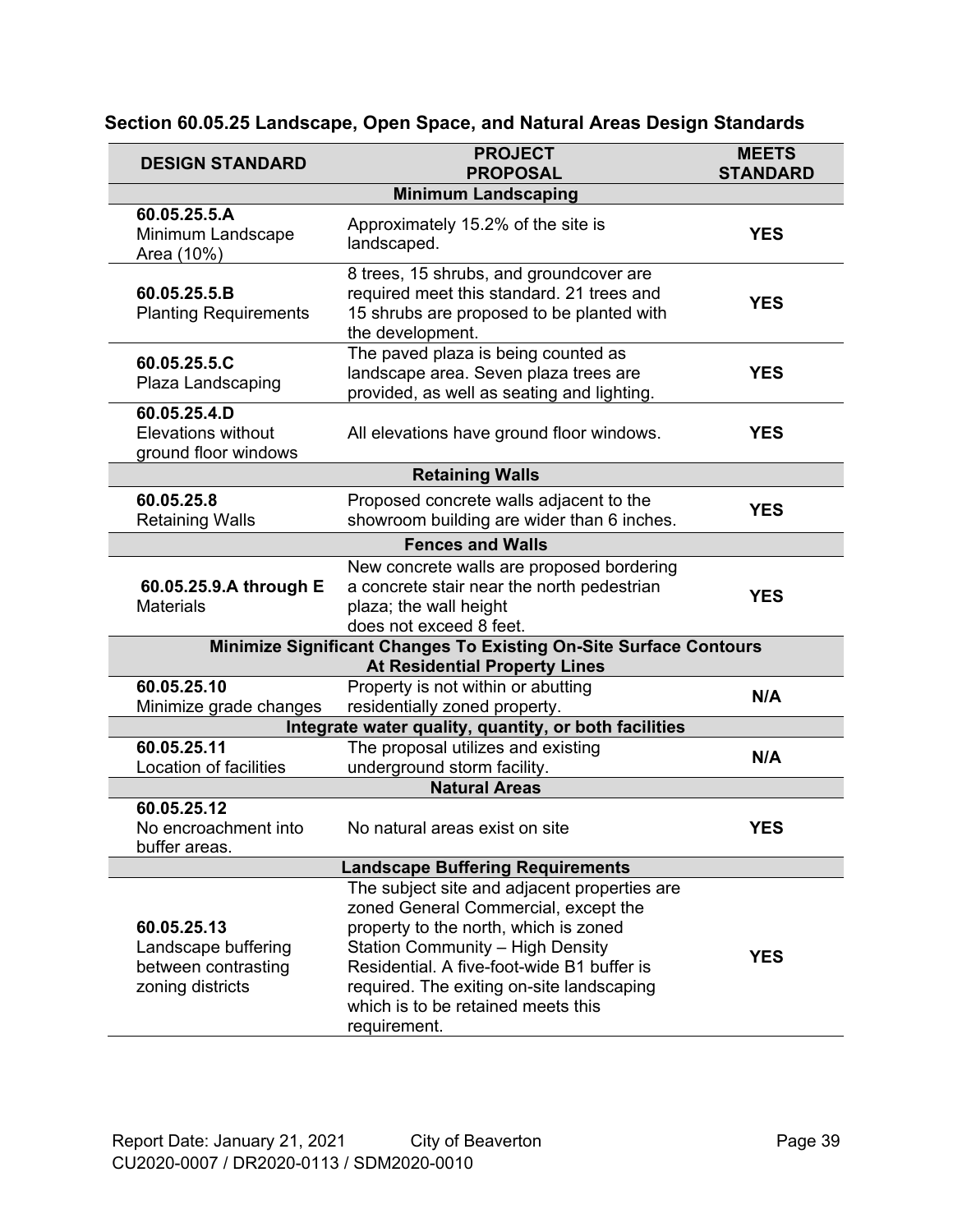| <b>DESIGN STANDARD</b>                                                                      | <b>PROJECT</b><br><b>PROPOSAL</b>                                                                                                                                                                                                                                                                                                                                                                              | <b>MEETS</b><br><b>STANDARD</b> |
|---------------------------------------------------------------------------------------------|----------------------------------------------------------------------------------------------------------------------------------------------------------------------------------------------------------------------------------------------------------------------------------------------------------------------------------------------------------------------------------------------------------------|---------------------------------|
| Adequate on-site lighting and minimize glare on adjoining properties                        |                                                                                                                                                                                                                                                                                                                                                                                                                |                                 |
| 60.05.30.1.A<br>Lighting complies with<br>the City's Technical<br><b>Lighting Standards</b> | The applicant provides a lighting plan with<br>photometric details. On-site lighting meets<br>the minimum lighting requirements in most<br>areas but there are portions of the vehicle<br>maneuvering areas that do not meet<br>minimum lighting standards. As a condition<br>of approval the internal vehicular parking<br>area and pedestrian paths must be lit to at<br>least a minimum of 0.5 footcandles. | <b>YES w/ COA</b>               |
| 60.05.30.1.B<br>Lighting provided for<br>vehicle and pedestrian<br>circulation              | The applicant's plans show lighting of the<br>site's pedestrian and vehicle maneuvering<br>areas. Portions of the vehicle maneuvering<br>areas that do not meet minimum lighting<br>standards. As a condition of approval the<br>internal vehicular parking area and<br>pedestrian paths must be lit to at least a<br>minimum of 0.5 footcandles.                                                              | <b>YES w/ COA</b>               |
| 60.05.30.1.C<br><b>Lighting of Ped Plazas</b>                                               | The applicant's lighting plan shows that the<br>courtyard is lit consistent with the Technical<br><b>Lighting Standards</b>                                                                                                                                                                                                                                                                                    | <b>YES</b>                      |
| 60.05.30.1.D<br>Lighting of building<br>entrances                                           | The applicant's lighting plan shows lighting<br>at building entrances.                                                                                                                                                                                                                                                                                                                                         | <b>YES</b>                      |
| 60.05.30.1.E<br>Canopy lighting<br>recessed                                                 | Canopy lighting is proposed to be recessed.                                                                                                                                                                                                                                                                                                                                                                    | <b>YES</b>                      |
| Pedestrian-scale on-site lighting                                                           |                                                                                                                                                                                                                                                                                                                                                                                                                |                                 |
| 60.05.30.2.A<br><b>Pedestrian Lighting</b>                                                  | The applicant states that the parking lot will<br>be lit by poles less than 30 feet tall. The<br>resident entrance will also be lit by lighted<br>bollards. Staff recommends a condition<br>requiring details showing light fixtures and<br>mounts at site development.                                                                                                                                        | <b>YES w/ COA</b>               |
| 60.05.30.2.B<br>Non-Pole Mounted<br>Lighting                                                | All wall mounted lights appear to comply<br>with City's Technical Lighting Standards                                                                                                                                                                                                                                                                                                                           | <b>YES</b>                      |
| 60.05.30.2.C<br><b>Lighted Bollards</b>                                                     | No bollards are proposed.                                                                                                                                                                                                                                                                                                                                                                                      | N/A                             |

### **Section 60.05.30 Lighting Design Standards**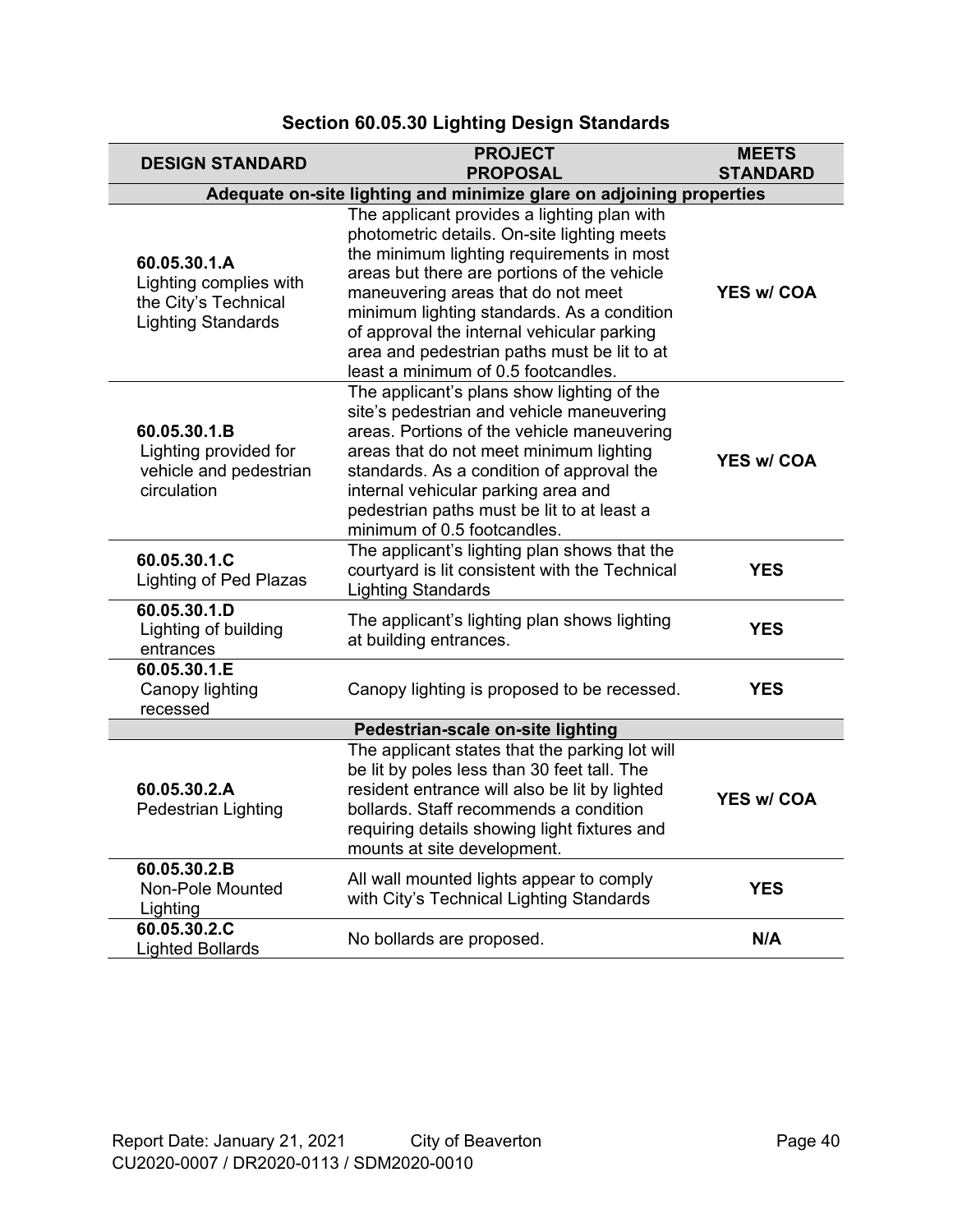## Design Review Guidelines Analysis

In the following analysis, staff has only identified the Design Guidelines that are relevant to the subject development proposal. Non-relevant Guidelines have been omitted.

### **60.05.35 Building Design and Orientation Guidelines.** Unless

otherwise noted, all guidelines apply in all zoning districts.

#### **3. Primary Building Entrances**

**A. The design of buildings should incorporate features such as arcades, roofs, porches, alcoves, porticoes, awnings, and canopies to protect pedestrians from the rain and sun. This guideline does not apply to buildings in Industrial districts where the principal use of the building is manufacturing, assembly, fabricating, processing, packing, storage, wholesale or distribution activities. (Standard 60.05.15.3)**

The primary entrance of the new service building is located on the east elevation and is provided weather protection through the 9' x 53' roof overhang above the second floor. This roof overhang provides similar weather protection to a canopy or awning directly above the entrance.

The primary entrance for the existing service building is not being relocated, and therefore is not subject to the weather protection requirement.

#### **Therefore, staff find the Guideline is met.**

#### **B. Special attention should be given to designing a primary building entrance that is both attractive and functional. Primary entrances should incorporate changes in mass, surface, or finish to emphasize the entrance. (Standard 60.05.15.3)**

The applicant states that the existing service building maintains the location of the existing primary entrance. The storefront area façade is being updated, emphasized by black stucco and contrasting white ACM. Both of these materials contrast with the existing metal siding panels on the existing building, which emphasizes this area of the building as featuring a primary entrance. Site design elements, including a walkway with contrasting materials, are utilized to further guide visitors to the main entrance.

The applicant states that the new service building has located the primary entrance in a area that features contrasting metal panel siding (darker and horizontally-oriented). The primary entrance to this building will be used by employees only, not the general public – as such, the entrance is intentionally designed to be less prominent than the customer entrance at the existing service building.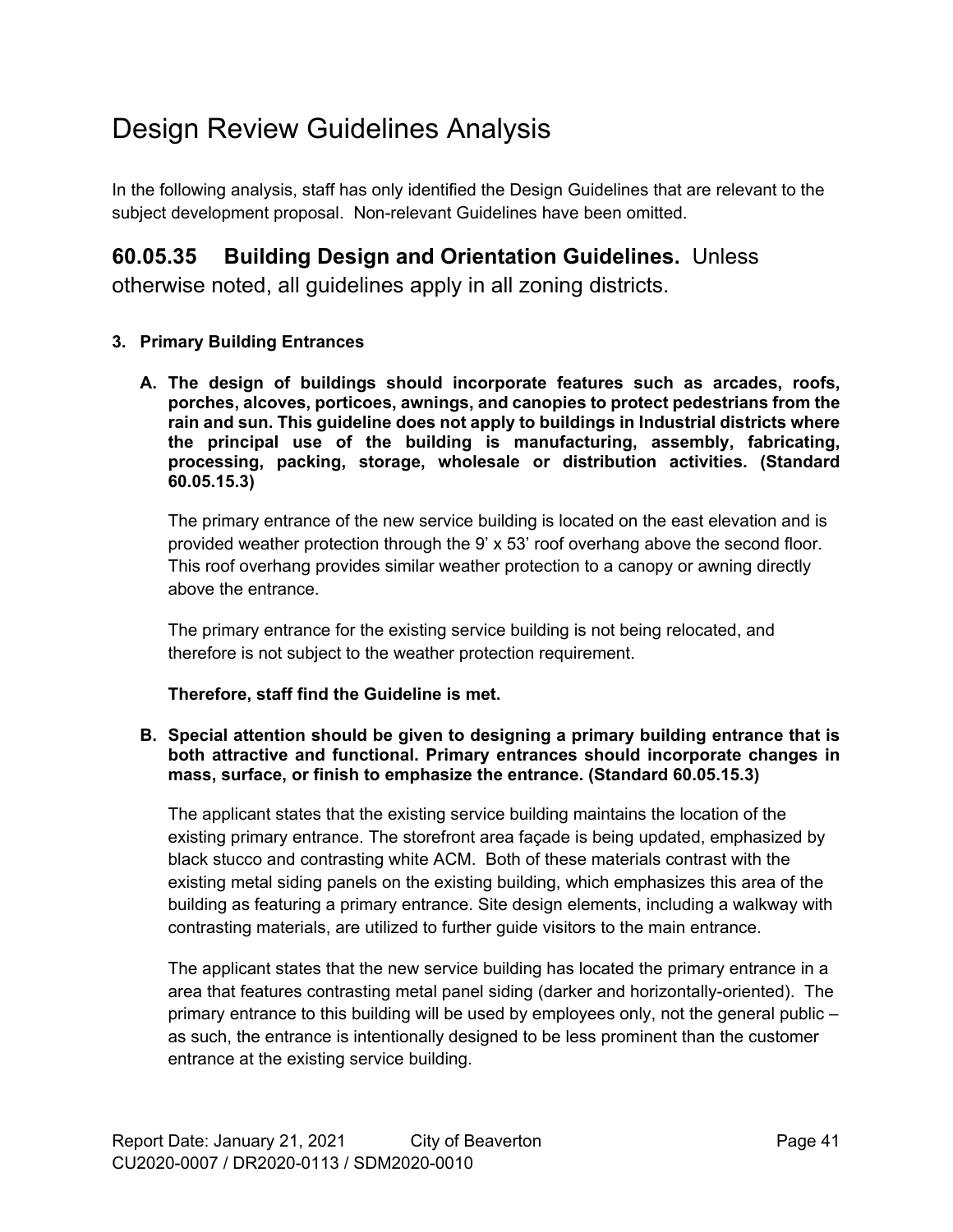Staff agrees that emphasizing the customer-oriented entrances should be prioritized to provide customers visual clues. The applicants design highlights the customer focused portions of the site, reducing possible confusion or directing customers towards areas of the site not intended for their use.

**Therefore, staff find the Guideline is met.**

- **6. Building location and orientation in Commercial and Multiple Use zones.** 
	- **A. Buildings should be oriented toward and located within close proximity to public streets and public street intersections. The overall impression should be that architecture is the predominant design element over parking areas and landscaping. Property size, shape and topographical conditions should also be considered, together with existing and proposed uses of the building and site, when determining the appropriate location and orientation of buildings. (Standards 60.05.15.6.A and B)**

The prosed showroom is located at the corner of SW Tualatin Valley Highway and SW  $141$ <sup>st</sup> avenue, which is the most prominent and visible location on the site. This location emphasizes the structure over the vehicle inventory and required parking which is set further back on the site from SW Tualatin Valley Highway. The proposed service building functions as an extension of the existing service building on the west edge of the property, but extends the service structures presence to SW Carousel Court.

**Therefore, staff find the Guideline is met.**

- **8. Ground floor elevations on commercial and multiple use buildings**
	- **A. Excluding residential only development, ground floor building elevations should be pedestrian oriented and treated with windows, display areas or glass doorway openings to the extent possible and where appropriate to the design and use of the building. This guideline particularly applies to ground floor building elevations situated along Major Pedestrian Routes. (Standard 60.05.15.8.A)**

The new showroom building features larger windows for vehicle display on the south, east, and north façades, but most prominently on the south façade facing SW Tualatin Valley Highway. The applicant cites design specifications by the vehicle manufacturer as the main driver of the building design.

The proposed service buildings includes seven new windows along the north elevation facing SW Carousel Court. These windows are located starting eight feet above adjacent grade for security purpose. Similarly, two new windows are located on the eastern elevation, facing SW 141<sup>st</sup> Avenue. Like the north elevation, the windows are located above eight feet for security purposes. The building is set back approximately 115 feet from the SW 141<sup>st</sup> right of way, and is screened by existing mature trees as well as new landscaping. This distance and landscaping will minimize the visibility of the elevation from the right of way.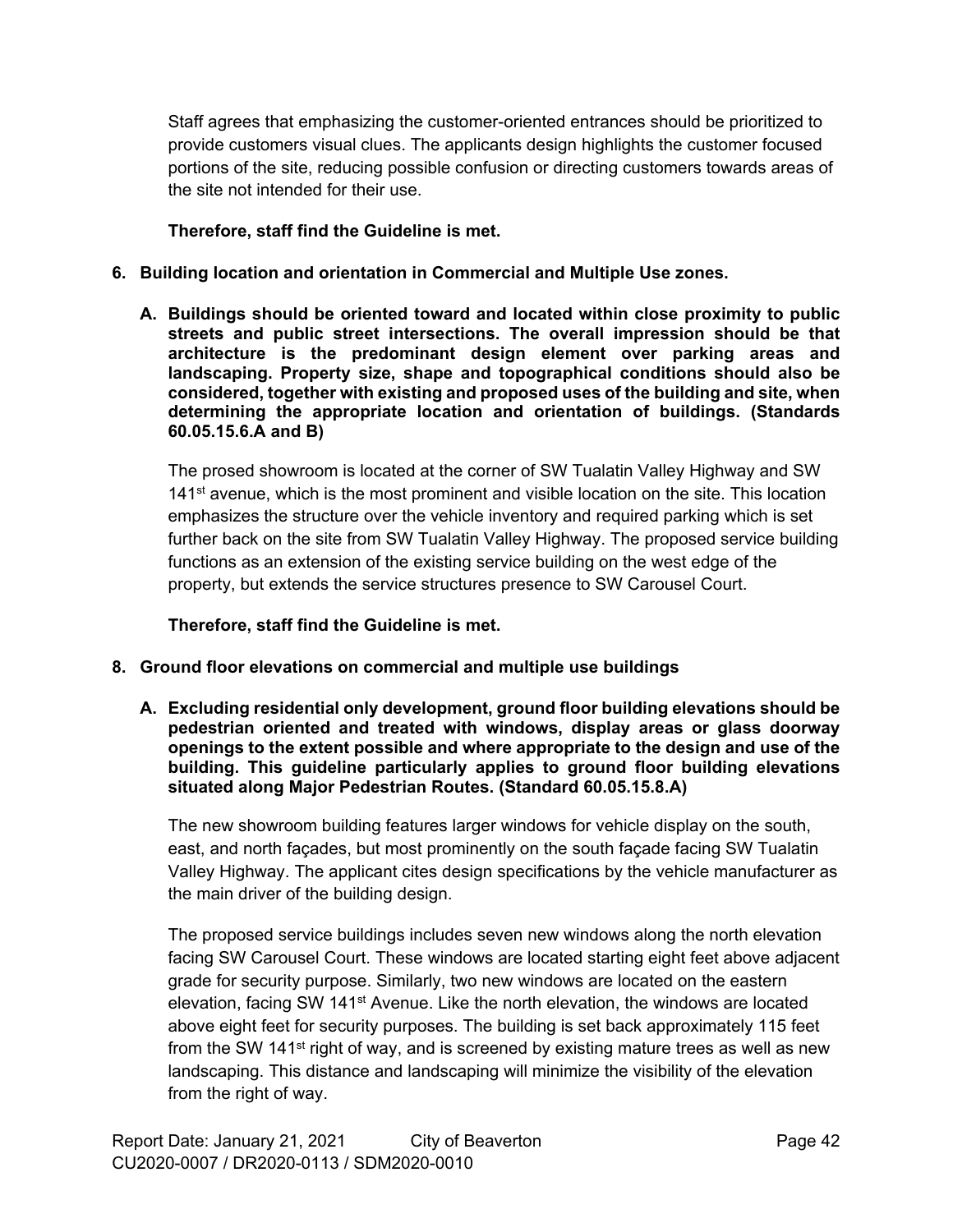**Therefore, staff find the Guideline is met.**

### **60.05.40 Circulation and Parking Design Guidelines.** Unless

otherwise noted, all guidelines apply in all zoning districts.

- **2. Loading area, solid waste facilities, and similar improvements (D-E)**
	- **A. On-Site service, storage and similar activities should be designed and located so that these facilities are screened from an abutting public street. (Standard 60.05.20.2)**
	- **B. Except in Industrial districts, loading areas should be designed and located so that these facilities are screened from an abutting public street, or are shown to be compatible with local business operations. (Standard 60.05.20.2)**

The applicant states that the on-site service and loading areas are well screened by existing mature trees and landscaping. Staff concurs, noting that a trash enclosure is proposed to screen the waste storage, and the loading berth is located in a drive aisle in the center of the parking lot that does not impact the traffic flow. Existing mature trees and landscaping are present along the perimeter of the site, softening the views into the parking area, and will have a similar effect of the loading berth.

**Therefore, staff find the Guideline is met.**

- **3. Pedestrian Circulation (A-F)**
	- **A. Pedestrian connections should be made between on-site buildings, parking areas, and open spaces. (Standard 60.05.20.3.A)**

Pedestrian connections are provided to the new showroom building, which includes vehicle display and service reception, through plazas at the south and west elevations, and pathways thorough the parking lot on the north elevation. Staff recommends a condition of approval requiring and additional pedestrian connection the northern parking lot to the proposed service building at the northwest corner of the site. Staff cites the findings of Facilities Review Criterion D to support this condition of approval.

#### **Therefore, staff find the Guideline is met.**

- **B. Pedestrian connections should connect on-site facilities to abutting pedestrian facilities and streets unless separated by barriers such as natural features, topographical conditions, or structures. (Standard 60.05.20.3.A)**
- **C. Pedestrian connections should link building entrances to nearby streets and other pedestrian destinations. (Standard 60.05.20.3.B)**

Pedestrian connections are provided to SW Tualatin Valley Highway and SW 141st. A grade change along frontage of SW Carousel Court limits the ability to provide a pedestrian connection to the north. Neighborhood connectivity via SW Carousel Court is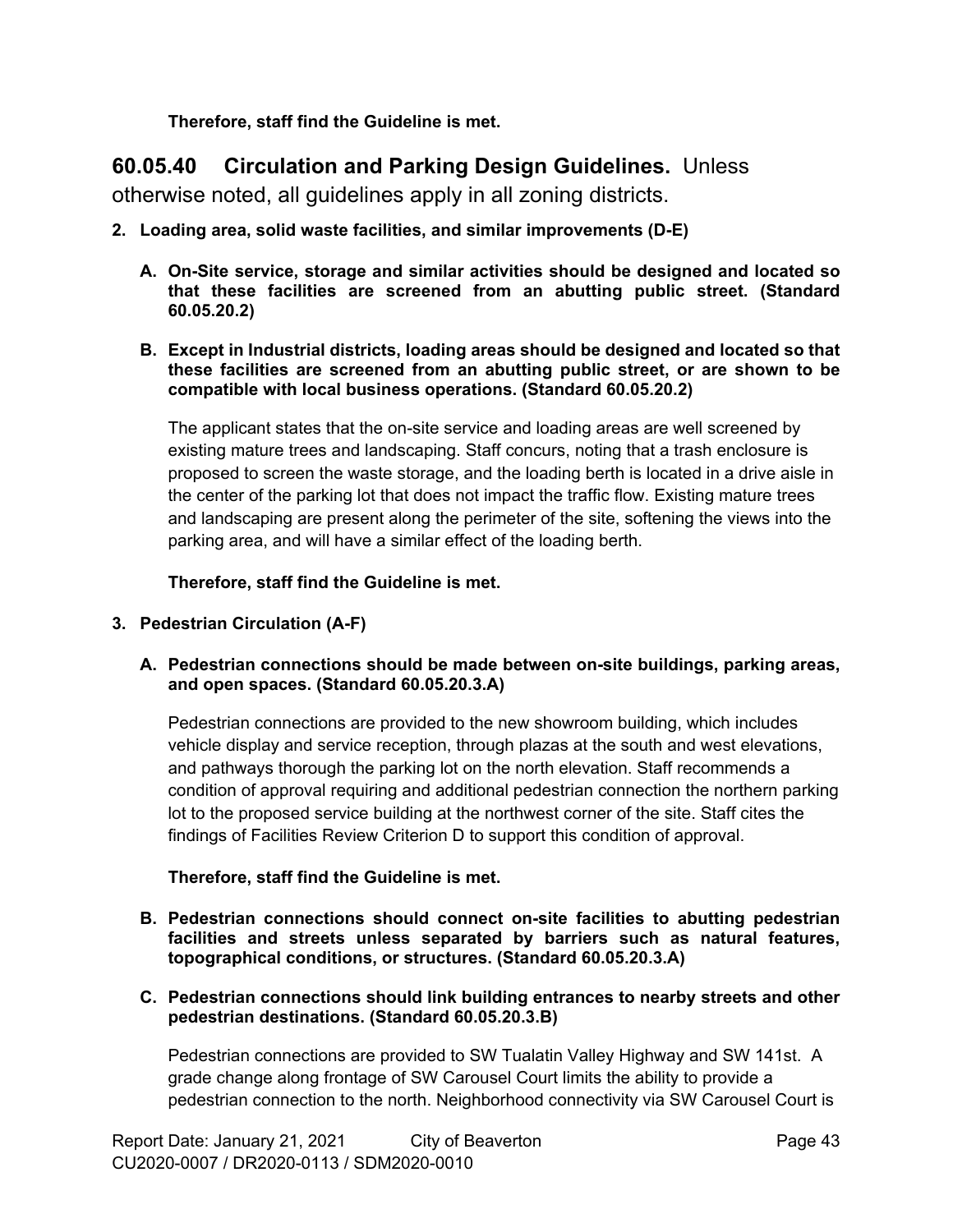limited, as the streets ends 300 feet to the west, and the court is not daylit, preventing greater access to the west by any mode of travel.

#### **Therefore, staff find the Guidelines are met.**

#### **D. Pedestrian connections to streets through parking areas should be evenly spaced and separated from vehicles (Standards 60.05.20.3.C through E)**

Pedestrian connections are provided to SW Tualatin Valley Highway through a plaza that occupies over 50% of the site frontage. Pedestrian connections are provided to SW 141<sup>st</sup> at approximately the midpoint of the site.

**Therefore, staff find the Guideline is met.**

**E. Excluding manufacturing, assembly, fabricating, processing, packing, storage and wholesale and distribution activities which are the principle use of a building in Industrial districts, pedestrian connections designed for high levels of pedestrian activity should be provided along all streets. (Standards 60.05.20.3.A through H)**

Proposed sidewalk widths along SW Tualatin Valley Highway meets the requirements of the Engineering Design Manual, and are further supplemented by the adjacent pedestrian plaza serving the new showroom. SW 141<sup>st</sup> contains a five-foot wide sidewalk proposed to remain to retain several mature trees. Staff cites the findings for the Sidewalk Design Modification application in Attachment D. SW Carousel Court is expected to convey the smallest amount of pedestrian traffic, but current meets the Engineering Design Manual requirement for sidewalk width.

**Therefore, staff find the Guideline is met.**

#### **4. Street Frontages and parking areas. Landscape or other screening should be provided when surface parking areas are located along public streets. (Standard 60.05.20.4)**

Existing mature landscaping exists along SW 141<sup>st</sup> and SW Carousel Court which softens the views into the parking area. Staff finds that this existing landscaping sufficiently softens view from the sidewalks into the site along the surface parking areas.

#### **Therefore, staff find the Guideline is met.**

#### **7. Sidewalks along streets and primary building elevations in Commercial and Multiple Use zones**

#### **A. Pedestrian connections designed for high levels of pedestrian activity should be provided along all streets. (Standard 60.05.20.7.A)**

Proposed sidewalk widths along SW Tualatin Valley Highway meets the requirements of the Engineering Design Manual, and are further supplemented by the adjacent pedestrian plaza serving the new showroom. SW 141<sup>st</sup> contains a five-foot wide sidewalk proposed to remain to retain several mature trees. Staff cites the findings for the Sidewalk Design Modification application in Attachment D. SW Carousel Court is expected to convey the smallest amount of pedestrian traffic, but current meets the Engineering Design Manual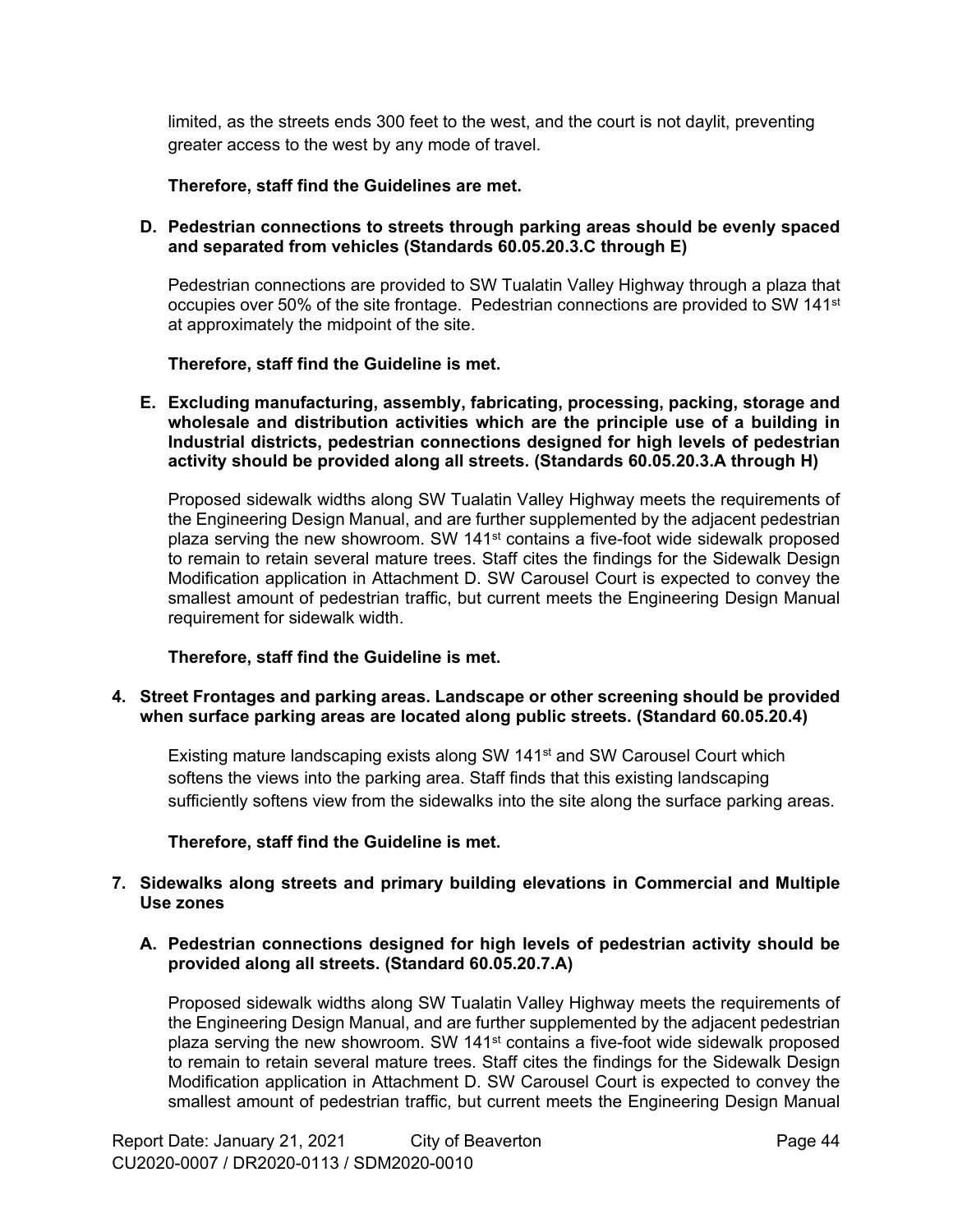requirement for sidewalk width.

#### **Therefore, staff find the Guideline is met.**

#### B. **Pedestrian connections should be provided along primary building elevations having building and tenant entrances. (Standard 60.05.20.7.B)**

Primary entrances for the proposed showroom are located on the south and west elevations. Both entrances are served by a pedestrian plaza that directly connects to SW Tualatin Valley Highway. Secondary entrances on the east elevation are connected to the internal parking through a series of on-site pedestrian connections. No primary entrances are located on the north elevation of the proposed service building, as it is intended to function as an extension of the existing service building, and be accessed internally by employees, and not the general public.

#### **Therefore, staff find the Guideline is met.**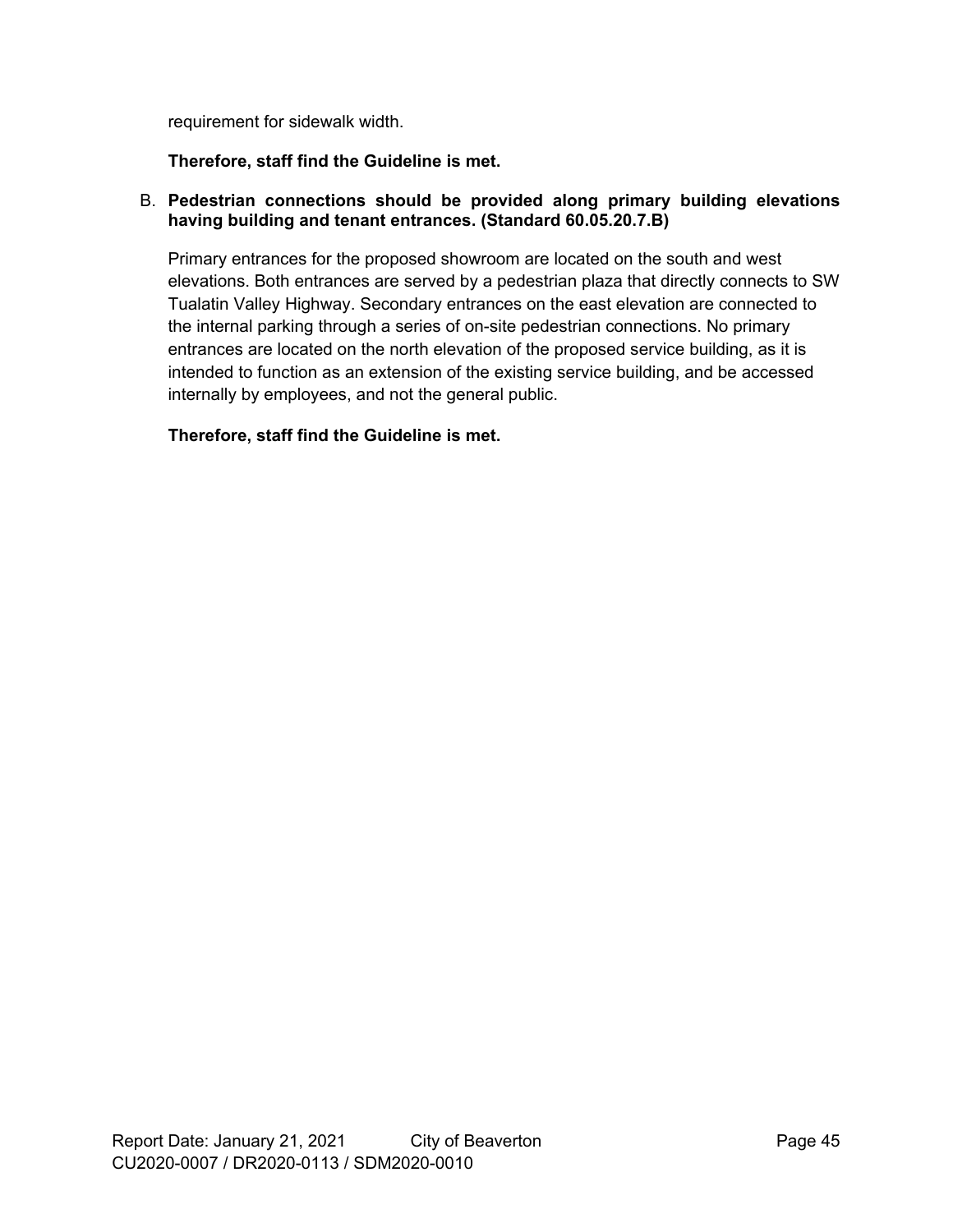# **Attachment D: SDM2020-0010**

### ANALYSIS AND FINDINGS FOR SIDEWALK DESIGN MODIFICATION APPROVAL

**Recommendation:** Based on the facts and findings presented below, staff recommends **APPROVAL** of **SDM2020-0010**, subject to the applicable conditions identified in Attachment E.

# <span id="page-45-0"></span>Section 40.58.05 Purpose:

The purpose of the Sidewalk Design Modification application is to provide a mechanism whereby the City's street design standards relating to the locations and dimensions of sidewalks or required street landscaping can be modified to address existing conditions and constraints as a specific application. For purposes of this section, sidewalk ramps constructed with or without contiguous sidewalk panels leading to and away from the ramp shall be considered sidewalks. This section is implemented by the approval criteria listed herein.

# Planning Commission Standards for Approval:

Section 40.58.15.C of the Development Code provides standards to govern the decisions of the Commission as they evaluate and render decisions on Sidewalk Design Modification applications. The Commission will determine whether the application as presented, meets the Design Review Three approval criteria. The Commission may choose to adopt, not adopt or modify staff's findings. In this portion of the report, staff evaluates the application in accordance with the criteria for a Sidewalk Design Modification.

To approve a Sidewalk Design Modification application, the decision-making authority shall make findings of fact based on evidence provided by the applicant demonstrating that all the following criteria are satisfied:

## **Section 40.58.05.C.1**

The proposal satisfies the threshold requirements for a Sidewalk Design Modification application.

### FINDING:

The applicant proposes to leave the existing sidewalk in place on SW 141 $\mathrm{st}$  Avenue, a Collector, which is constructed as a five-foot wide sidewalk and a four-foot wide planter strip. The Engineering Design Manual requires a six-foot wide sidewalk and a sevenand-a-half-foot wide planer strip for Collector streets.

The proposed Sidewalk Design Modification satisfies threshold #1:

*1. The sidewalk width, planter strip width, or both minimum standards specified in the Engineering Design Manual are proposed to be modified.*

Report Date: January 21, 2021 City of Beaverton Change 46 CU2020-0007 / DR2020-0113 / SDM2020-0010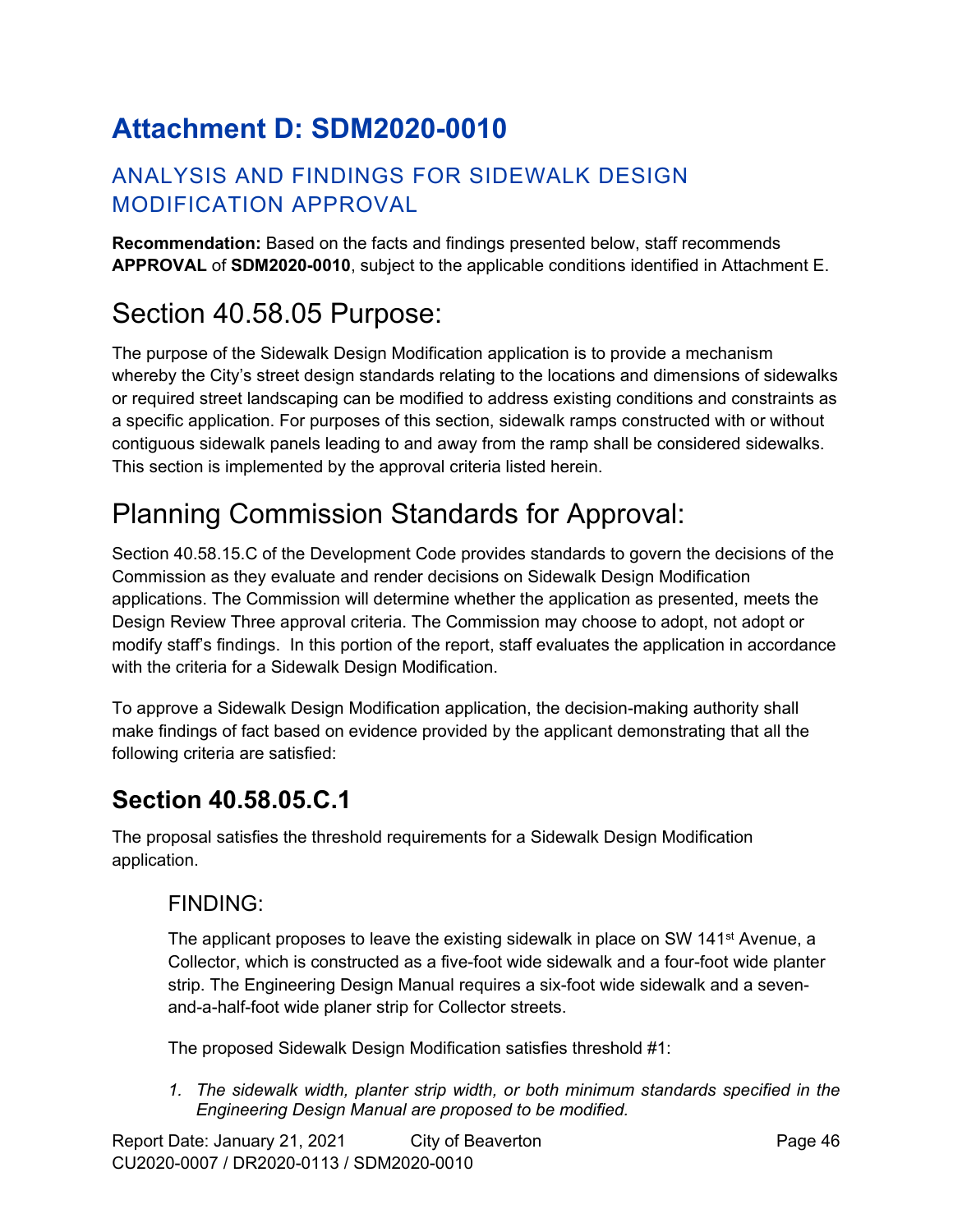Therefore, the application meets Threshold 1 of a Sidewalk Design Modification.

**Conclusion:** Therefore, staff finds the proposal meets the criterion for approval.

## **Section 40.58.05.C.2**

All City application fees related to the application under consideration by the decision making authority have been submitted.

### FINDING:

The City of Beaverton received the appropriate fee for a Sidewalk Design Modification application.

**Conclusion:** Therefore, staff finds the proposal meets the criterion for approval.

## **Section 40.58.05.C.3**

One or more of the following criteria are satisfied:

- a. That there exist local topographic conditions, which would result in any of the following:
	- i. A sidewalk that is located above or below the top surface of a finished curb.
	- ii. A situation in which construction of the Engineering Design Manual standard street cross-section would require a steep slope or retaining wall that would prevent vehicular access to the adjoining property.
- b. That there exist local physical conditions such as:
	- i. An existing structure prevents the construction of a standard sidewalk.
	- ii. An existing utility device prevents the construction of a standard sidewalk.
	- iii. Rock outcroppings prevent the construction of a standard sidewalk without blasting.
- c. That there exist environmental conditions such as a Significant Natural Resource Area, Jurisdictional Wetland, Clean Water Services Water Quality Sensitive Area, Clean Water Services required Vegetative Corridor, or Significant Tree Grove.
- d. That additional right of way is required to construct the Engineering Design Manual standard and the adjoining property is not controlled by the applicant.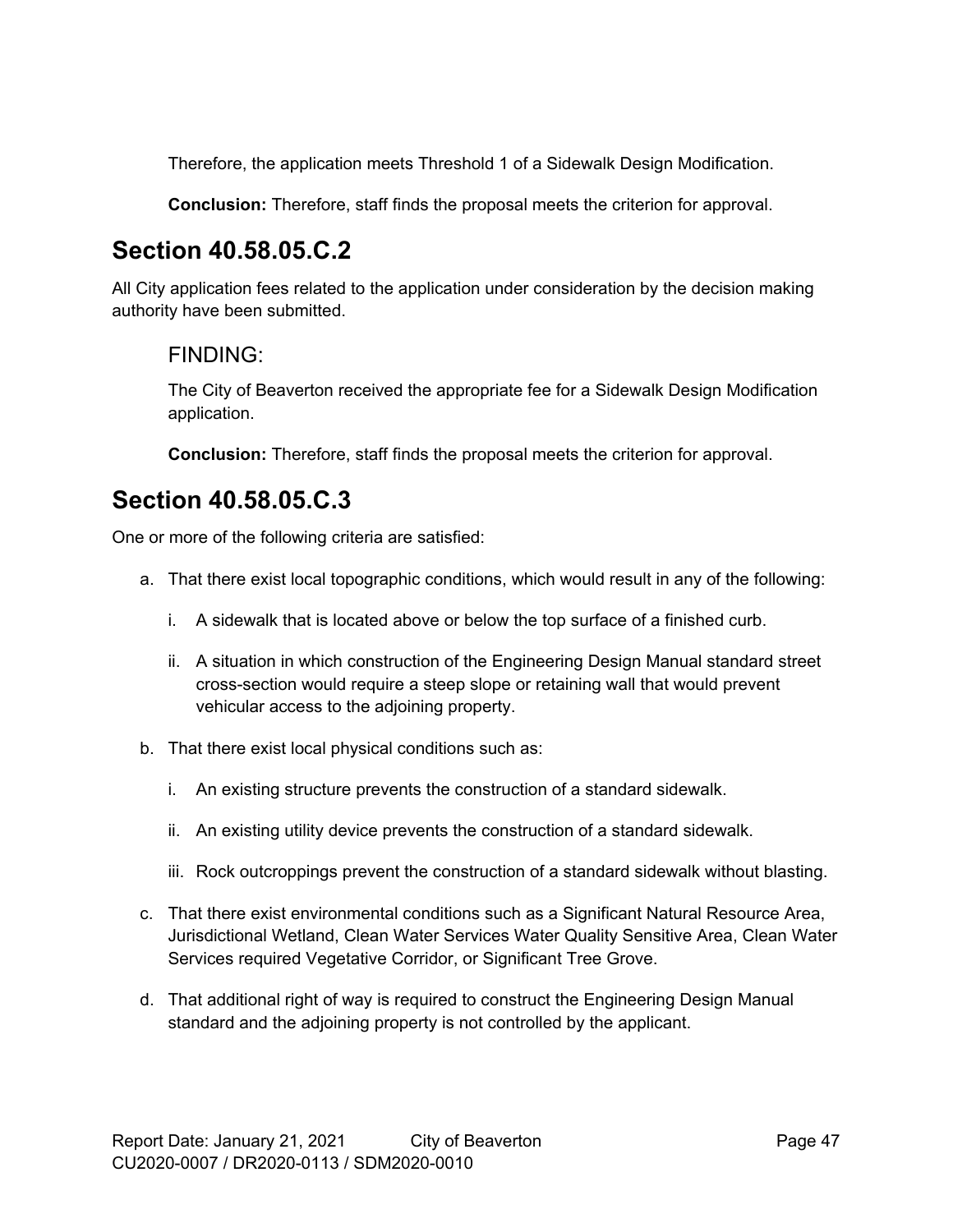### FINDING:

The frontage of SW 141<sup>st</sup> Avenue is currently planted with twenty-seven mature trees, located both in the current right-of-way as well as the site area to be dedicated as rightof-way as required for this development. The relocation and widening of the sidewalk as required by the Engineering Design Manual would result in significant work in the root zones of each of these trees and would result in the removal of a majority of these trees. While not part of a Significant Grove, these mature canopy trees represent a valuable natural resource for the site and amenity for the neighborhood. The trees shade the sidewalk and parking areas and soften views of the parking lot from the street.

**Conclusion:** Therefore, staff finds the proposal meets the criterion for approval.

## **Section 40.58.05.C.4**

The proposal complies with provisions of Section 60.55.25. (Street and Bicycle and Pedestrian Connection Requirements) and 60.55.30 (Minimum Street Widths).

### FINDING:

The existing frontage improvements include continuous five-foot wide sidewalks and onstreet shared bike facility. The Engineering Design Manual requires a minimum paved width of 34 feet for a two-lane collector. SW 141<sup>st</sup> Avenue, a two-lane collector, currently has a paved width of approximately 37 feet.

**Conclusion:** Therefore, staff finds the proposal meets the criterion for approval.

## **Section 40.58.05.C.5**

Applications and documents related to the request, which will require further city approval, have been submitted to the City in the proper sequence.

### FINDING:

The applicant has submitted this Sidewalk Design Modification application with associated Conditional Use, and Design Review Three applications. Concurrent review of the applications satisfies this criterion. No other applications are required of the applicant at this stage of City review. Staff suggests a condition of approval that approval of the Sidewalk Design Modification application is dependent upon the Design Review Three approval.

**Conclusion:** Therefore, staff finds the proposal will meet the criterion for approval by meeting the conditions of approval.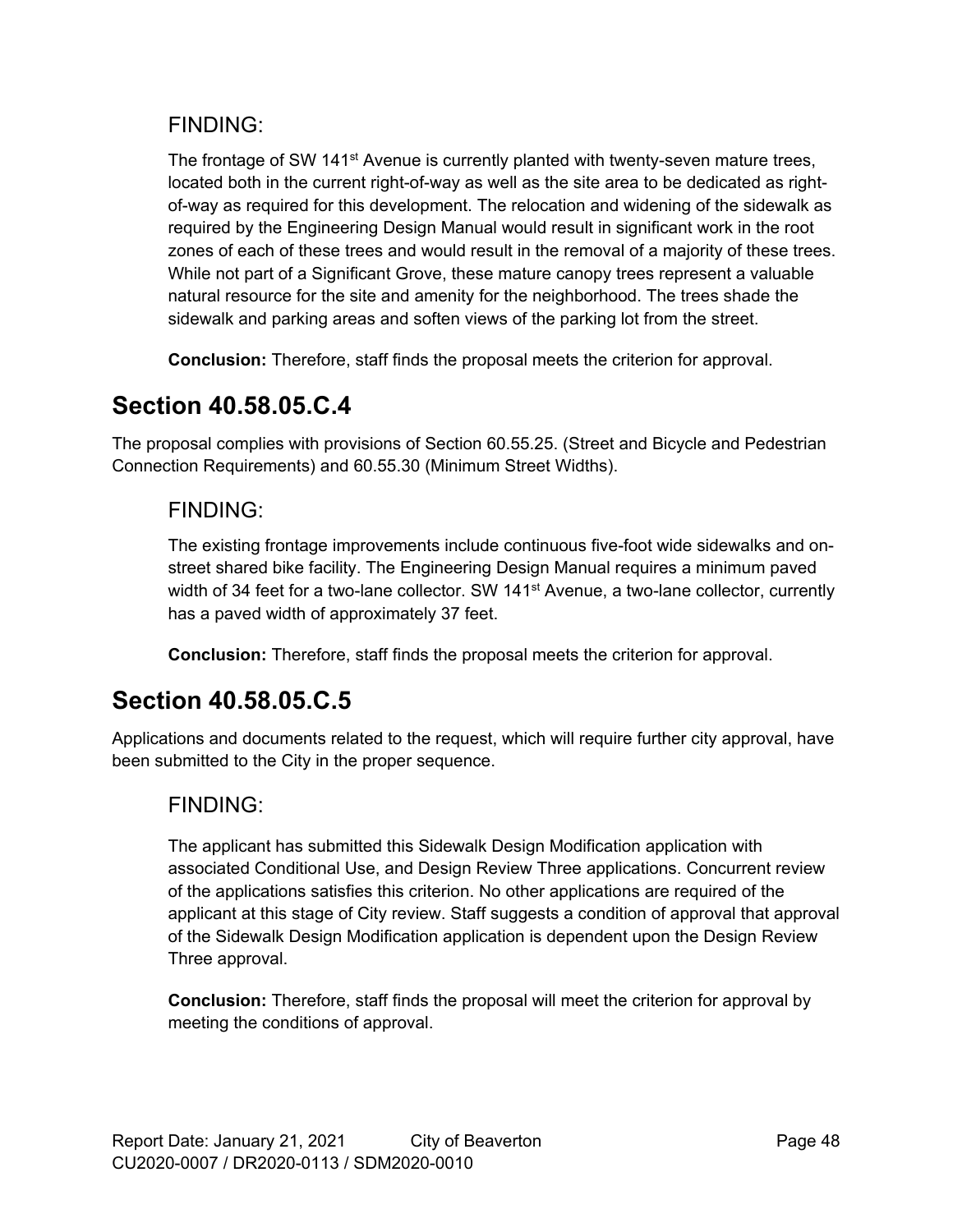## **Section 40.58.05.C.6**

The proposed Sidewalk Design Modification provides safe and efficient pedestrian circulation in the site vicinity.

### FINDING:

The existing five-foot wide sidewalk provides continuous pedestrian circulation along the entirety of the frontage. The sidewalk connects to an existing sidewalk on SW Carousel Court and will connect to a new sidewalk constructed on SW Tualatin Valley Highway. Sidewalk ramps provide safe and accessible crossing points at the intersections of SW 141<sup>st</sup> Avenue and SW Carousel Court, as well as SW 141<sup>st</sup> Avenue and SW Tualatin Valley Highway.

**Conclusion:** Therefore, staff finds the proposal meets the criterion for approval.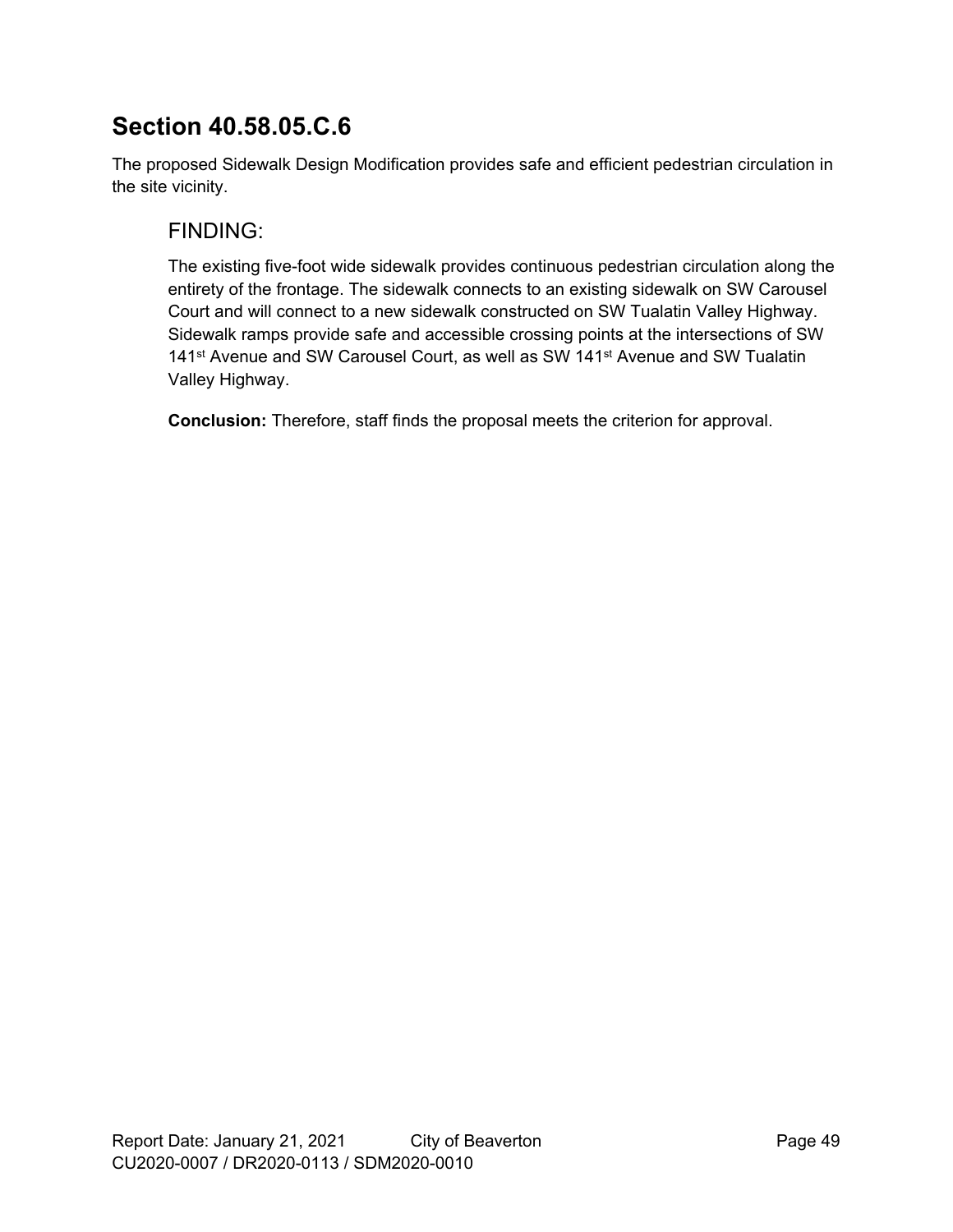## **Attachment E: Recommended Conditions of Approval**

### **CU2020-0007**

1. The applicant shall ensure that the Design Review Three (DR2020-0113) and Sidewalk Design Modification (SDM2020-0010) applications have been approved and are consistent with the submitted plans. (Planning/SR)

### **DR2020-0113**

1. The applicant shall ensure that the New Conditional Use (CU2020-0007) and Sidewalk Design Modification (SDM2020-0010) applications have been approved and are consistent with the submitted plans. (Planning/SR)

#### **A. Prior to site development permit issuance, the applicant shall:**

- 2. Submit the required plans, application form, fee, and other items needed for a complete site development permit application per the applicable review checklist. (Site Development Div. / TDM)
- 3. Contract with a professional engineer to design and monitor the construction for any work governed by Beaverton Municipal Code 9.05.020, current standards in place per the City Engineering Design Manual and Standard Drawings, Beaverton Development Code (Ordinance 2050, 4010 +rev.), the current standards in place per the Clean Water Services District, Design and Construction Standards, and the City Standard Agreement to Construct and Retain Design Professionals in Oregon. (Site Development Div. / TDM)
- 4. Submit a completed and executed City Standard Agreement to Construct Improvements and Retain Design Professional(s) Registered in Oregon. After the site development permit is issued, the City Engineer and the Planning Director must approve all revisions utilizing the process set out in the Beaverton Development Code, and the City Engineering Design Manual; however, any required land use action shall be final prior to City staff approval of the engineering plan revision and work commencing as revised. (Site Development Div. / TDM)
- 5. Have the applicant for the subject property guarantee all public improvements, site grading, storm water management facilities, private streets, and common driveway paving by submittal of a City-approved security. The security approval by the City consists of a review by the City Attorney for form and the City Engineer for amount, equivalent to 100 percent or more of estimated construction costs. (Site Development Div. / TDM)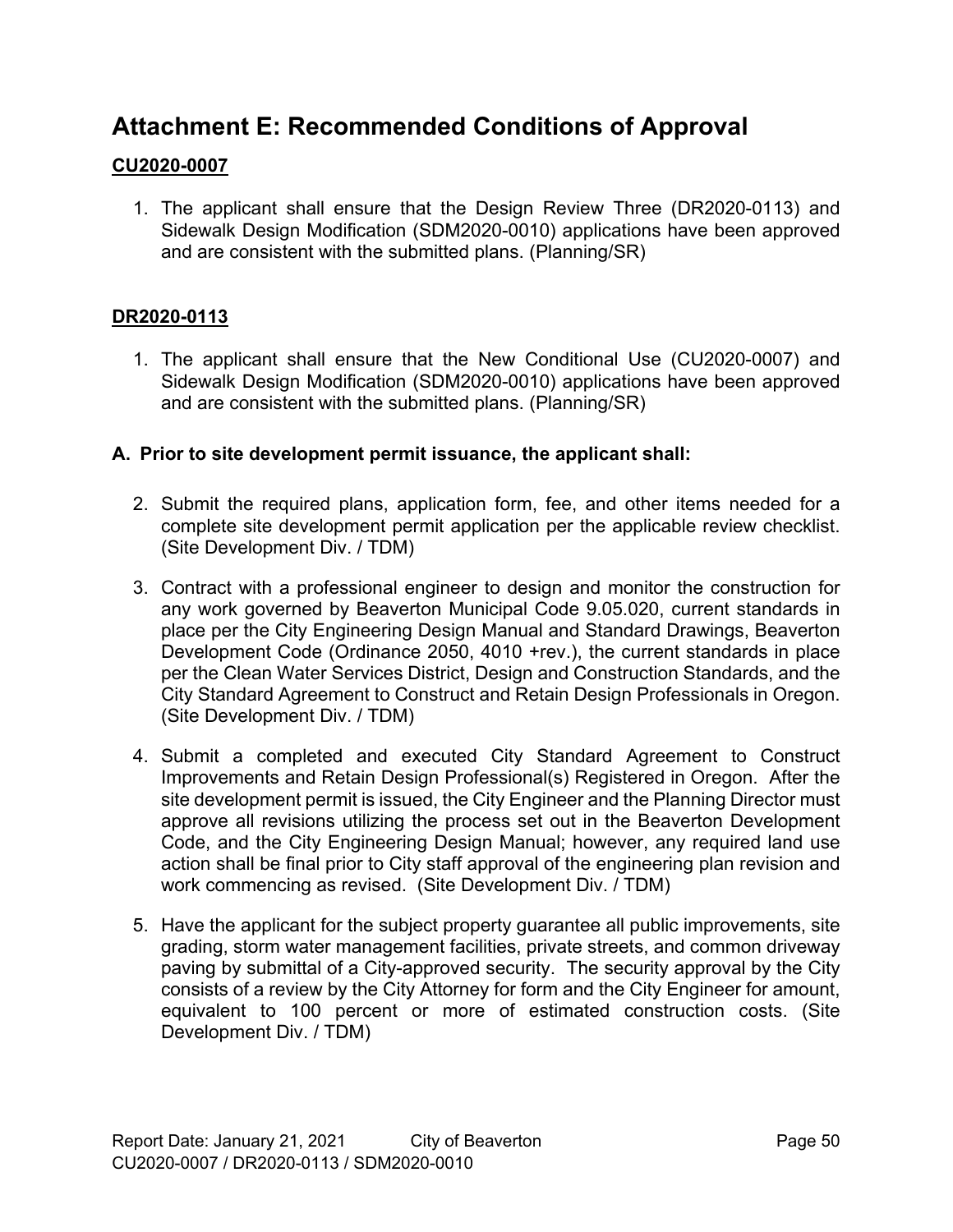- 6. Submit any required off-site easements, executed and ready for recording, to the City after approval by the City Engineer for legal description of the area encumbered and City Attorney as to form. (Site Development Div. / TDM)
- 7. Demonstrate compliance with CWS, the owner of sanitary sewer easement that the existing storm-filter vault can stay at the current location. (Site Development Div. / TDM)
- 8. Submit to the City a copy of issued permits or other approvals needed from the Oregon Department of Transportation for work within, and/or construction access to ODOT right of way. (Site Development Div. / TDM)
- 9. Submit to the City a copy of issued permits or other approvals needed from the Oregon Department of Transportation Rail Division for work within 500 feet of the rail crossing area. (Site Development Div. / TDM)
- 10.If determined to be needed by the City Building Official, submit a detailed water demand analysis (fire flow calculations) in accordance with the requirements of the Fire Code as adopted by the Tualatin Valley Fire and Rescue. This analysis shall be supplemented by an actual flow test and evaluation by a professional engineer meeting the standards set by the City Engineer as specified in the Engineering Design Manual Chapter 6, 610.2. The analysis shall provide the available water volume (GPM) at 20 psi residual pressure from the fire hydrant nearest to the proposed project. (Site Development Div. / TDM)
- 11.Have obtained approvals needed from the Clean Water Services District for storm system connections as a part of the City's plan review process. (Site Development Div. / TDM)
- 12.Any construction affecting CWS owned and maintained sanitary-sewer main (21 inches in diameter or larger) will require a CWS line connection permit and inspection. (Site Development Div. / TDM)
- 13.Submit plans for erosion control per 1200-CN General Permit (DEQ/CWS/City Erosion Control Joint Permit) requirements to the City. The applicant shall use the plan format per requirements for sites between 1 and 4.99 acres adopted by DEQ and Clean Water Services. (Site Development Div. / TDM)
- 14.Provide construction plans and a drainage report demonstrating compliance with City surface water management requirements per City 2019 Engineering Design Manual, Resolution 4542, Section 530; and with CWS Resolution and Order 2019- 22 for quantity control for conveyance capacity, hydromodification and quality treatment. Fee-in-lieu can be requested if development meets criteria set forth in City EDM Sections 190, table 530.1, and 530.1.A.4 and CWS Design & Construction Standards Section 4.03.7.a and 4.04.2.a. (Site Development Div. / TDM)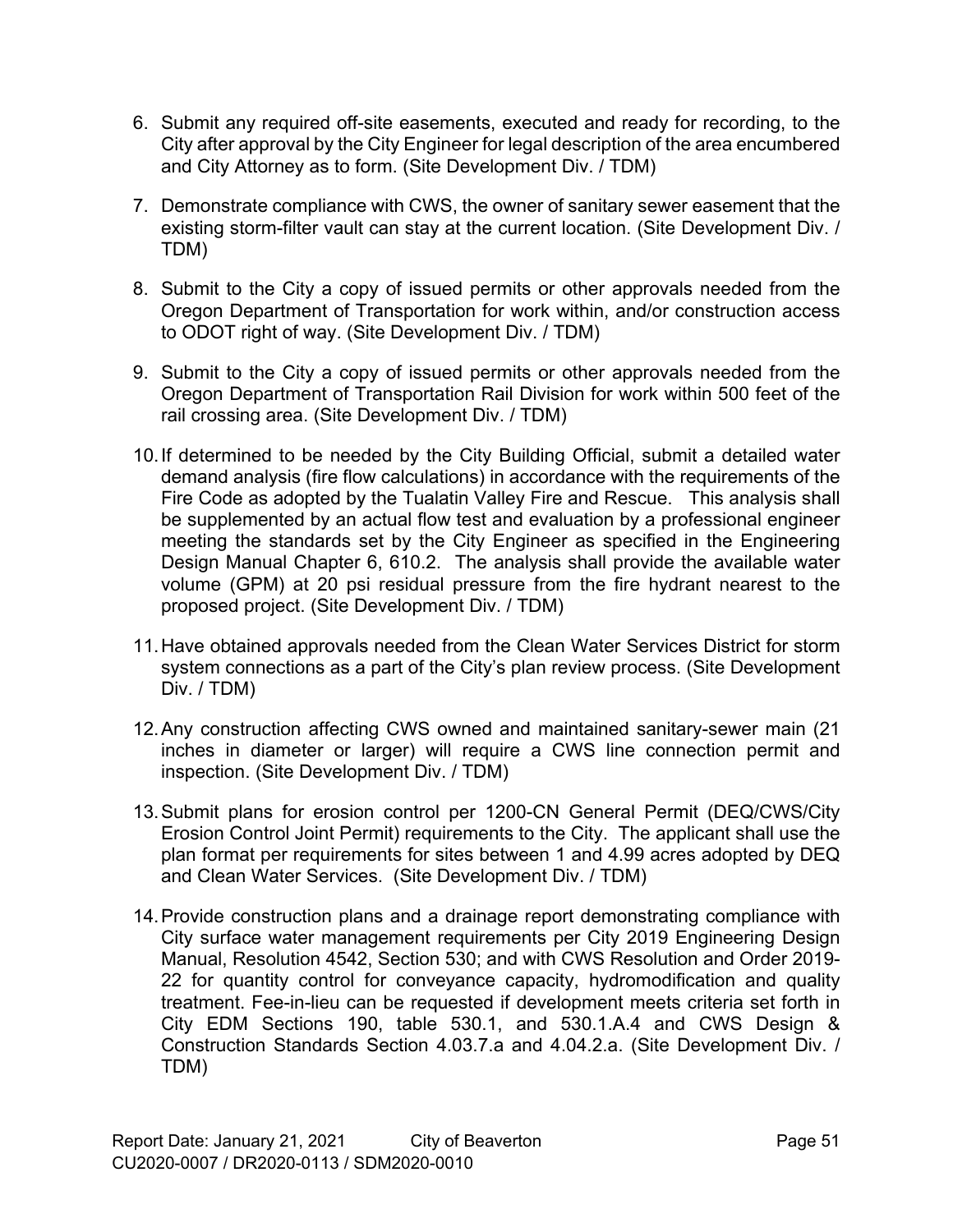- 15.Provide a drainage analysis of the subject site prepared by a professional engineer meeting the standards set by the City Engineer. The analysis shall identify all contributing drainage areas and plumbing systems on and adjacent to the site with the site development permit application. The analysis shall also delineate all areas on the site that are inundated during a 100-year storm event, including the safe overflow conveyance from proposed constructed stormwater management facilities. In addition, the analysis shall delineate any mapped FEMA floodplains and flood ways. The site plans shall clearly show the 100-year flood limits on each plan that contains elevation information. The flood conveyance and storage of the project area at each 1-foot contour must be preserved or enhanced with cut/fill balance and a zero-rise certification by a registered professional engineer. (Site Development Div. / TDM)
- 16.Provide an engineering analysis of the grading and construction work proposed within the 100-year floodplain as necessary to allow for a public notice to be published in a local newspaper by the City Engineer for the proposed floodplain modifications. The applicant's engineer shall certify in writing that the project as designed will meet the requirements of City Code and Clean Water Services Design & Construction standards as they refer to the 100-year floodplain, prior to this notice being sent. The public notice and a 10-day appeal period shall occur after final approval of the site development permit plans by the City Engineer and Planning Director. (Site Development Div./JY)
- 17.Submit a grading plan showing building pad elevation and minimum finished floor elevation (FFE). Pad elevation shall be at least one foot higher and FFE shall be at least three feet higher than the 100 year/emergency overflow of the storm water management facility, or as approved by the City Engineer. Any changes to approved grading must meet provisions of Beaverton Code 9.05.110 and 9.05.115, no grading can occur within 10 feet of a property line or half the height of the vertical embankment created, whichever is greater. This applies to all exterior property boundaries of the proposed project. (Site Development Div. / TDM)
- 18.Provide plans showing a Stormfilter system for treatment of the site's piped surface water runoff. Plans shall also show a trash capture water quality pre-treatment unit located directly upstream from any Stormfilter vaults or manholes. Plans shall also show a high flow bypass system to bypass surface water runoff high flows. (Site Development Div. / TDM)
- 19.Pay any required storm water system development charges (storm water quality, quantity, hydromodification and overall system conveyance) for the new impervious area proposed. (Site Development Div. / TDM)
- 20.Submit an owner-executed, notarized, City/CWS standard private stormwater facilities maintenance agreement, with maintenance plan and all standard exhibits, ready for recording with Washington County Records (Site Development Div. / TDM)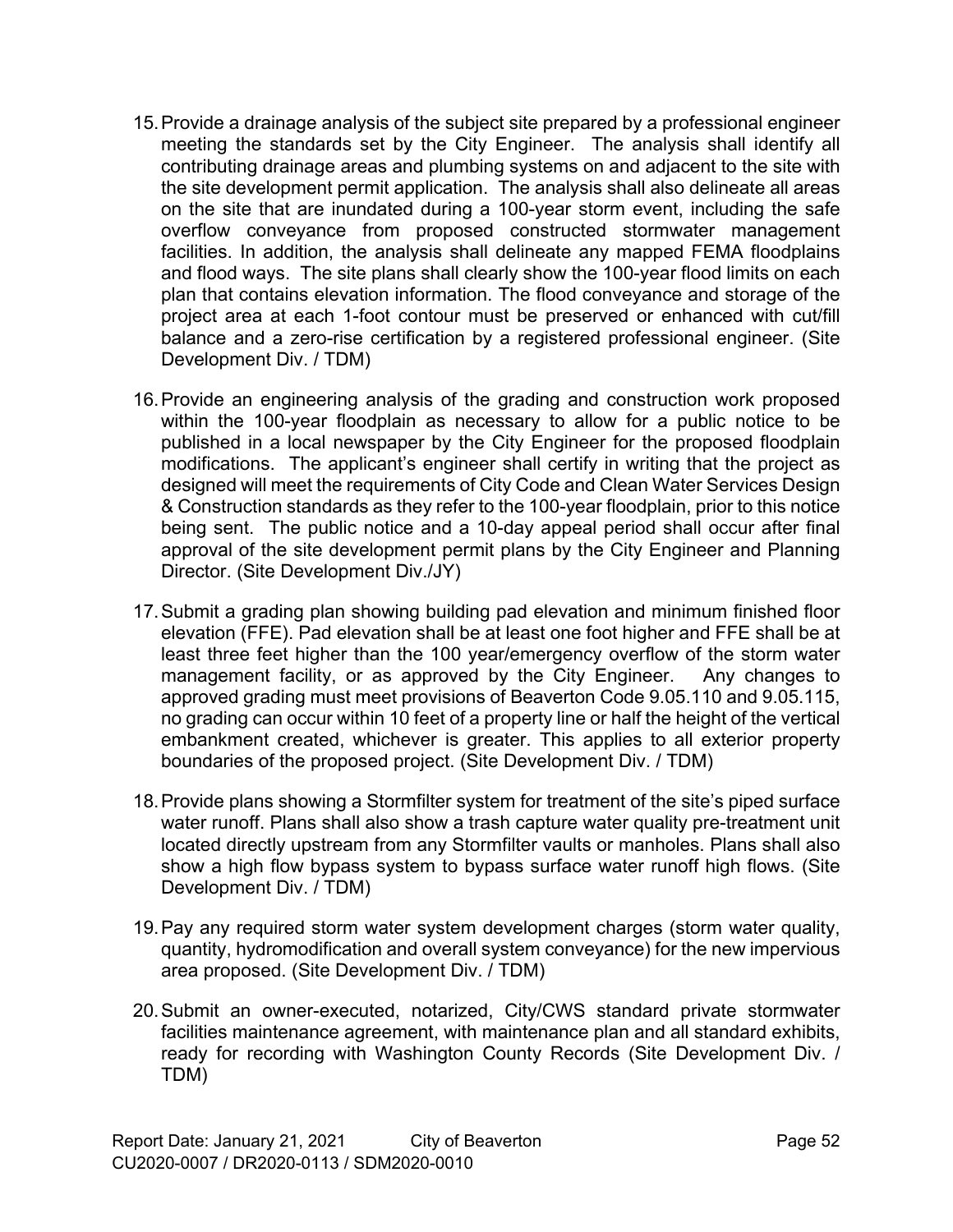- 21.Submit to the City a Stormwater Management Worksheet for the proposed project's net new impervious area proposed for any common areas and private streets prepared by the applicant's engineer, architect, or surveyor. The certification shall consist of an analysis and calculations determining the square footage of all impervious surfaces as a total for the common areas and private streets. In addition, specific types of impervious area totals, in square feet, shall be given for parking areas and driveways, sidewalk and pedestrian areas, and any gravel surfaces. Calculations shall also indicate the square footage of pre-existing impervious surface, the new impervious surface area created, and total final impervious surface area on the entire site and individual lots/tracts. (Site Development Div. / TDM)
- 22.Provide plans for the placement of underground utility lines along street frontages, within the site, and for services to the proposed new development. If existing utility poles along existing street frontages must be moved to accommodate the proposed improvements, the affected lines must be either undergrounded or a fee in lieu of undergrounding paid per Section 60.65 of the Development Code. (Site Development Div. / TDM)
- 23.Submit plans that show access for a maintenance vehicle within 9-feet from the front, or within 19-feet from the side of a vehicle to all control structures unless otherwise specifically approved by the City Engineer. (Site Development Div. / TDM)
- 24.If required by OAR 918-780-0040, submit proposed private plumbing plans to the City Building Division for review. Drainage within covered areas shall be piped as approved by the City Building Division. (Site Development Div. / TDM)
- 25.Submit ODOT standard detail DET1720 showing level of design detail for every sidewalk ramp proposed with this development. Maximum designed ramp slope shall be 7.5%, maximum designed cross slope, flat landing or turning space shall be 1.5%. Two directional ADA ramps shall be provided at all corners of all intersections, regardless of curb type. See ODOT standard drawings RD754, RD155, RD756, RD757, RD758 and RD759 for ramp details. (Site Development Div. / TDM)
- 26.Dedicate right of way along the site's frontage to SW 141st Avenue for a minimum 37-feet from center line to meet the City's adopted standards for a Collector. (BDC 60.55.10.5, and EDM Standard Drawing 200-2) (Transportation / KM)
- 27.Donate right of way to be deeded to the Oregon Department of Transportation as necessary to accommodate the planned cross-section along the site's frontage to SW Tualatin Valley Highway. The planned future cross-section includes an 8' buffered bike lane, 7'6" planter strip (including standard curb), 6' sidewalk, and 1' between back of sidewalk and the right of way line. (BDC 60.55.10.5) (Transportation / KM)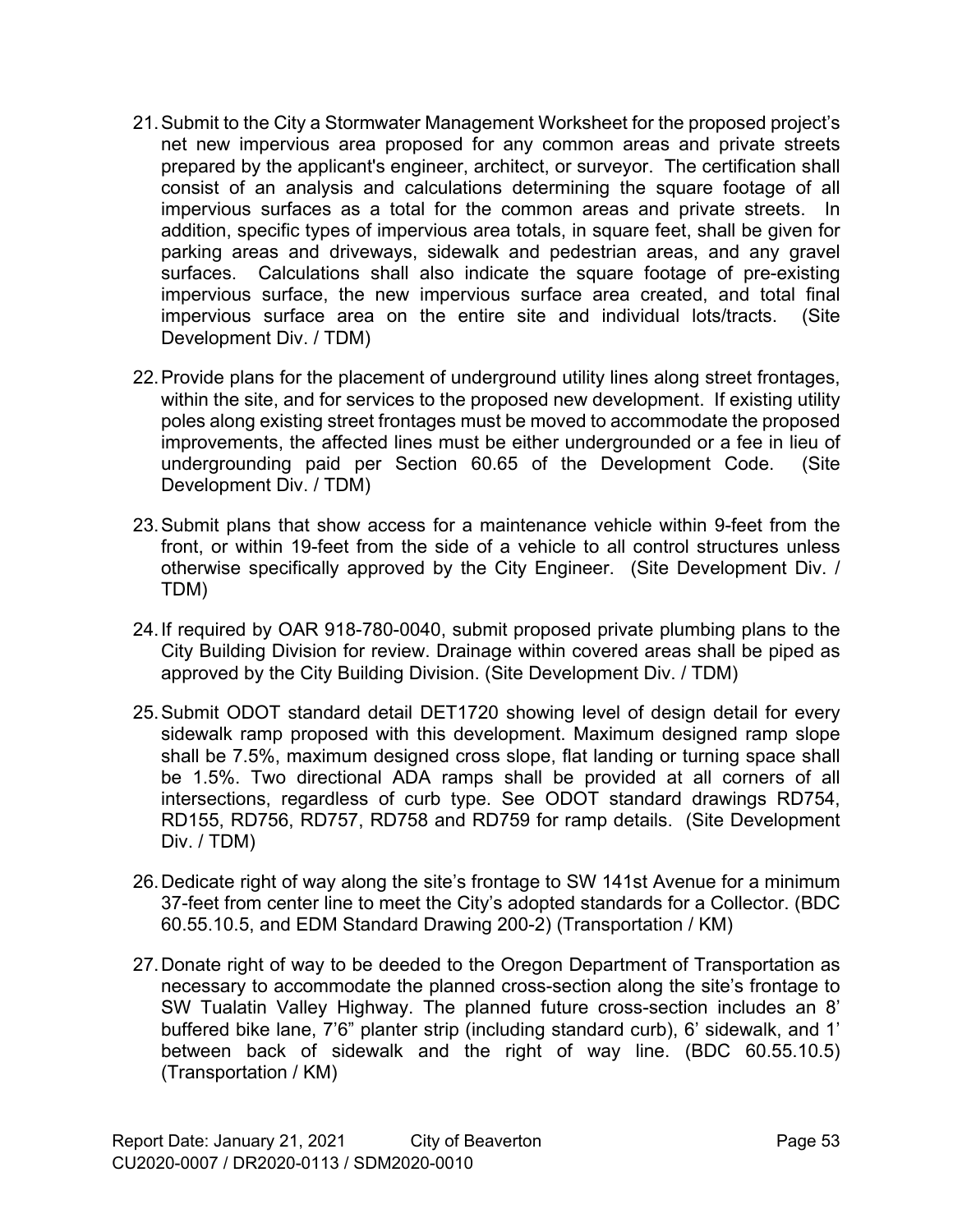- 28.Resubmit site plans demonstrating that the required right of way donation and the required sidewalk improvements along the site's frontage of SW Tualatin Valley Highway can be accommodated on the site. Sidewalk improvements must be located in its ultimate location 1' from the back of right of way. Sidewalk improvements are required to be consistent with the City of Beaverton's standards for a 7'6" wide planter and 6' wide sidewalk for an Arterial. (BDC 60.55.10.1, 2, and 4, and EDM Standard Drawing 200-2) (Transportation / KM)
- 29.Resubmit site plans and photometric data demonstrating that technical lighting standards are met along the site's frontages to SW TV Highway, SW 141st, and SW Carousel Court. If minimum lighting standards cannot be met with existing lighting, the applicant will need to install additional streetlights as warranted in the photometric analysis. Required street lighting must be shown in resubmitted, dimensioned site plans. (BDC 60.55.10.1 and 2, and EDM Section 450) (Transportation / KM)
- 30.Obtain an approved Design Exception Request to the Engineering Design Manual for not meeting the minimum driveway spacing standard of 150' for a Collector along the site's frontage of SW 141st Avenue. (BDC 60.55.1 and 2, and EDM 210.21 Driveways) (Transportation / KM)
- 31.Demonstrate that any improvements constructed within the right of way along the site's frontage of SW 141st Ave where the right of way widens to 40-feet from center line meets the minimum transition standards within the EDM. (BDC 60.55.1 and 2, and EDM 210.27 Transitions) (Transportation / KM)
- 32.Submit sight distance verification for the proposed driveway(s) along the site's frontage to SW 141st Avenue. (BDC 60.55.10.1 and 2, and EDM 210.21 Driveways) (Transportation / KM)
- 33.Submit sight distance verification for approach of SW 141st at the intersection of SW TV Highway. Any mitigation needed to achieve the minimum required sight distance must be provided. Mitigation might include restricting on-street parking along SW 141st near the intersection of SW TV Highway. (BDC 60.55.10.1 and 2, 60.55.35.3, and EDM 210.18 Intersection Sight Distance Policy) (Transportation / KM)
- 34.Resubmit plans to demonstrate that a pedestrian walkway will be provided at the northern end of the lot, connecting a new parking area to the new service building. (BDC 40.03.1.F, 60.05.40.3.A and D, 60.55.10.4, and 60.55.25.7 and 10) (Transportation / KM)
- 35.Resubmit plans to demonstrate that all parking lot design standards within BDC 60.30 Off Street Parking can be met. In particular, the required 5-foot back up space at a dead end where a parking stalls are 90 degrees. (BDC 40.03.1.D and F, and 60.30.14) (Transportation / KM)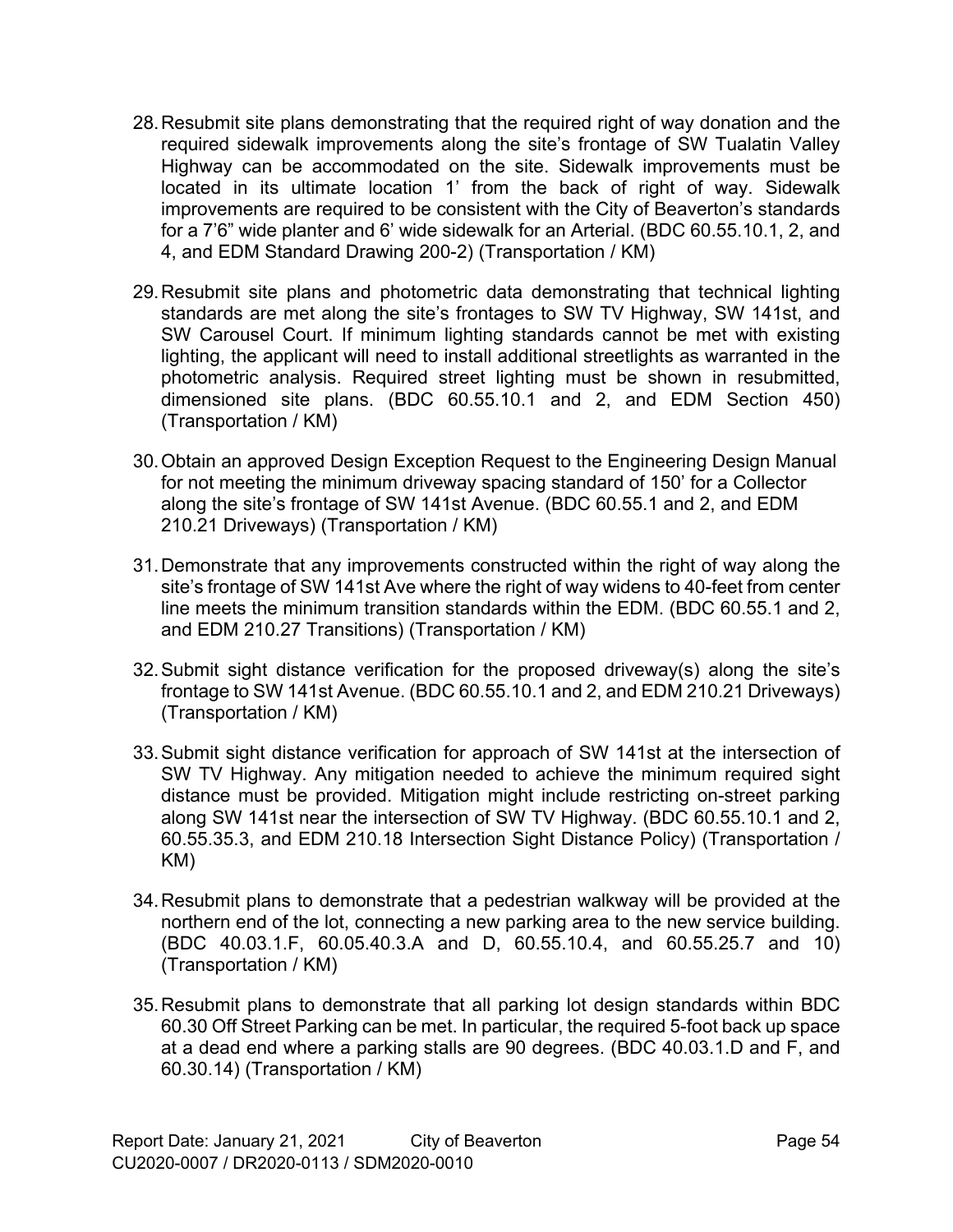- 36.Demonstrate that the driveway approaches along the site's frontage to SW 141st Avenue meet the City's adopted standard drawings, and that the pedestrian walkways crossing the driveways are consistent with the Americans with Disabilities Act. (BDC 60.55.10.1 and 2, 60.55.25.1, and EDM 210.21 Driveways, 210.23 Sidewalks, and Standard Drawing 210) (Transportation / KM)
- 37.Submit plans demonstrating compliance with the City's minimum standards for short-term bicycle parking (BDC 60.30.2.B and EDM Section 340). (Planning/SR)
- 38.Submit plans demonstrating compliance with the City's minimum standards for long-term bicycle parking (BDC 60.30.2.B and EDM Section 340). (Planning/SR)
- 39.Submit a photometric plan demonstrating that the on-site lighting will meet the City's Technical Lighting Standards (Table 60.05-1). (Planning/SR)
- 40.Provide tree protection fencing for all on-site trees, street trees, and nearby trees on abutting properties, in accordance with the standards of Section 60.60.20 of the Development Code. Any alternatives to the standards in 60.60.20 must be approved by the City Arborist. (Planning/SR)

#### **B. Prior to building permit issuance, the applicant shall:**

- 41.Submit a complete site development permit application and obtain the issuance of site development permit from the Site Development Division. (Site Development Div. / TDM)
- 42.Make provisions for installation of all mandated erosion control measures to achieve City inspector approval at least 24 hours prior to call for foundation footing form inspection from the Building Division. (Site Development Div. / TDM)
- 43.Have a professional architect, engineer, or surveyor submit plans and specifications to the City Engineer and City Building Official verifying that all atrisk elements of the new construction (in particular gate controllers, mechanisms, and electrical system) are either elevated or floodproofed as appropriate per City Code, FEMA requirements, IBC Appendix G (Flood-resistant Construction), and ASCE/SEI 24-05, and as determined by the City Engineer and City Building Official to at least (elevation 183.2 feet NAVD-88) one/two foot above the base flood elevation (182.2 feet NAVD-88) for the proposed building at the Northwest corner of the site. Also, as determined by the City Engineer and City Building Official to at least (elevation 186.6 feet NAVD-88) one/two foot above the base flood elevation (185.6 feet NAVD-88) for the proposed building at TV Highway. (Site Development Div./JY)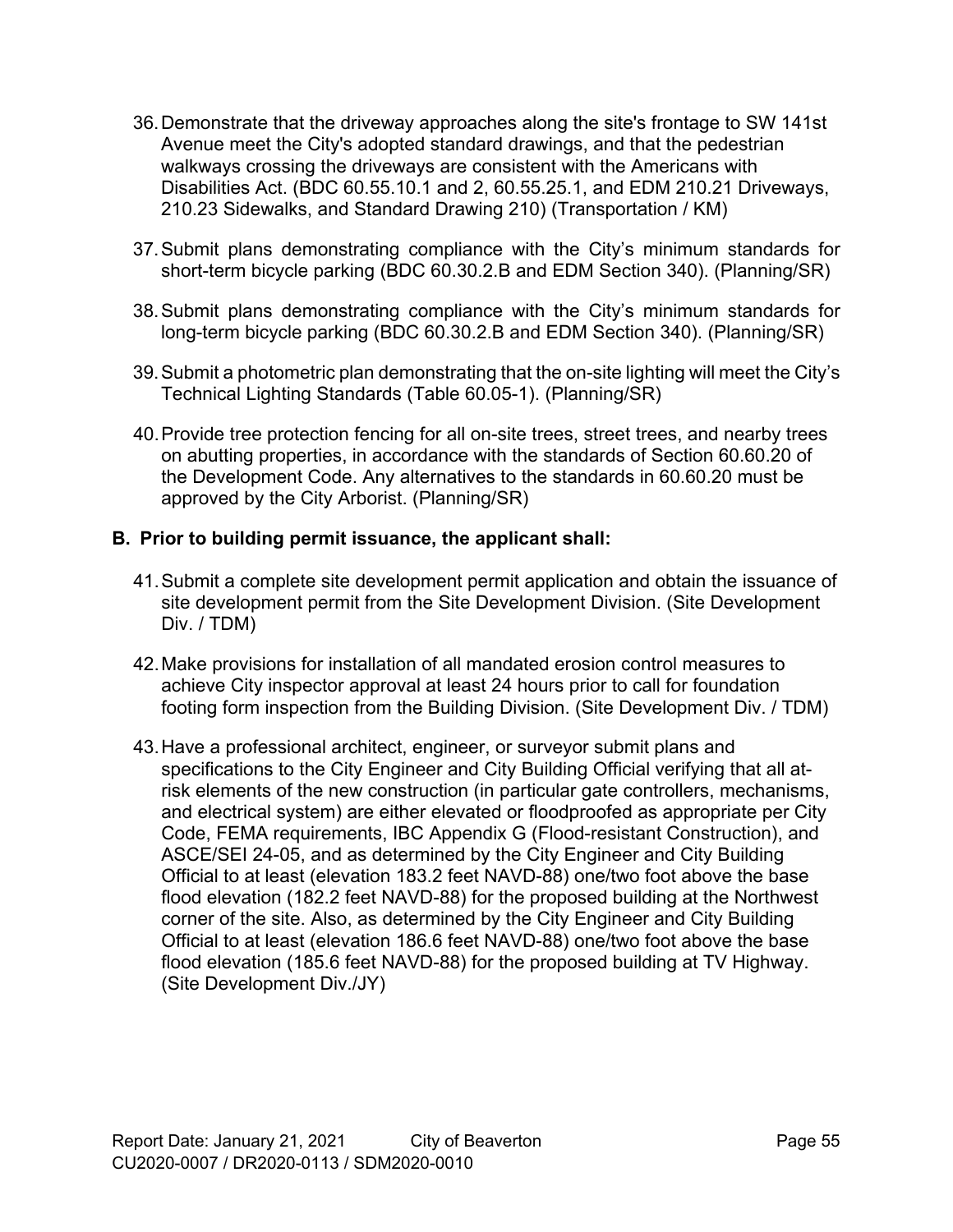#### **C. Prior to final permit inspection or occupancy permit issuance, the applicant shall:**

- 44.Have the landscaping completely installed or provide for erosion control measures around any disturbed or exposed areas per Clean Water Services standards. (Site Development Div. / TDM)
- 45.Have substantially completed the site development improvements as determined by the City Engineer. (Site Development Div. / TDM)
- 46.Have placed underground all affected, applicable existing overhead utilities and any new utility service lines within the project and along any existing street frontage as determined at permit issuance. (Site Development Div. / TDM)
- 47.Install or replace, to City specifications, all sidewalks which are missing, damaged, deteriorated, or removed by construction. (Site Development Div. / TDM)
- 48.Have obtained a Source Control Sewage Permit from the Clean Water Services District (CWS) and submitted a copy to the City Building Official if an Industrial Sewage permit is required, as determined by CWS. (Site Development Div. / TDM)
- 49.Have a professional architect, engineer, or surveyor submit a certification on Federal Emergency Management Agency (FEMA) standard form, to the City Floodplain Administrator, verifying that the lowest finished floor for the proposed building at the NW corner of the site is at least one foot above (elevation 182.2 feet, NAVD-88 and higher). (Site Development Div./JY)
- 50.Have a professional architect, engineer, or surveyor submit a certification on Federal Emergency Management Agency (FEMA) standard form, to the City Floodplain Administrator, verifying that the lowest finished floor for the proposed building at TV Highway is at least one foot above (elevation 185.6 feet, NAVD-88 and higher) (Site Development Div./JY)
- 51.Obtain the required ODOT Miscellaneous Permit for the required sidewalk improvements along the site's frontage to SW Tualatin Valley Highway. (BDC 60.55.10.1) (Transportation / KM)

#### **D. Prior to release of performance security, the applicant shall:**

52.Have completed the site development improvements as determined by the City Engineer and met all outstanding conditions of approval as determined by the City Engineer and Planning Director. Additionally, the applicant and professional(s) of record shall have met all obligations under the City Standard Agreement to Construct Improvements and Retain Design Professional Registered in Oregon, as determined by the City Engineer. (Site Development Div. / TDM)